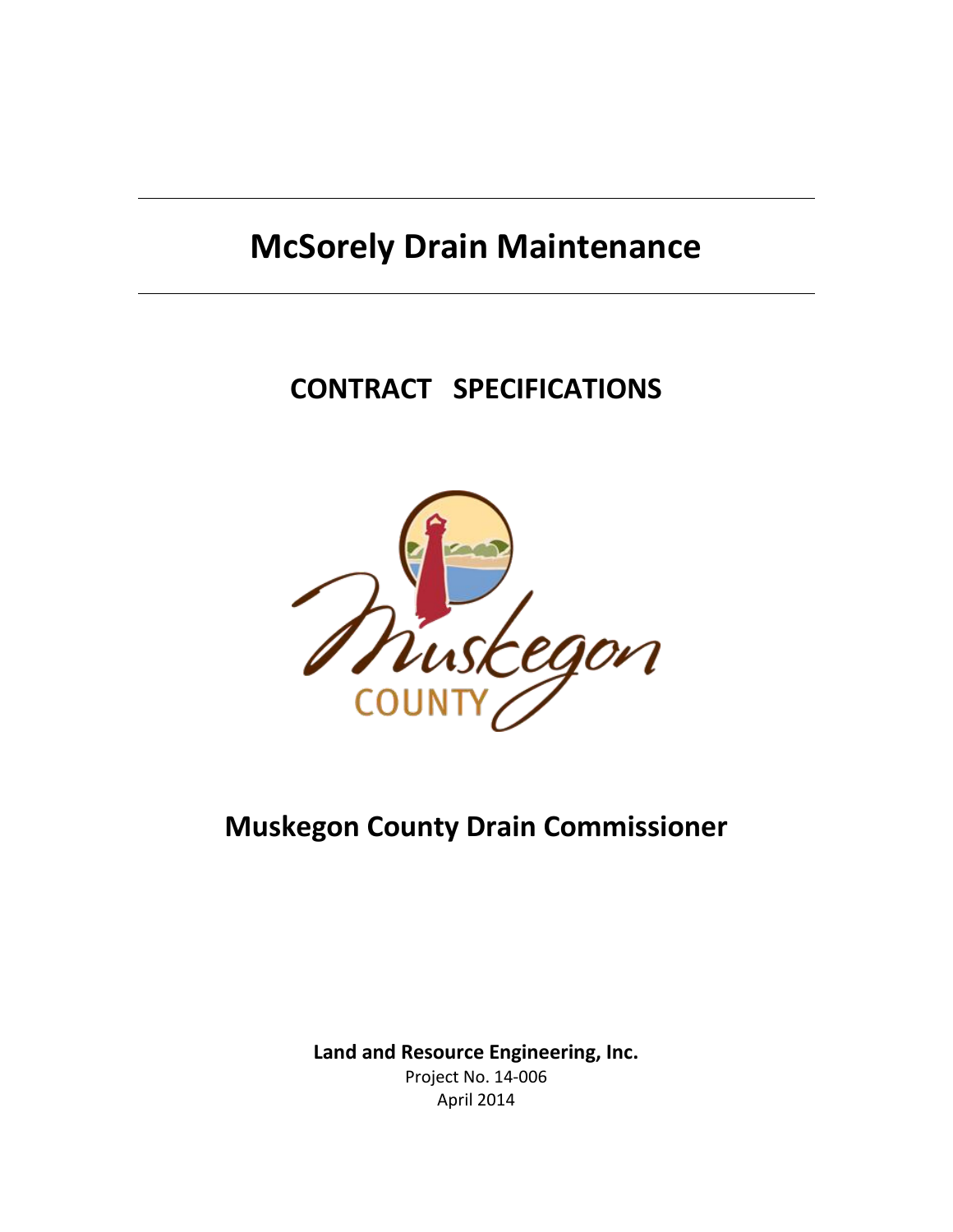# **Table of Contents**

# **Division 00**

- 00100 Bid Solicitation
- 00200 Instructions to Bidders
- 00300 Proposal
- 00410 Bid Form
- 00500 Agreement
- 00610 Performance Bond
- 00615 Payment Bond
- 00700 General Conditions

# **Division 01**

- 01270 Measurement and Payment
- 01570 Erosion and Sedimentation Control
- 01720 Preparation

# **Division 02**

- 02230 Site Clearing
- 02300 Earthwork

# **Construction Drawings**

CS – Cover Sheet C1 to C3 – Plan & Profile C4 – Details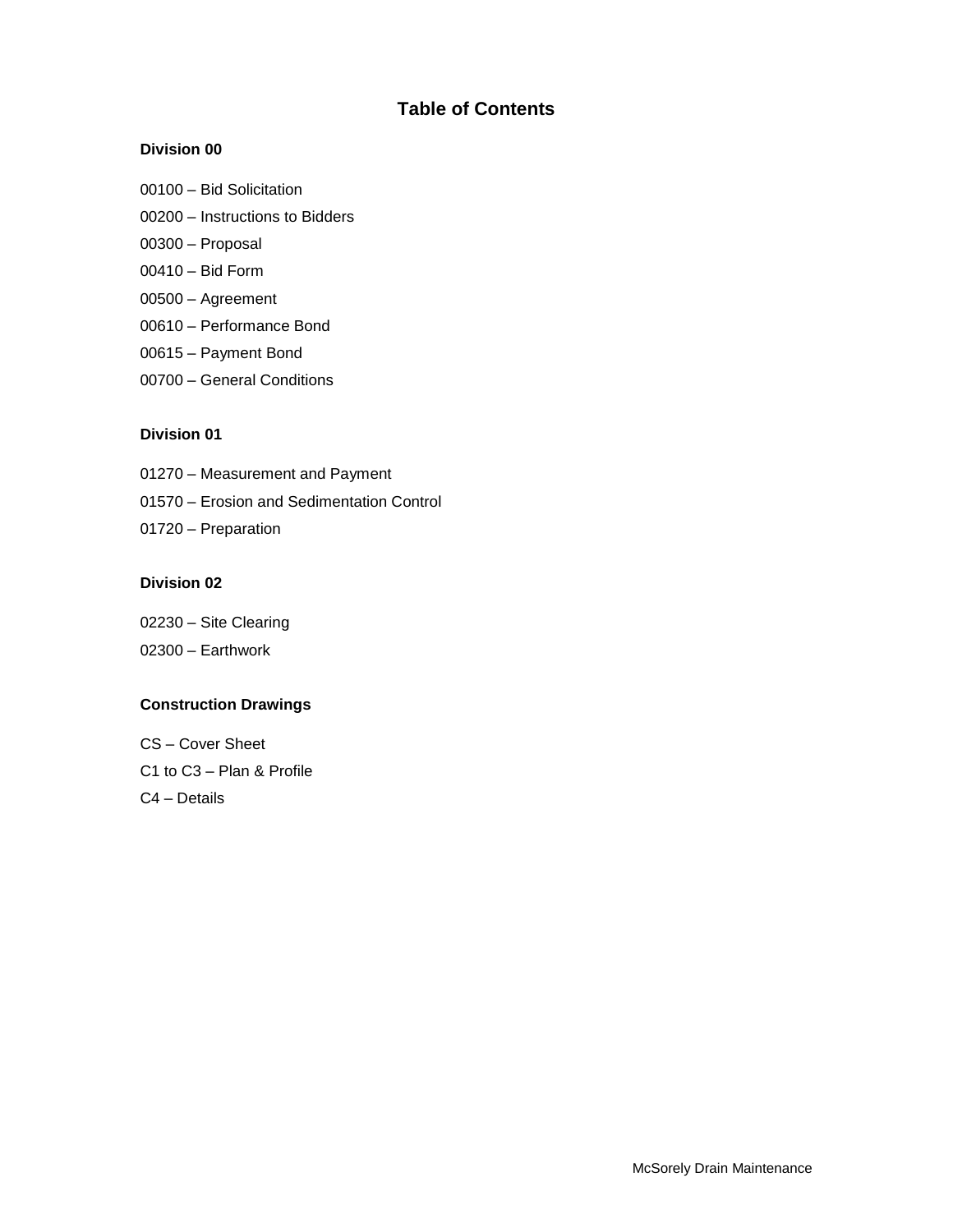# ADVERTISEMENT FOR BID

The Muskegon County Drain Commissioner is soliciting sealed proposals for the McSorely Drain. Major items of work include 5345 linear feet of open channel excavation, 185 square yards of rock riprap, in-stream rock structures, restoration and all related work.

Sealed proposals will be received by Muskegon County Drain Commissioner: Central Services Building, 141 East Apple Avenue, Muskegon, Michigan 49442-3404 until 10:30 a.m., Thursday, May 1, 2014, at which time they will be publicly opened and read aloud.

Contract Documents may be obtained beginning April 18, 2014 at the offices of the Muskegon County Drain Commissioner: Central Services Building, 141 East Apple Avenue, Muskegon, Michigan 49442-3404; Telephone (231) 724-6219. A non-refundable payment of \$30.00 payable to the Muskegon County Drain Commissioner will be required for each set of Contract Documents.

A mandatory pre-bid meeting will be held at 10:30 a.m. on Thursday, April 24, 2014 at the Muskegon County Drain Commissioners Conference Room, 2<sup>nd</sup> Floor of the Central Services Building, 141 East Apple Avenue, Muskegon, Michigan 49442-3404. The OWNER and ENGINEER will be present to discuss the project. Bidders are required to attend this meeting.

Contract Documents may be examined at the Muskegon County Drain Commissioners office or online by going to the Drain Commissioner's page on the Muskegon County website at <http://www.co.muskegon.mi.us/drain/>

Contractors shall direct all questions to the project engineer, Dan Fredricks, P.E. of Land & Resource Engineering, Inc. at (616) 301-7888 or (616) 862-3305 (cell).

Each proposal shall be accompanied by a certified check or bid bond by a recognized surety in the amount of five percent (5%) of the total of the bid price.

After the time of opening, no bid may be withdrawn for a period of ninety (90) days.

The Muskegon County Drain Commissioner reserves the right to accept any bid, reject any or all bids, to waive informalities and make the award in any manner deemed in the best interest of the Muskegon County Drain Commissioner.

> Muskegon County Drain Commissioner BY ORDER OF:

Brenda Moore Muskegon County Drain Commissioner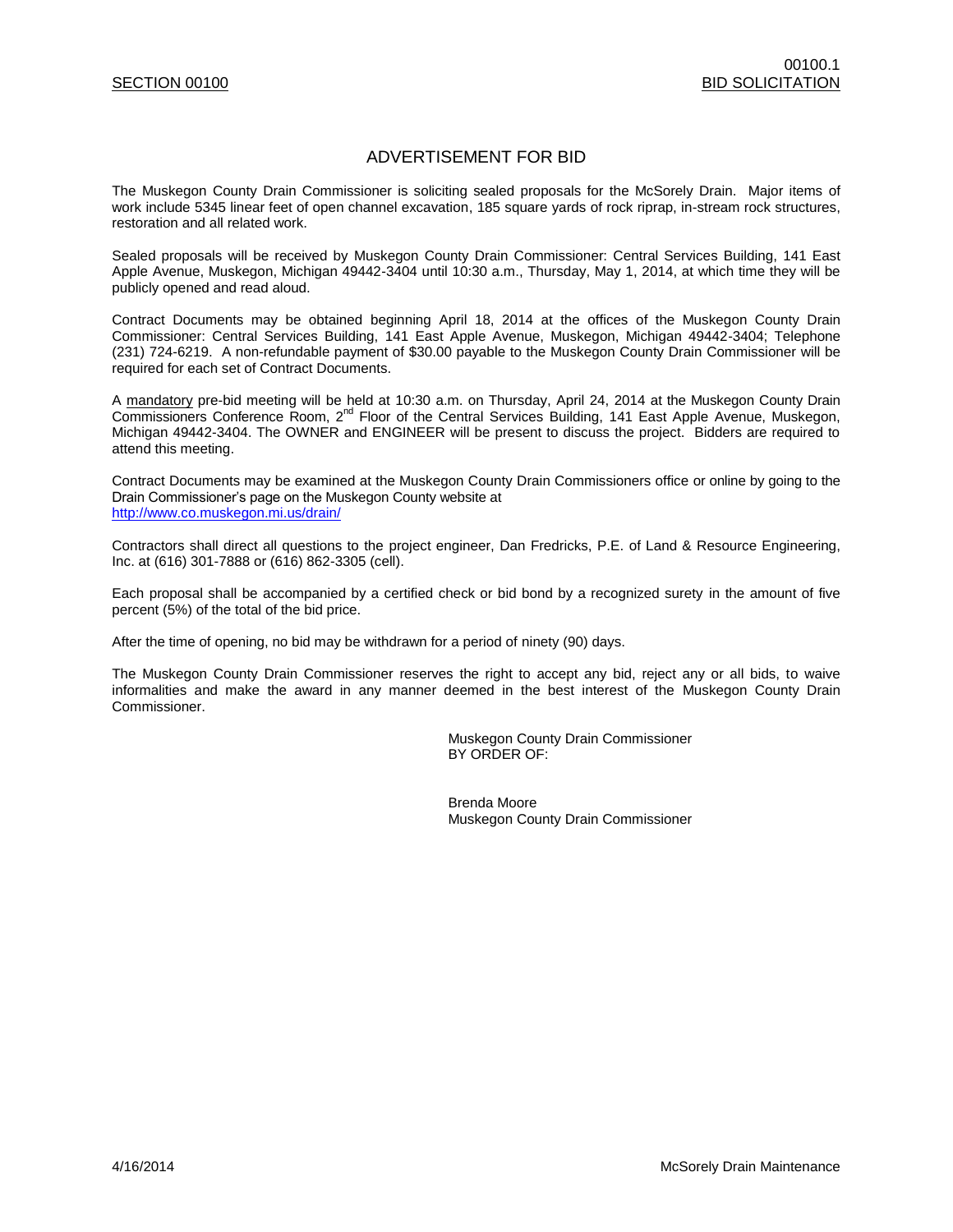#### ARTICLE 1 – BASIS OF PROPOSAL

- 1.1 The Bid is based on unit and lump sum prices as stipulated in the Bid Form. The totals of the extensions of unit and lump sum prices will be used as a basis for determining the total bid price.
- 1.2 All work necessary for completion of the Contract, but not specifically listed as a pay item, will be considered to be covered under one or more of the Bid items.
- 1.3 Where the Bid consists of separate sections of work, each section may be awarded separately or together with other section(s), whichever will be in the best interests of the OWNER. BIDDERS may bid any or all sections.

### ARTICLE 2 - QUALIFICATIONS OF BIDDERS

Bids are solicited only from responsible BIDDERS skilled and regularly engaged in work of similar character and magnitude.

### ARTICLE 3 – EXAMINATION OF CONTRACT DOCUMENTS AND SITE

- 3.1 Before submitting a Bid, each BIDDER shall:
	- A. Examine the Contract Documents thoroughly;
	- B. Visit the Site to become familiar with local conditions that may in any manner affect cost, progress, performance or timely completion of the Work;
	- C. Become familiar with all laws, rules and regulations that may in any manner affect cost, progress, performance or timely completion of the Work; and
	- D. Study and carefully correlate BIDDER's observations with the Contract Documents.
- 3.2 Surveys, investigations, and reports of subsurface or latent physical conditions at the Site which have been relied upon by ENGINEER in preparing the Drawings and Specifications are not guaranteed as to accuracy or completeness. Each BIDDER shall, at his own expense, make additional surveys and investigations as necessary to determine his Bid for the performance of the Work.

#### ARTICLE 4 - INTERPRETATION

Questions about the meaning or intent of the Contract Documents shall be submitted to the ENGINEER not less than seven (7) days prior to date of opening of Bids. Replies will be issued by Addenda mailed or delivered to Plan holders of Record not less than three (3) days before Bids are due. ENGINEER may issue other Addenda at any time prior to opening of Bids. Only answers given by Addenda shall be binding. Oral and other interpretations or clarifications shall be without legal effect.

#### ARTICLE 5 – BID SECURITY

- 5.1 The type and amount of Bid Security is stated in the Advertisement (Bid Solicitation). Bid Security from each BIDDER on the Work shall be by a single Surety.
- 5.2 A Bid Bond when used as Bid Security shall be issued by a Surety named in U.S. Treasury Circular 570 licensed to conduct business in the state in which the Work is located.
- 5.3 The Bid Security of the successful BIDDER will be retained until the executed Agreement, Bonds, insurance certificates and other required information is delivered by the BIDDER to the OWNER.
- 5.4 Failure of the successful BIDDER to execute and deliver the Agreement, Bonds, insurance certificates and other required information within ten (10) days of the Notice of Award shall be just cause for OWNER to annul the Notice of Award and declare the Bid and Bid Security forfeited.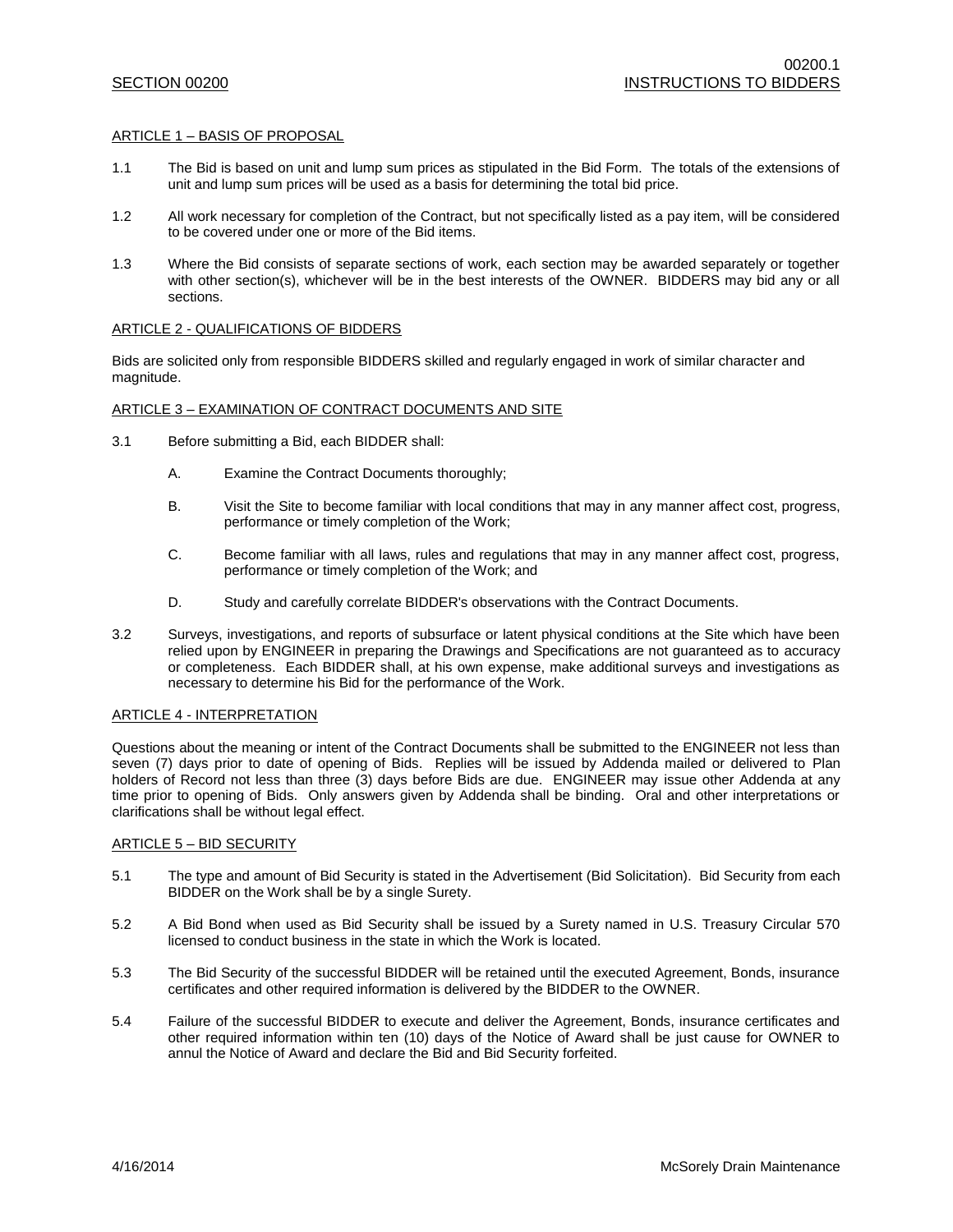- 5.5 The Bid Security of any BIDDER whom OWNER believes to have a reasonable chance of receiving the award may be retained by OWNER until either the executed Agreement, Bonds, insurance certificates and other required information are delivered by the successful BIDDER to the OWNER or the expiration of the time limit specified for the Bid Hold Period, whichever occurs first.
- 5.6 Unless specifically requested, Bid Bond will not be returned to BIDDER.

### ARTICLE 6 – CONTRACT TIME

The time(s) for completion of the Work shall be as stipulated in the Agreement. If the time requirement(s) cannot be met, the BIDDER is requested to stipulate in the Bid Form his schedule for performance of the Work. Consideration will be given to time in evaluating Bids.

#### ARTICLE 7 – BID PREPARATION

- 7.1 Submit the Bid on the separate Proposal and Bid Form with Bid Security and other required documents. The bound copy is for BIDDER's records.
- 7.2 No change shall be made in the wording of the form or in any of the items. Bids should be typed or filled out legibly in ink.
- 7.3 All names must be printed or typed below the signature.
- 7.4 The Proposal shall contain an acknowledgement of receipt of all Addenda.
- 7.5 Bid by partnership shall be executed in the partnership name and signed by a partner. Partner's title must appear under signature.
- 7.6 Bid submitted by two or more firms will not be considered (i.e. no joint bids).
- 7.7 Bid by corporation must be executed in the corporate name by a corporate officer accompanied by evidence of authority to sign. The corporate address and state of incorporation shall be listed.
- 7.8 Agreement will be on the basis of material and equipment described in the Contract Documents without consideration of substitute or "or-equal" items; except for alternates which may be offered by the BIDDER in the Bid Form and accepted by the OWNER prior to execution of the Agreement. Applications for substitutions will be considered only after the Agreement has been executed. The procedure for substitutions is set forth in the General Conditions.
- 7.9 On unit price Bids, BIDDERS shall show the unit price for each item listed, the total price for the quantity of each item, and the total price for all items. If ENGINEER finds any errors in the Bidder's computations, ENGINEER reserves the right to make corrections.
- 7.10 Cash Allowances, where stipulated in the Bid Form, are to be included in the total bid price.

#### ARTICLE 8 – SUBMISSION OF BIDS

- 8.1 Bids, Bid Security and other required documents shall be submitted prior to the time and at the place indicated in the Advertisement.
- 8.2 Submit Bid Documents, in a sealed envelope, properly identified.
- 8.3 If the Bid Documents are sent through the mail or other delivery system, the sealed envelope shall be enclosed in a separate envelope with the notation "BID ENCLOSED" on the face thereof.
- 8.4 Bid documents may not be sent by facsimile. Bids must be submitted in a sealed envelope as stated in part 9.2
- 8.5 A mandatory pre-bid meeting will be held at 10:30 a.m. on Thursday, April 24, 2014 at the Muskegon County Drain Commissioners Conference Room, 2<sup>nd</sup> Floor of the Central Services Building, 141 East Apple Avenue, Muskegon, Michigan 49442-3404. The OWNER and ENGINEER will be present to discuss the project. Bidders are required to attend this meeting.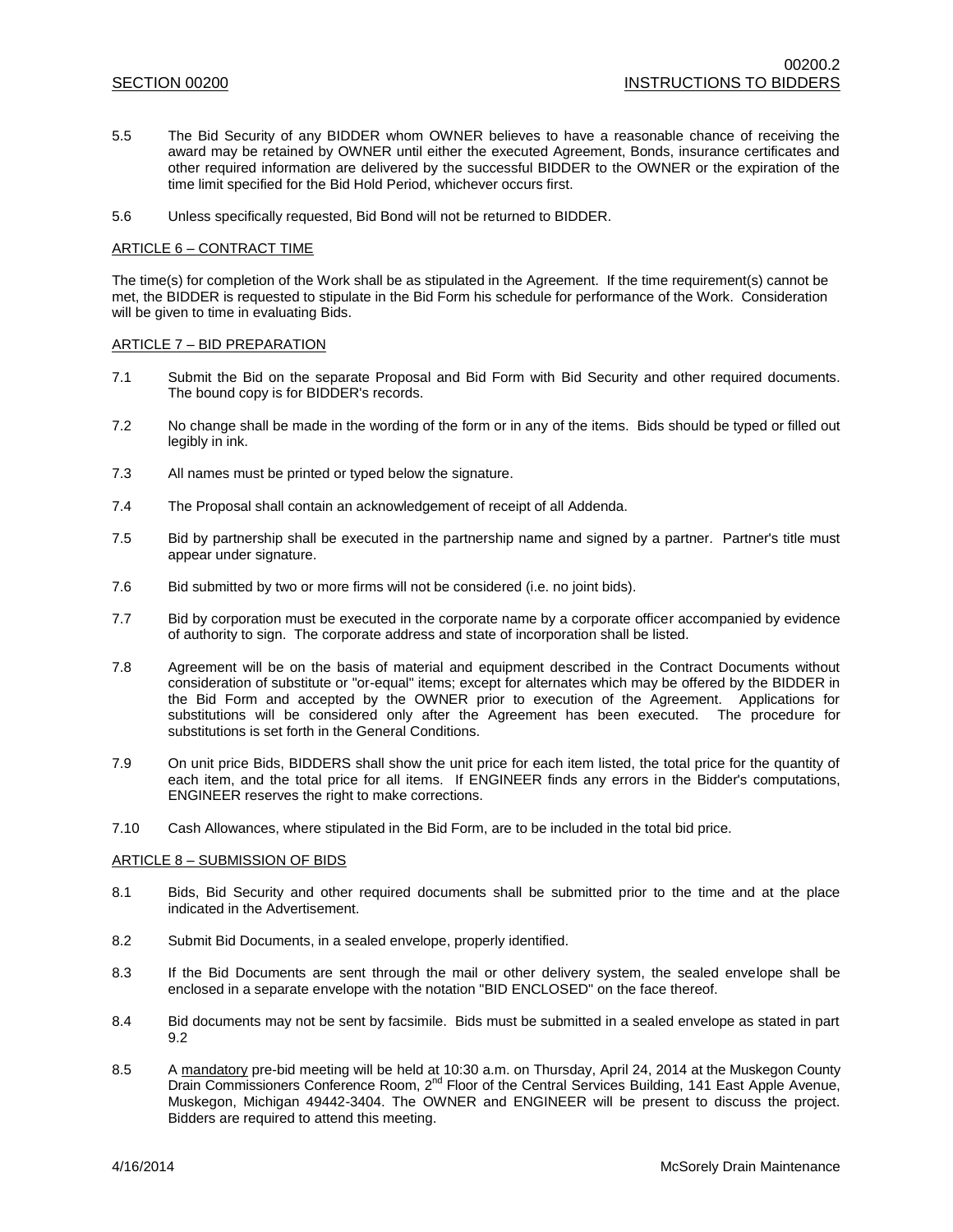#### ARTICLE 9 – MODIFICATION AND WITHDRAWAL OF BIDS

- 9.1 Bids may be modified or withdrawn by an appropriate document duly executed and delivered to the place where Bids are to be submitted at any time prior to the opening of Bids.
- 9.2 If, within 24 hours after Bids are opened, any BIDDER files a duly signed notice with OWNER and promptly thereafter demonstrates to the reasonable satisfaction of OWNER that there was a material and substantial mistake in the preparation of Bid, that BIDDER may withdraw its Bid, and the Bid Security will be returned by OWNER.

#### ARTICLE 10 – OPENING OF BIDS

The Bid opening location and time will be as indicated in the Advertisement (Bid Solicitation).

#### ARTICLE 11 - BID HOLD PERIOD

All bids shall remain firm, after the day of the Bid opening, for the period stipulated in the Advertisement (Bid Solicitation).

#### ARTICLE 12 – AWARD OF CONTRACT(S)

- 12.1 BIDDER will be required to complete Bid documentation and correct irregularities as a condition of award. OWNER reserves the right to reject any and all Bids and waive any and all irregularities. OWNER further reserves the right to accept or reject nonconforming, qualified, alternate or conditional Bids.
- 12.2 In evaluating Bids, OWNER will consider the qualifications of the BIDDERS, whether or not the Bids comply with the prescribed requirements and include completed alternates and unit prices if requested in the Bid Form. OWNER may conduct investigations to establish the responsibility, qualifications and financial ability of the BIDDERS and proposed Subcontractors to do the Work within the prescribed time. OWNER reserves the right to reject the Bid of any BIDDER who does not pass such evaluation to OWNER's satisfaction.
- 12.3 Subject to the rights reserved by the OWNER, it is intended that a contract will be awarded to a responsible, responsive BIDDER whose evaluation indicates to OWNER that such award will be in the best interests of the OWNER.
- 12.4 Prior to the Notice of Award, ENGINEER will notify the apparent successful BIDDER if OWNER, after due investigation, has reasonable objection to any listed Subcontractor(s), where such listing is requested in the Bid Form. Failure of OWNER to make objection prior to Notice of Award will constitute acceptance of the listed Subcontractor(s), but not a waiver of any right of OWNER to reject defective work, material or equipment, or material and equipment not in conformance with the requirements of the Contract Documents.
- 12.5 If, prior to the Notice of Award, OWNER refuses to accept any listed Subcontractor(s), the apparent successful BIDDER may:
	- A. Submit an acceptable substitute without an increase in bid price; or
	- B. Withdraw Bid and Bid Security.
- 12.6 If, after Notice of Award, OWNER refuses to accept any Subcontractor, CONTRACTOR shall submit an acceptable substitute and the Contract Price will be adjusted by the difference in cost occasioned by such substitution.
- 12.7 Concurrently with execution and delivery of Agreement, CONTRACTOR shall deliver to OWNER the Bonds, insurance certificates and other information as required by the Contract Documents.
- 12.8 If Bidder is a business entity (i.e., corporation, partnership, joint venture, etc.) organized under the laws of a state other than the state of the location of the Work, Bidder must provide evidence of proper registration to do business in the state of the location of the Work as a condition to execution of the Agreement.
- 12.9 The Agreement and such other documents as required will be signed by OWNER and CONTRACTOR within 25 days of the Notice of Award. OWNER will sign Agreement within 10 days of receipt of required Bonds, insurance certificates, other required information, and CONTRACTOR executed Agreement. OWNER, CONTRACTOR, SURETY and ENGINEER will each receive an executed copy of the Agreement.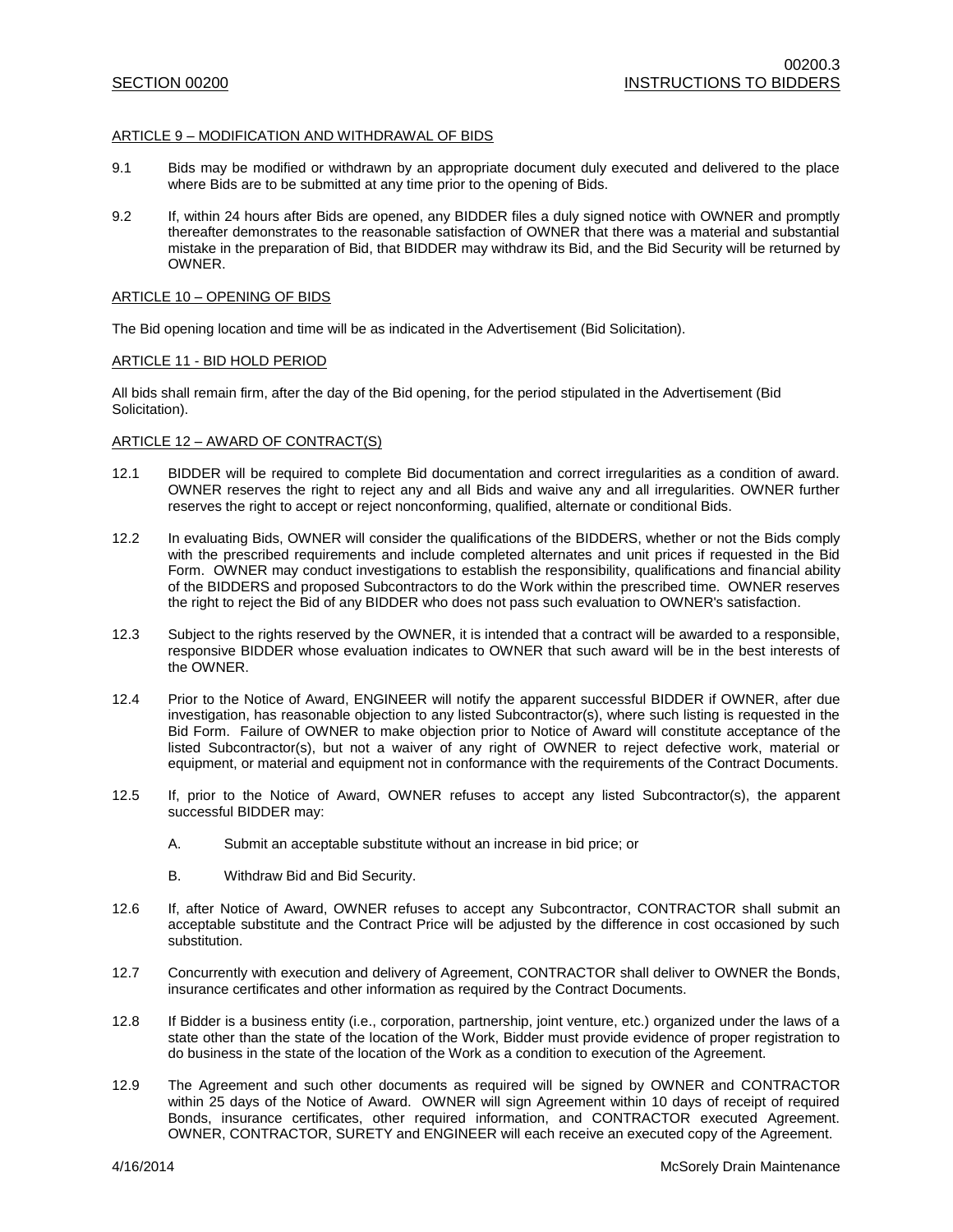### SECTION 00300 PROPOSAL

Muskegon County Drain Commissioner 141 East Apple Avenue Muskegon, MI 49442-3404

#### ARTICLE 1-CONTRACT PRICE

Having carefully examined the site of the proposed Work; being fully informed of the conditions to be met in the prosecution and completion of the Work; having read and examined the Contract Documents applicable to this Work and agreeing to be bound thereby; the undersigned proposes to perform all services, and furnish all necessary labor, materials, tools, and equipment to complete the Work described in the Contract Documents for the amounts set forth in the accompanying Bid Form.

#### ARTICLE 2-CONTRACT TIME

If awarded a Contract, undersigned agrees to prosecute the Work regularly and diligently to ensure full completion within the Contract Time(s) indicated in the Agreement.

#### ARTICLE 3-LIQUIDATED DAMAGES

The undersigned agrees that liquidated damages, in the amount stipulated in the Agreement, shall be assessed for each day that expires after the completion time(s), stipulated in the Agreement, until the Work is complete.

#### ARTICLE 4 -BIDDER'S QUALIFICATIONS

The undersigned agrees to furnish, upon request, a list of projects of a similar nature completed in the last 3 years.

#### ARTICLE 5-WAIVER

The undersigned certifies the price(s) entered in the Bid Form are correct and complete and that all information given or furnished in connection therewith is correct, complete and submitted as intended. The undersigned waives any right to:

- 5.1 Claims he may now have or which may accrue to him,
- 5.2 Refuse to execute the Contract if awarded to him,
- 5.3 Demand the return of the Bid Security,
- 5.4 Be relieved from any obligation by reason of any errors, mistakes or omissions, subject to right of withdrawal of Bid as provided in the Instructions to Bidders.

#### ARTICLE 6-BID NON-COLLUSIVE

The undersigned certifies that this Proposal is fair, genuine and not collusive or sham, and has not in any manner, directly or indirectly, agreed or colluded with any other person, firm or association to submit a sham Bid, to refrain from bidding, or in any way to fix the amount of this Bid or that of any other BIDDER, or to secure any advantage against the OWNER. The undersigned further certifies that no officer or employee of the OWNER is personally or financially interested, directly or indirectly, in this Bid or in the undersigned.

#### ARTICLE 7-BID SECURITY

The undersigned encloses a Bid Security in the form and amount stipulated in the Instructions to Bidders. The undersigned agrees to contract for the Work and to furnish the necessary Bonds, Insurance Certificates and other information, as stipulated in the Instructions to Bidders. If this Proposal shall be accepted by the OWNER and the undersigned shall fail to contract as aforesaid and to furnish the required Bonds, Insurance Certificates and other information, then the undersigned shall be considered to have abandoned the Contract and the Bid Security accompanying this Proposal shall become due and payable to the OWNER.

#### ARTICLE 8-OWNERS' RIGHTS

In submitting this Bid, it is understood that the right is reserved by the OWNER to accept any Bid, or reject any or all Bids, or to waive irregularities and/or informalities in any Bid and to make the award in any manner deemed in the best interest of the OWNER. By submission of this bid, undersigned agrees to provide sufficient additional information to allow the OWNER to deduce the qualifications and capabilities of the undersigned to perform the WORK and to waive any claim that it has, or may have, against the OWNER, any of its agents, or employees, arising out of, or in connection with, the administration, evaluation or recommendation of any PROPOSAL.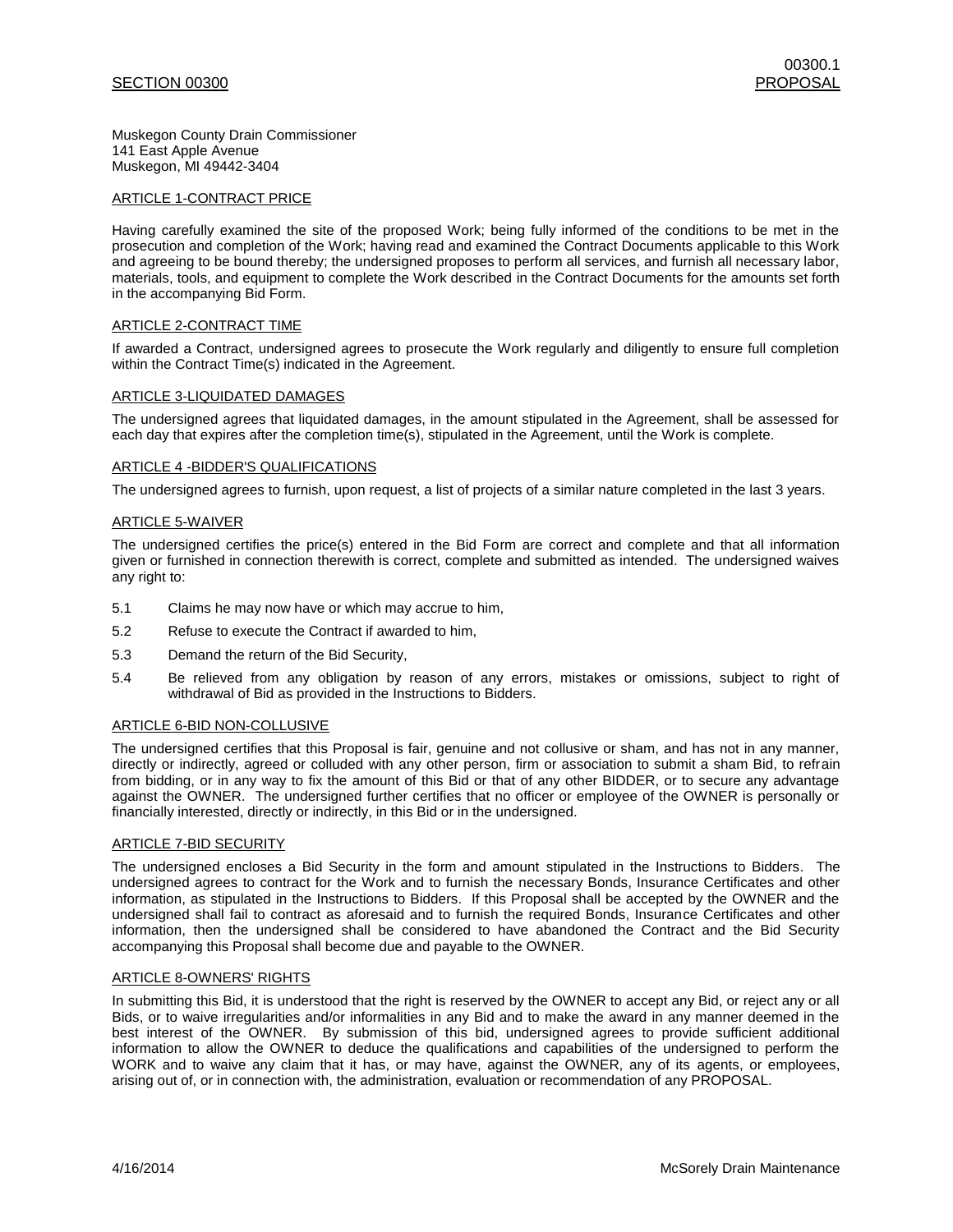# SECTION 00300 PROPOSAL

#### ARTICLE 9-RECEIPT OF ADDENDA

| Receipt of Addenda ____________________through ______________________ is acknowledged. |  |                |
|----------------------------------------------------------------------------------------|--|----------------|
| SIGNED THIS ________ DAY OF _______________________                                    |  | . 2014.        |
| (Firm Name)                                                                            |  | (Signature)    |
| (Street Address)                                                                       |  | (Name Printed) |
| (City, State and Zip)                                                                  |  | (Title)        |
| (Telephone No.)                                                                        |  |                |
|                                                                                        |  |                |

LEGAL STATUS OF BIDDER: (Fill out appropriate form and cross out others.)

\*A Corporation, duly organized in good standing and doing business under the laws of the state of \_\_\_\_\_\_\_\_\_\_\_\_\_\_\_\_\_\_\_\_\_\_\_\_\_\_\_\_\_\_\_\_\_\_, for whom \_\_\_\_\_\_\_\_\_\_\_\_\_\_\_\_\_\_\_\_\_\_\_\_ bearing the office title of \_\_\_\_\_\_\_\_\_\_\_\_\_\_\_\_\_\_\_\_\_\_\_\_\_\_\_\_\_\_\_\_\_\_\_ whose signature is affixed to this proposal, is duly authorized to execute contracts. If a foreign corporation, the BIDDER states this corporation is qualified to and will register in state in which project Work is located.

\_\_\_\_\_\_\_\_\_\_\_\_\_\_\_\_\_\_\_\_\_\_\_\_\_\_\_\_\_\_\_ \_\_\_\_\_\_\_\_\_\_\_\_\_\_\_\_\_\_\_\_\_\_\_\_\_\_\_\_\_\_\_\_\_\_\_\_\_\_\_\_\_\_\_\_\_\_\_\_\_\_\_\_

\_\_\_\_\_\_\_\_\_\_\_\_\_\_\_\_\_\_\_\_\_\_\_\_\_\_\_\_\_\_\_ \_\_\_\_\_\_\_\_\_\_\_\_\_\_\_\_\_\_\_\_\_\_\_\_\_\_\_\_\_\_\_\_\_\_\_\_\_\_\_\_\_\_\_\_\_\_\_\_\_\_\_\_

\_\_\_\_\_\_\_\_\_\_\_\_\_\_\_\_\_\_\_\_\_\_\_\_\_\_\_\_\_\_\_ \_\_\_\_\_\_\_\_\_\_\_\_\_\_\_\_\_\_\_\_\_\_\_\_\_\_\_\_\_\_\_\_\_\_\_\_\_\_\_\_\_\_\_\_\_\_\_\_\_\_\_\_

\_\_\_\_\_\_\_\_\_\_\_\_\_\_\_\_\_\_\_\_\_\_\_\_\_\_\_\_\_\_\_ \_\_\_\_\_\_\_\_\_\_\_\_\_\_\_\_\_\_\_\_\_\_\_\_\_\_\_\_\_\_\_\_\_\_\_\_\_\_\_\_\_\_\_\_\_\_\_\_\_\_\_\_

\_\_\_\_\_\_\_\_\_\_\_\_\_\_\_\_\_\_\_\_\_\_\_\_\_\_\_\_\_\_\_ \_\_\_\_\_\_\_\_\_\_\_\_\_\_\_\_\_\_\_\_\_\_\_\_\_\_\_\_\_\_\_\_\_\_\_\_\_\_\_\_\_\_\_\_\_\_\_\_\_\_\_\_

\*A Partnership, all members of which with address are:

\*An Individual whose name with address is: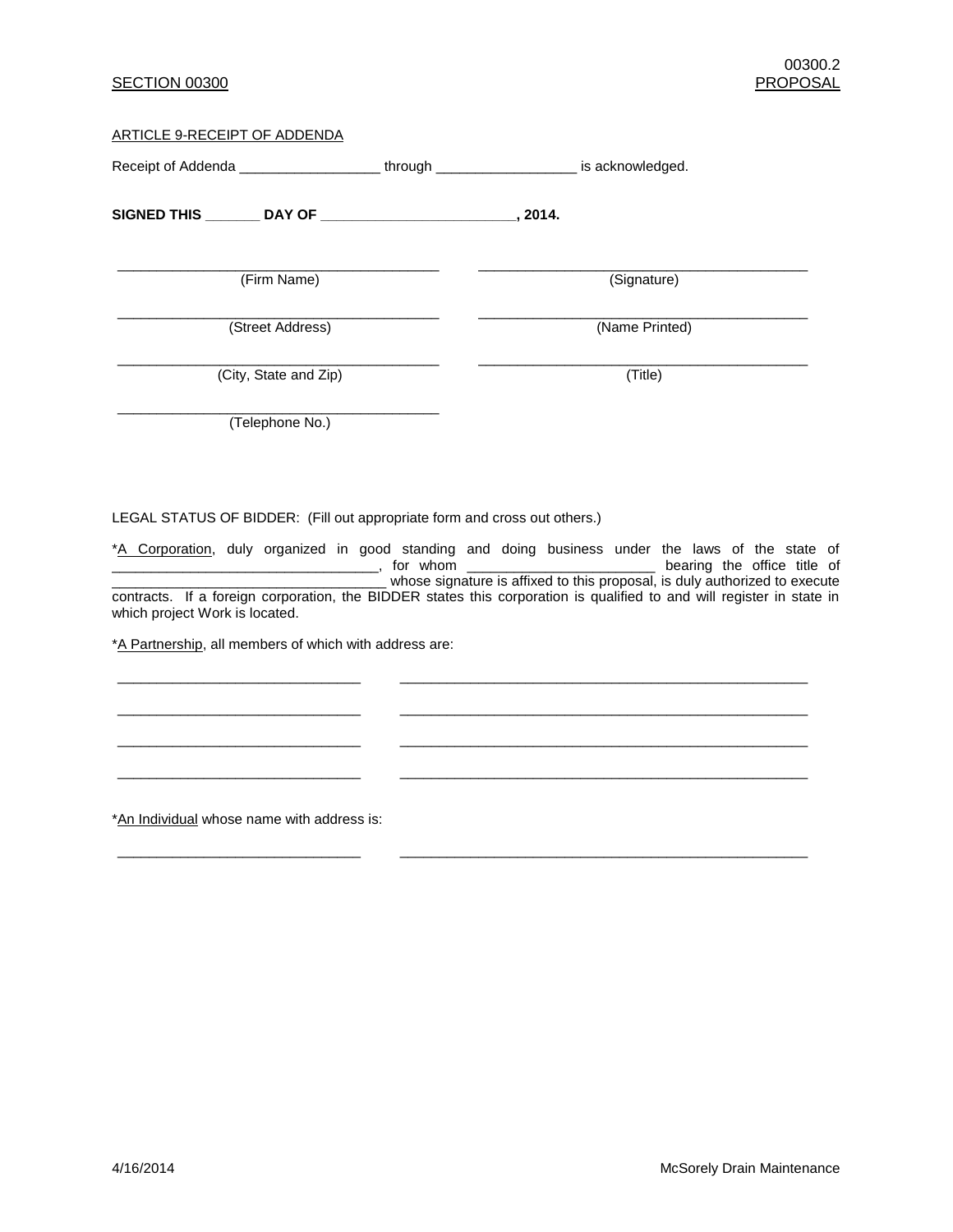# ARTICLE 1-SCHEDULE OF PRICES

Having reviewed the site and being fully informed of conditions to be met pursuant to county drain work as defined under chapter 8 of Public Act 40, commonly known as the Michigan Drain Code, and having fully and thoroughly examined the plans and specifications pertaining to this work, the undersigned proposes to furnish all labor, materials (unless otherwise noted), tools and equipment for the specified work within the Contract Time and accepts the provisions for Liquidated Damages as described in Article 3 of the Agreement for the McSorely Drain Maintenance.

# **McSorely Drain Maintenance**

|              | <b>ITEM</b>               | <b>UNIT</b> | <b>QUANTITY</b> | <b>UNIT PRICE</b> | <b>TOTAL</b> |
|--------------|---------------------------|-------------|-----------------|-------------------|--------------|
| $\mathbf{1}$ | Woody Debris Management   | LS          | 1               |                   |              |
|              | 2 Open Channel Excavation | LF          | 5345            |                   |              |
|              | 3 Rock Riffle             | EA          | 5               |                   |              |
|              | 4 Riprap                  | SY          | 185             |                   |              |
|              | 5 Riprap Spillway         | EA          | 2               |                   |              |
| 6            | <b>Mulch Blanket</b>      | <b>SY</b>   | 5000            |                   |              |
| $7^{\circ}$  | Open Channel Seeding      | LF          | 5345            |                   |              |
|              |                           |             |                 | - - -             |              |

 **Total**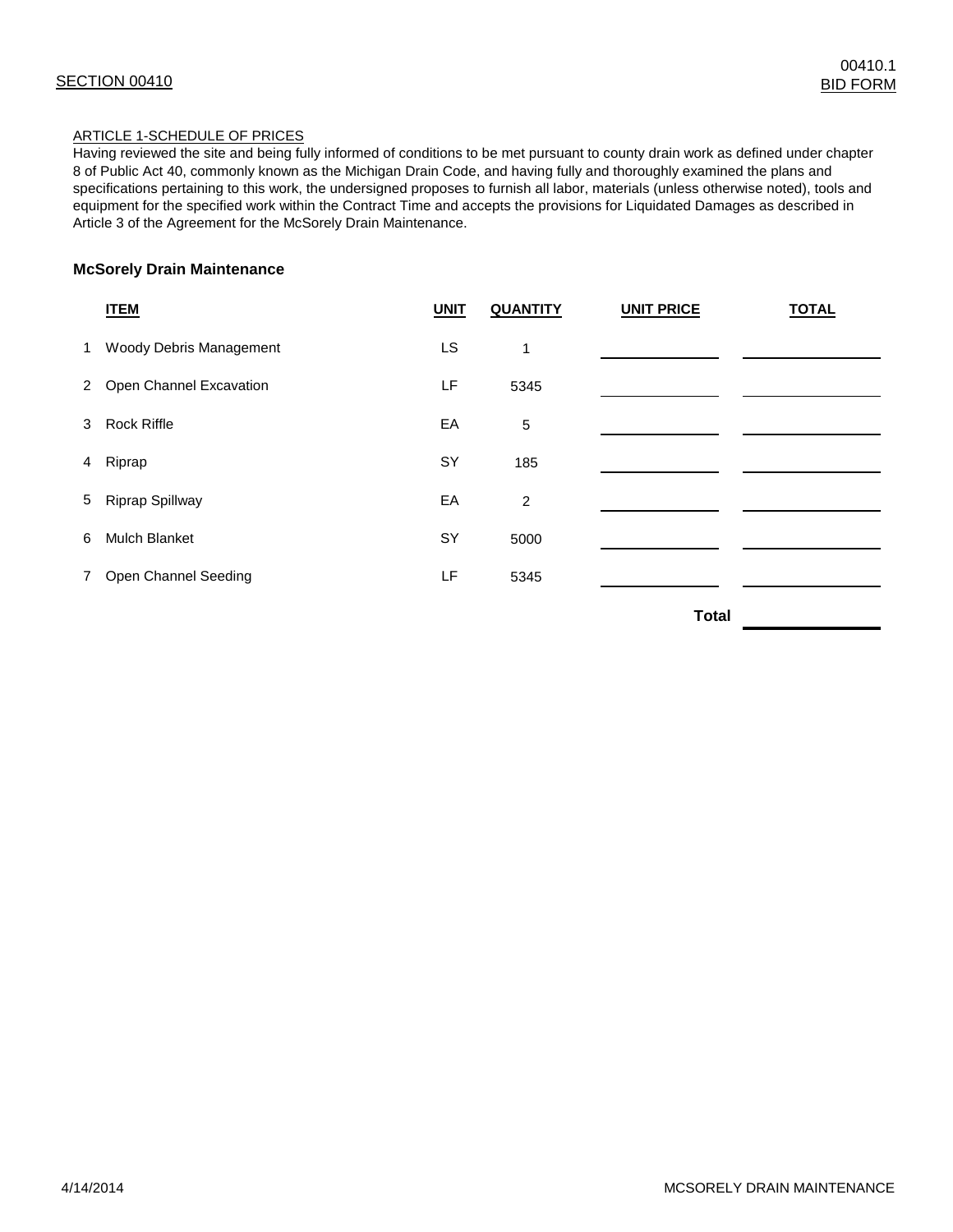This Agreement is dated the \_\_\_\_\_\_ day of \_\_\_\_\_\_\_\_\_\_\_\_\_\_\_\_\_\_\_ 2014, by and between the Muskegon County Drain Commissioner, hereinafter called OWNER, and <br>Referring the reduced CONTRACTOR, and the previous presention of the Commissioner, hereinafter called CONTRACTOR.

OWNER and CONTRACTOR, in consideration of the mutual covenants set forth herein, agree as follows:

#### ARTICLE 1-WORK

CONTRACTOR shall complete the Work as specified or indicated in the Contract Documents, generally described as follows: McSorely Drain Maintenance.

#### ARTICLE 2-ENGINEER

The Work has been designed by the firm of Land & Resource Engineering, Inc., who will act as ENGINEER on the Work, unless Notice is otherwise given by the OWNER.

#### ARTICLE 3-CONTRACT TIME

- 3.1 The Work to be completed under this Contract shall be commenced immediately after receipt of a fully executed Contract and Notice to Proceed.
- 3.2 The Work under this Contract shall be substantially complete on or before May 30, 2014 and completed and set for final payment in accordance with the General Conditions on or before June 20, 2014 which shall be the Contract Time.
- 3.3 Liquidated Damages
	- A. OWNER and CONTRCTOR recognize that time is of the essence of this Contract and that OWNER will suffer financial loss if the Work is not completed within the Contract Time(s) plus any extensions as provided for in the General Conditions. They recognize that the financial loss sufferd by OWNER in the event that CONTRCTOR fails to complete the Work within the Contract Time(s) would be most difficult to determine accurately in any legal or arbitration proceedings. Instead of requiring such proof, OWNER and CONTRCTOR agree that as liquidated damages, but not as a penalty, CONTRCTOR shall pay OWNER Two Hundred Fifty Dollars (\$250) for each day of delay after the time specified in paragraph 3.2 for Substantial Completion until the Work is substantially complete. Substantial Completion shall include all the work items except for final restoration and vegetative establishment.
	- B. After Substantial Completion, if Contractor shall neglect, refuse or fail to complete the remaining Work within the Contract Time or any proper extension thereof granted by OWNER, CONTRCTOR shall pay OWNER Two Hundred Fifty Dollars (\$250) for each day of delay after the time specified in paragraph 3.2 for completion and readiness for final payment until the Work is completed and ready for final payment. Liquidated damages for failure to meet the specified Substantial Completion date and for failure to meet the specified Final Completion date will not be assessed simultaneously.
	- C. CONTRACTOR agrees to pay, in addition to liquidated damages, expenses arising from failure to complete the Work within the Contract Time including expenses for engineering services, attorney's fees, technical servicers and administration costs.

#### ARTICLE 4-CONTRACT PRICE

- 4.1 OWNER shall pay CONTRACTOR for performance of the Work in accordance with the Contract Documents in current funds as follows: \_\_\_\_\_\_\_\_\_\_\_\_\_\_\_\_\_\_\_\_\_\_\_\_\_\_\_\_\_\_\_\_\_\_\_\_\_\_\_\_\_\_ Dollars  $(\$$
- 4.2 The amount paid shall be equitably adjusted to cover changes in the Work ordered by the ENGINEER but not required by the specifications. Such increases or decreases in the Contract Price shall be determined by agreement between the OWNER and CONTRACTOR.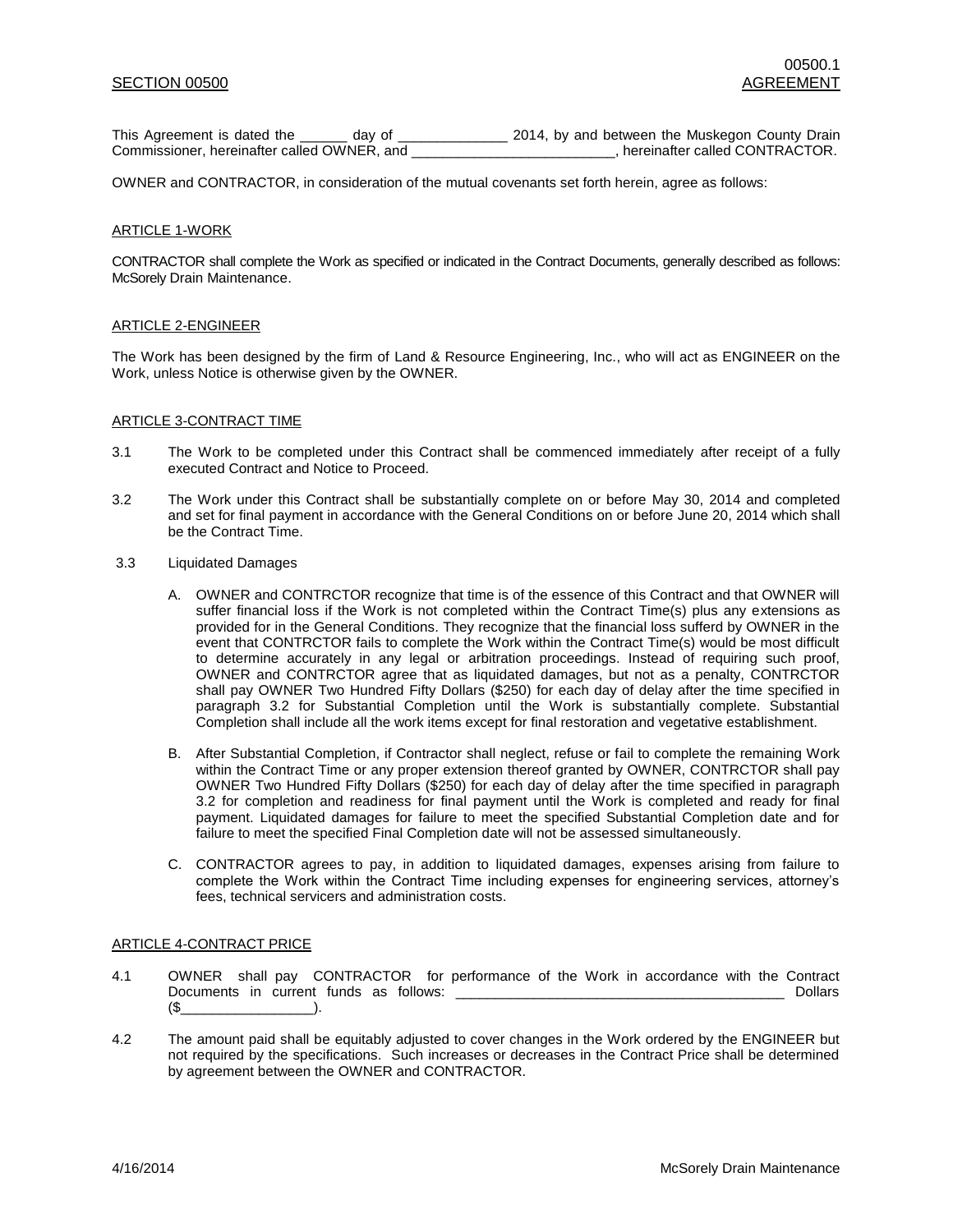### SECTION 00500 AGREEMENT

### ARTICLE 5-PAYMENTS

- 5.1 CONTRACTOR will prepare and submit monthly and final payment requests in accordance with the General Conditions.
- 5.2 OWNER will make monthly and final payments in accordance with the GENERAL CONDITIONS.
- 5.3 All monies not paid when due shall bear interest at the greater of the rate of 7% per annum, or the highest rate allowed by law.

#### ARTICLE 6-CONTRACT DOCUMENTS

6.1 The complete Contract between OWNER and CONTRACTOR consists of the following Contract Documents:

| Advertisement          | <b>General Conditions</b>                   |  |  |  |
|------------------------|---------------------------------------------|--|--|--|
| Instruction to Bidders | <b>Supplemental Conditions</b>              |  |  |  |
| Proposal               | Specifications                              |  |  |  |
| Bid Form               | Drawings                                    |  |  |  |
| Bonds                  | Agreement                                   |  |  |  |
| Modifications          | Addenda (numbers ___ thru ___<br>inclusive) |  |  |  |

6.2 In resolving conflicts, errors and discrepancies, the Contract Documents shall be given precedence in the following order: Modifications, Agreement, Addenda Supplemental Conditions, General Conditions, Specifications, Drawings, Advertisement, Instructions to Bidders, Proposal/Bid Form, and Bonds.

#### ARTICLE 7-CONTRACTOR'S REPRESENTATION

- 7.1 By executing the Agreement, CONTRACTOR represents that CONTRACTOR has visited the Site and assumes full responsibility for being familiar with the nature and extent of the Contract Documents, Work, locality, local conditions and availability of manpower, materials and machinery that may in any manner affect the Work to be done, the Contract Price or the Contract Time.
- 7.2 Contractor is familiar with all federal, state and local laws and regulations that pertain to completion of the Work as specified in the contract documents.
- 7.3 CONTRACTOR has carefully studied and compared the Contract Documents and checked and verified all figures shown thereon and all field measurements. CONTRACTOR has reported to ENGINEER any conflict, error or discrepancy which CONTRACTOR has discovered.

#### ARTICLE 8-MISCELLANEOUS

- 8.1 Terms used in this Agreement are defined in the General Conditions.
- 8.2 Neither party shall assign, in whole or in part, any of its rights or obligations, including any monies due, or to become due, under the terms of the Contract Documents without the written prior consent of the other party. This paragraph shall not be construed to limit the powers vested in the OWNER under the General Conditions.
- 8.3 The OWNER and CONTRACTOR each binds itself, successors and assigns to the other party hereto in respect to all covenants, agreements, and obligations contained in the Contract Documents.
- 8.4 The Contract Documents may only be altered, amended, or repealed by a Modification.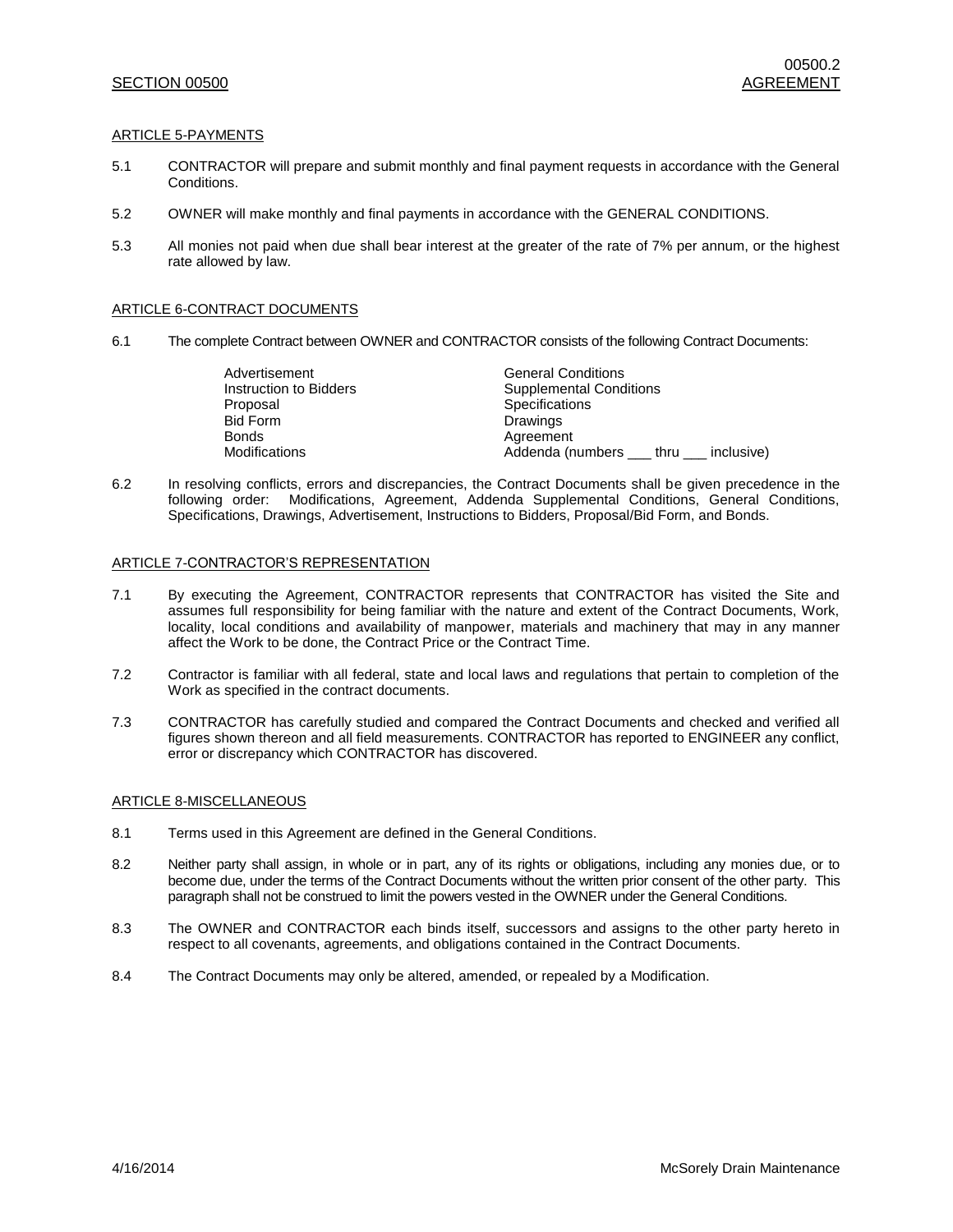IN TESTIMONY WHEREOF, the parties hereto have executed this contract in at least three (3) counterparts, each of which shall be deemed an original, the day and year first above written.

| <b>WITNESS</b> | <b>CONTRACTOR</b> |
|----------------|-------------------|
|                | (Contractor)      |
|                | By<br>(Signature) |
|                |                   |
| <b>WITNESS</b> | <b>OWNER</b>      |
|                | (Owner)           |
|                | By<br>(Signature) |
|                | Title             |

LEGAL STATUS OF CONTRACTOR: (Fill out appropriate form and cross out others.)

\*A Corporation: The same officer shall not execute both the Agreement and this certificate, unless only one person occupies all corporation offices.

|                                                  | certify that I am the<br>of the                                                                                                                                                                                                                     |
|--------------------------------------------------|-----------------------------------------------------------------------------------------------------------------------------------------------------------------------------------------------------------------------------------------------------|
| corporation named as CONTRACTOR herein; that     | who signed this                                                                                                                                                                                                                                     |
| Agreement on behalf of the corporation, was then | of the corporation                                                                                                                                                                                                                                  |
| state in which project Work is located.          | that the Agreement was duly signed for and in behalf of the corporation by authority of its board of directors, and is<br>within the scope of its corporate powers. If a foreign corporation, this corporation is qualified to and will register in |

\_\_\_\_\_\_\_\_\_\_\_\_\_\_\_\_\_\_\_\_\_\_\_\_\_\_\_\_\_\_\_\_\_\_\_\_\_\_\_\_\_\_ \_\_\_\_\_\_\_\_\_\_\_\_\_\_\_\_\_\_\_\_\_\_\_\_\_\_\_\_\_\_\_\_\_\_\_\_\_\_\_\_\_ LS (Date) (Signature)

\*A Partnership: The same officer shall not execute both the Agreement and this certificate, unless only one person occupies all partnership offices.

| certify that I am the                                                                                                                                       |                     |
|-------------------------------------------------------------------------------------------------------------------------------------------------------------|---------------------|
| of the partnership named as CONTRACTOR herein; that                                                                                                         | who signed this     |
| Agreement on behalf of the partnership, was then                                                                                                            | of the partnership. |
| that the Agreement was duly signed for and in behalf of the partnership by authority of its partners, and is within the                                     |                     |
| scope of its partnership powers. If a foreign partnership, this partnership is qualified to and will register in state in<br>which project Work is located. |                     |

(Date) (Signature)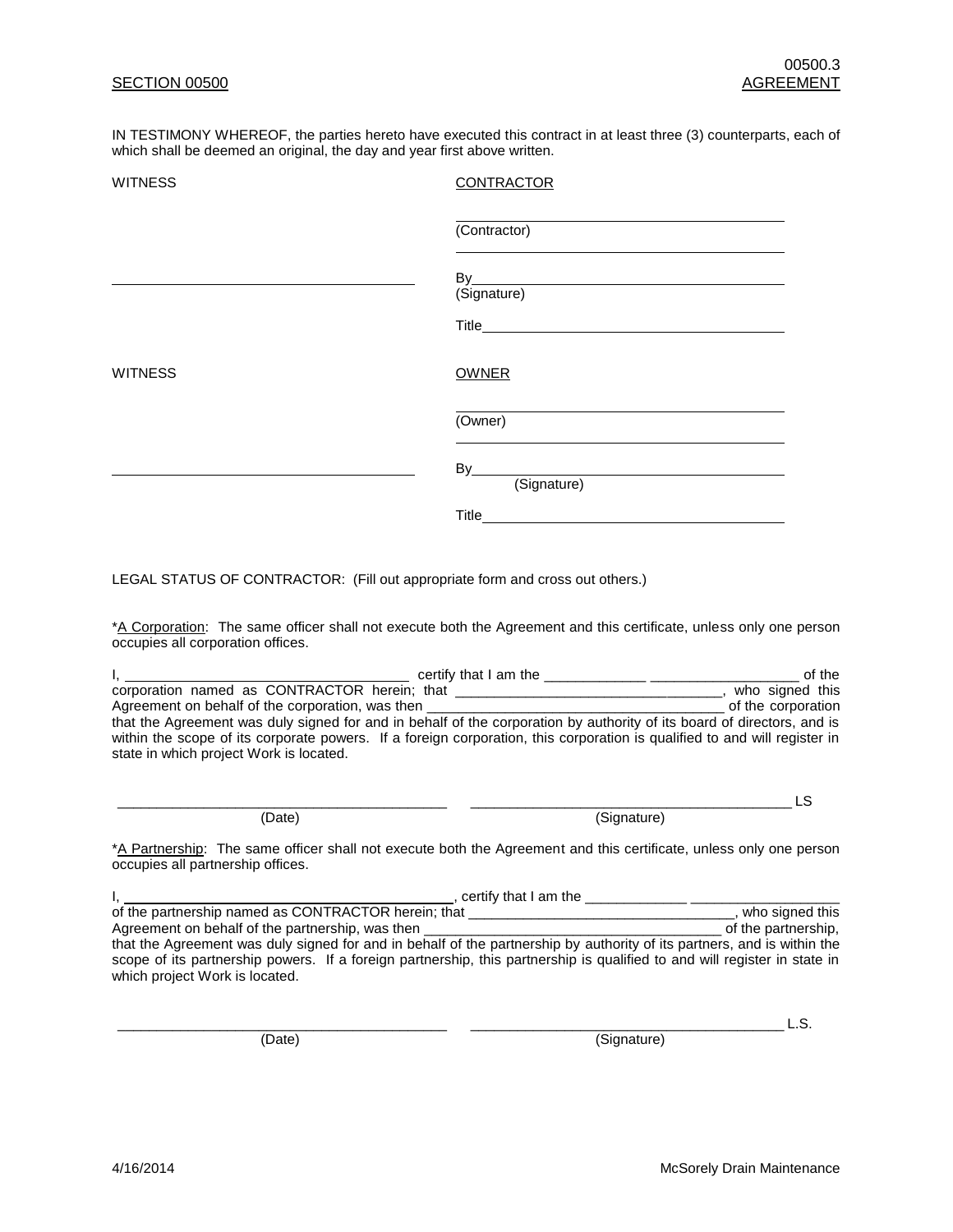#### PERFORMANCE BOND

KNOW ALL MEN BY THESE PRESENTS, that

|                                                                                                                       | as Principal, and                               |                |
|-----------------------------------------------------------------------------------------------------------------------|-------------------------------------------------|----------------|
|                                                                                                                       | a Corporation, organized and existing           |                |
| under the laws of the State of                                                                                        | and duly authorized to transact business in the |                |
| State of Michigan, as Surety, are held and firmly bound unto the                                                      | , as obligee, and                               |                |
| hereinafter called OWNER, in the just and full sum of                                                                 | <u> 1980 - Jan Samuel Barbara, martin d</u>     | <b>Dollars</b> |
| ) lawful money of the United States of America, for the payment whereof the Principal and<br>$(S_{\text{max}})$       |                                                 |                |
| Surety bind themselves, their heirs, administrators, executors, successors and assigns, jointly and severally, firmly |                                                 |                |
| by these presents.                                                                                                    |                                                 |                |
|                                                                                                                       |                                                 |                |

| WHEREAS, the above Principal has entered into a written Contract with the OWNER, dated the |  |  |  |  |  |  |  |                                                              | dav of |
|--------------------------------------------------------------------------------------------|--|--|--|--|--|--|--|--------------------------------------------------------------|--------|
|                                                                                            |  |  |  |  |  |  |  |                                                              | for    |
|                                                                                            |  |  |  |  |  |  |  | in accordance with plans and specifications prepared by Land |        |

& Resource Engineering, Inc. , 3800 W. River Drive Suite A, Comstock Park, Michigan 49321 which Contract is hereby referred to and made a part hereof as fully and to the same extent as if the same were entirely written herein.

NOW, THEREFORE, the conditions of this obligation are such, that if the said Principal shall in all respects well and truly keep and perform the said Contract, and shall pay all sums of money due or to become due, for any labor, materials, apparatus, fixtures or equipment furnished for the purpose of constructing the work provided in said Contract, and shall defend, indemnify and save harmless the OWNER against any and all liens, incumbrances, damages, demands, expenses, costs and charges of every kind except as otherwise provided in said Contract Documents, arising out of or in relation to the performance of said Work and the provisions of said Contract, and shall remove and replace any defects in workmanship or materials which may be apparent or may develop within a period for one year from the date of final acceptance, then this obligation shall be null and void; otherwise it shall remain in full force and effect;

AND PROVIDED, that any alterations which may be made in the terms of said Contract, or in the Work to be done under it, or any extension of time for the performance of said Contract, or any forbearance on the part of either party to the other, or the placing of an inspector or resident engineer thereon by the OWNER, shall not in any way release the Principal and Surety or either of them, their heirs, executors, administrators, successors or assigns from any liability hereunder; notice to the surety of any such alteration, extension or forbearance being hereby waived.

| WITNESS:                                                                                                               |      | PRINCIPAL: |          |
|------------------------------------------------------------------------------------------------------------------------|------|------------|----------|
| <u> 1989 - Johann John Stoff, deutscher Stoffen und der Stoffen und der Stoffen und der Stoffen und der Stoffen un</u> |      |            | (Seal)   |
| WITNESS:                                                                                                               |      | SURETY:    |          |
|                                                                                                                        |      |            | (Seal)   |
| LOCAL ADDRESS OF AGENT FOR SURETY:                                                                                     |      |            |          |
| <b>Street</b>                                                                                                          | City | State      | Zip Code |
|                                                                                                                        |      |            |          |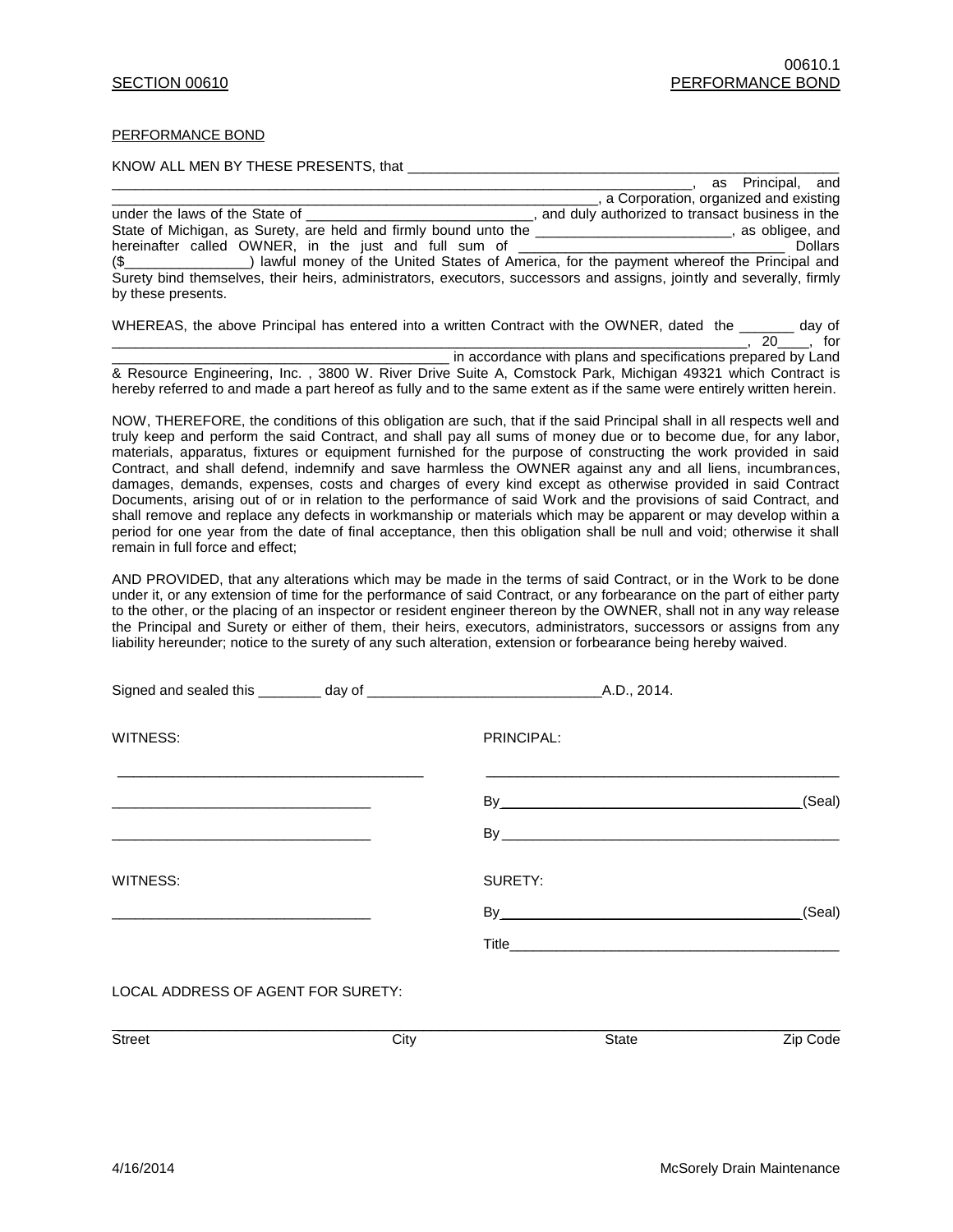PAYMENT BOND

(under Act 213 of 1963)

KNOW ALL MEN BY THESE PRESENTS, that

|                                                                                                                                                                                                         | Principal,<br>as                      | and |
|---------------------------------------------------------------------------------------------------------------------------------------------------------------------------------------------------------|---------------------------------------|-----|
|                                                                                                                                                                                                         | a Corporation, organized and existing |     |
| and duly authorized to transact business in the<br>under the laws of the State of                                                                                                                       |                                       |     |
| State of Michigan, as Surety, are held and firmly bound unto the (City/Village/Township) of _______                                                                                                     |                                       | as  |
| obligee, and hereinafter called OWNER, in the just and full sum of (\$                                                                                                                                  |                                       |     |
| States of America, or the payment whereof the Principal and Surety bind themselves, their heirs, administrators,<br>executors, successors and assigns, jointly and severally, firmly by these presents. |                                       |     |
|                                                                                                                                                                                                         |                                       |     |

WHEREAS, the above Principal has entered into a written Contract with the OWNER, dated the \_\_\_\_\_ day of the contract of the contract of the contract of the contract of the contract of the contract of the contract of the contract of the contract of the contract of the contract of the contract of the contract of the contrac prepared by Land & Resource Engineering, Inc., 3800 West River Drive, Suite A, Comstock Park, Michigan 49321 which Contract is hereby referred to and made a part hereof as fully and to the same extent as if the same were entirely written herein;

AND WHEREAS, this bond is given in compliance with subject to the provisions of Act. No. 213 of the Public Acts of Michigan, for the year 1963, as amended by subsequent acts to date.

NOW, THEREFORE, the condition of this obligation is that if the Principal and his Subcontractors shall make all payments as they become due and payable of all amounts owing to Subcontractors and to parties supplying labor or materials to the Principal or to his Subcontractors in the prosecution of the Work provided for in said Contract (intending to include herein all claimants as defined in Section 6 of Act 213 of 1963, as amended), then this obligation shall be void, otherwise the same shall be in full force and effect;

AND PROVIDED, that any alterations which may be made in the terms of said Contract, or in the Work to be done under it, or the giving by the party of the first part of said Contract, any extension of time for the performance of said Contract or any other forbearance on the part of either party to the other, shall not in any way release the Principal and the Surety or either of them, their heirs, executors, administrators, successors or assigns from any liability hereunder; notice to the Surety of any alterations, extensions of or of any forbearance being hereby waived.

| WITNESS:                           |      | PRINCIPAL: |          |
|------------------------------------|------|------------|----------|
|                                    |      |            | (Seal)   |
| WITNESS:                           |      | SURETY:    |          |
|                                    |      |            | (Seal)   |
| LOCAL ADDRESS OF AGENT FOR SURETY: |      |            |          |
| <b>Street</b>                      | City | State      | Zip Code |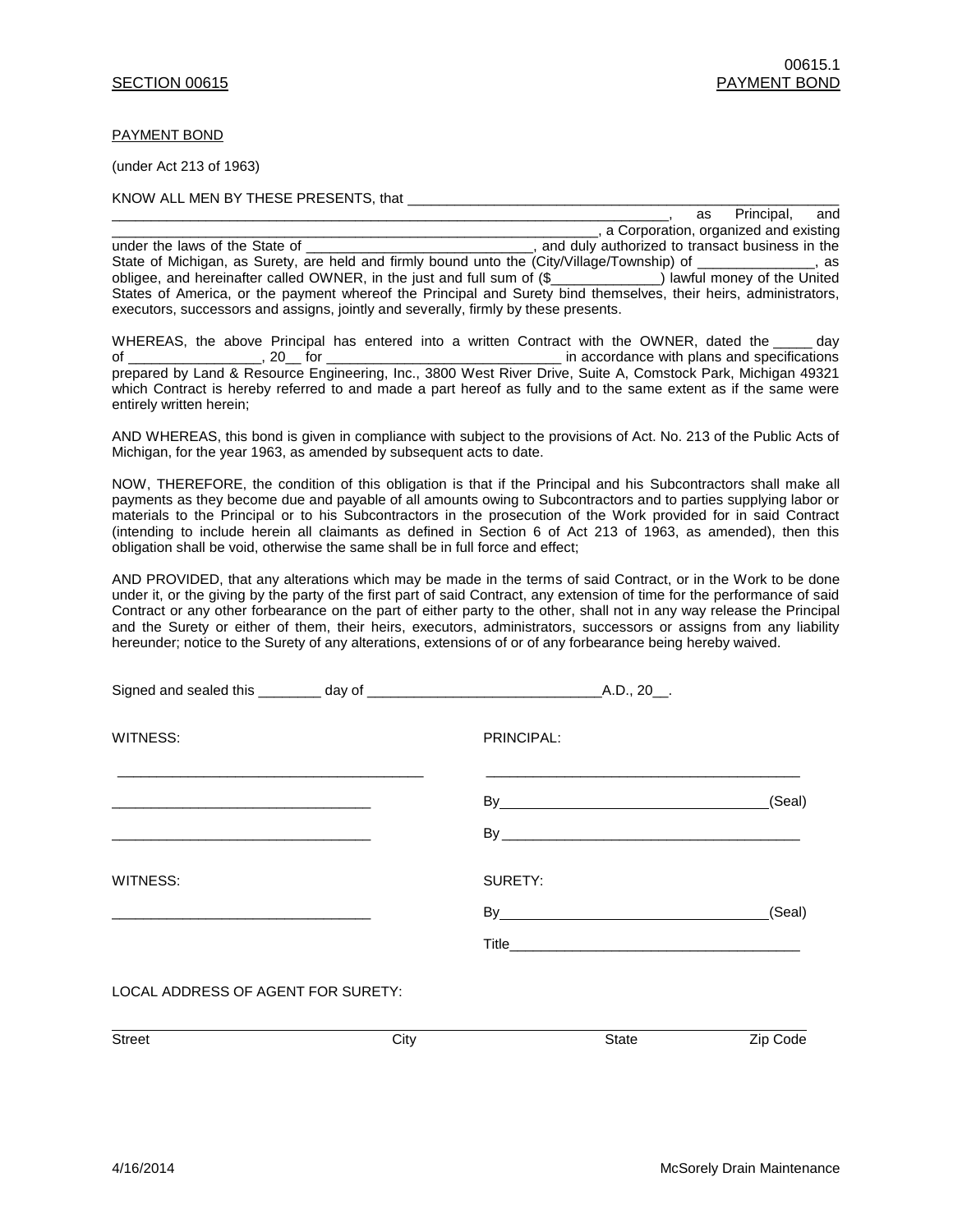# ARTICLE 1-DEFINITIONS

Wherever used in these General Conditions or in the other Contract Documents, the following terms shall have the meanings indicated which shall be applicable to both the singular and plural thereof:

| Act of God                        | Unpredictable phenomenon of nature such as earthquake, flood or cyclone.                                                                                                                                                                                                |
|-----------------------------------|-------------------------------------------------------------------------------------------------------------------------------------------------------------------------------------------------------------------------------------------------------------------------|
| Addendum                          | A document issued by ENGINEER prior to the receipt of bids which sets forth<br>additional provisions, changes or clarifications of the Contract Documents.                                                                                                              |
| Advertisement                     | The notice published by OWNER to solicit Bids.                                                                                                                                                                                                                          |
| Affidavit of Completion           | A document which includes the CONTRACTOR's sworn statement that the Work<br>has been completed in accordance with the Contract Documents and that labor<br>and material men have been paid and the Surety's consent to final payment.                                   |
| Agreement                         | An instrument, signed by OWNER and CONTRACTOR covering the Work to be<br>performed and setting forth the Contract Time, the Contract Price and other<br>matters.                                                                                                        |
| Allowance                         | A fixed sum stipulated in the Contract Documents, to be used in total or in part,<br>as determined by the OWNER, for a specific service, product or group of<br>products to be furnished by CONTRACTOR. All cash allowances shall be<br>included in the Contract Price. |
| Bid                               | The offer of the BIDDER submitted on the prescribed forms setting forth the<br>conditions under and prices for which the Work will be performed.                                                                                                                        |
| <b>Bid Documents</b>              | The Bid and additional documents required to be submitted with the Bid as set<br>forth in the Instructions to Bidders.                                                                                                                                                  |
| <b>BIDDER</b>                     | Any person, firm, joint venture or corporation submitting a Bid for the Work.                                                                                                                                                                                           |
| <b>Bid Security</b>               | Bid Bond or other instrument of security furnished by BIDDER.                                                                                                                                                                                                           |
| <b>Bonds</b>                      | Bid, Performance and Payment Bonds furnished by CONTRACTOR.                                                                                                                                                                                                             |
| <b>Bulletin</b>                   | A document issued by ENGINEER which clarifies and interprets the Contract<br>Documents or which directs minor changes or alterations in the Work not<br>involving extra cost.                                                                                           |
| Certificate of Completion         | Notice from ENGINEER to OWNER that the Work has been completed and<br>establishing a one year bonded correction period.                                                                                                                                                 |
| Change Order                      | An order to CONTRACTOR signed by OWNER authorizing an addition, deletion<br>or revision in the Work, or an adjustment in the Contract Price or the Contract<br>Time or both, issued after execution of the Agreement.                                                   |
| <b>Construction Schedule</b>      | The timetable outline of CONTRACTOR's sequence of operations.                                                                                                                                                                                                           |
| Contract                          | The agreement between OWNER and CONTRACTOR set forth in the Contract<br>Documents.                                                                                                                                                                                      |
| <b>Contract Documents</b>         | The Agreement and all related documents as identified in the Agreement.                                                                                                                                                                                                 |
| <b>Contract Price</b>             | The total moneys payable to CONTRACTOR for the Work.                                                                                                                                                                                                                    |
| <b>Contract Time</b>              | The stated date or number of days for the completion of the Work.                                                                                                                                                                                                       |
| <b>CONTRACTOR</b>                 | The person, firm, joint venture or corporation with whom OWNER has executed<br>the Contract.                                                                                                                                                                            |
| Day                               | Calendar day of 24 hours from midnight to the next midnight.                                                                                                                                                                                                            |
| Defective Work                    | Work that does not conform to the requirements of the Contract Documents and<br>damaged Work.                                                                                                                                                                           |
| Drawings                          | The Drawings prepared or approved by ENGINEER and approved by OWNER,<br>which show the character and scope of the Work to be performed.                                                                                                                                 |
| <b>Effective Date of Contract</b> | The date shown in the Agreement.                                                                                                                                                                                                                                        |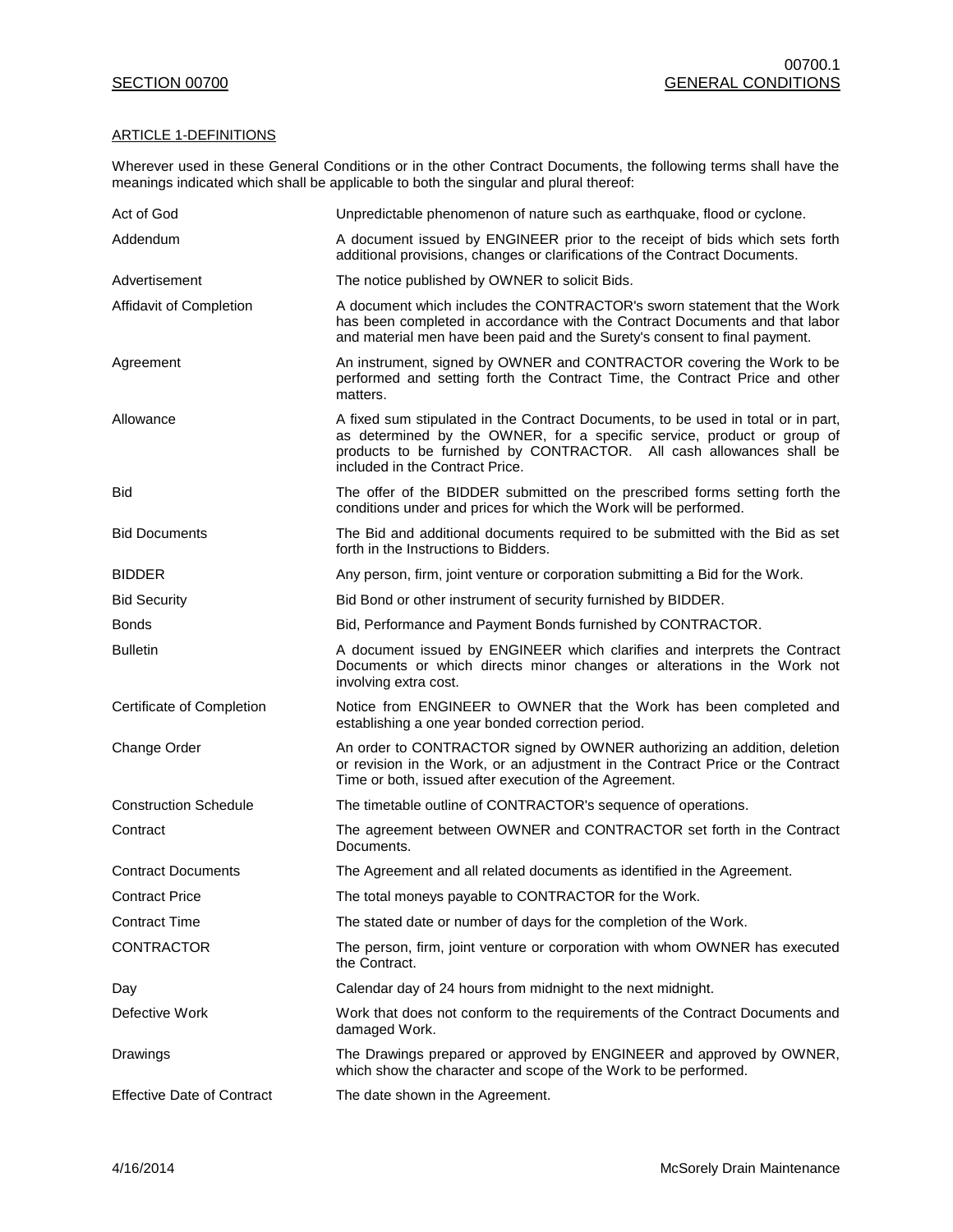| <b>ENGINEER</b>                 | The designated representative of the OWNER.                                                                                                                                                                                                                                                                                                                                                                                                                                                            |
|---------------------------------|--------------------------------------------------------------------------------------------------------------------------------------------------------------------------------------------------------------------------------------------------------------------------------------------------------------------------------------------------------------------------------------------------------------------------------------------------------------------------------------------------------|
| <b>General Requirements</b>     | The Sections of Division 1 of the Specifications.                                                                                                                                                                                                                                                                                                                                                                                                                                                      |
| Inspect, Inspection, Inspector  | Observe the work of the CONTRACTOR as it relates to implementing<br>CONSULTANT's plans, specifications, reports, and other instruments of<br>professional service. An inspector has no authority or responsibility to direct any<br>construction workers, and may not stop the work. An inspector is not<br>responsible for the means, methods, sequences, or operations of construction,<br>or safety procedures attendant thereto.                                                                   |
| Insurance Certificate           | The documents issued by CONTRACTOR's insurer listing policies and extent of<br>coverage applicable to the Work.                                                                                                                                                                                                                                                                                                                                                                                        |
| Liens                           | Claims, security interests, and encumbrances.                                                                                                                                                                                                                                                                                                                                                                                                                                                          |
| Modification                    | (a) An amendment of the Contract Documents signed by both parties, (b) a<br>Change Order, or (c) Bulletin. A Modification may only be issued after the<br>Effective Date of the Contract.                                                                                                                                                                                                                                                                                                              |
| Notice                          | A written communication between the parties specifically called for by the<br>Contract Documents.                                                                                                                                                                                                                                                                                                                                                                                                      |
| Notice of Award                 | The Notice by OWNER to BIDDER that BIDDER has been awarded the<br>Contract.                                                                                                                                                                                                                                                                                                                                                                                                                            |
| Notice of Termination           | Notice from OWNER to CONTRACTOR terminating services of the<br>CONTRACTOR.                                                                                                                                                                                                                                                                                                                                                                                                                             |
| Notice to Proceed               | A Notice by ENGINEER to CONTRACTOR fixing the date on which the Contract<br>Time will commence and on which CONTRACTOR shall start the Work.                                                                                                                                                                                                                                                                                                                                                           |
| <b>OWNER</b>                    | The public body or authority, corporation, association, partnership, or individual<br>with whom CONTRACTOR has entered into the Contract and for whom the Work<br>is to be performed.                                                                                                                                                                                                                                                                                                                  |
| <b>Partial Completion</b>       | For the Work that is being constructed in phases, Partial Completion is<br>Substantial Completion of a defined portion of the Work. Partial Completion is<br>reached whenever the defined portion of the Work is ready for use by OWNER.<br>To be considered partially complete, use must not be prevented by other<br>activities of CONTRACTOR. When use is delayed by factors that are beyond<br>CONTRACTOR's control, the designated portion of the Work shall be considered<br>partially complete. |
| <b>Partial Utilization</b>      | Partial Utilization is placing a portion of the Work or facility in service for the<br>purpose for which it was intended or for a related use before reaching Partial<br>Completion or Substantial Completion.                                                                                                                                                                                                                                                                                         |
| <b>Planholders of Record</b>    | Parties recorded by ENGINEER as having received a copy of Contract<br>Documents and a separate set of Bid Documents and as making required<br>deposit therefor, under their own name.                                                                                                                                                                                                                                                                                                                  |
| Product                         | Materials, systems, and equipment incorporated or to be incorporated in the<br>Work.                                                                                                                                                                                                                                                                                                                                                                                                                   |
| Product Data                    | Catalog data, illustrations, standard schedules, performance charts, instructions,<br>and other information prepared by manufacturer or supplier.                                                                                                                                                                                                                                                                                                                                                      |
| Project                         | Work and other related facilities of the OWNER.                                                                                                                                                                                                                                                                                                                                                                                                                                                        |
| Project Manual                  | The volume or volumes containing the bidding information, schedules,<br>equipment uses, page-size details, and the Contract Documents for the Work<br>except large drawings and modifications.                                                                                                                                                                                                                                                                                                         |
| Proposal                        | The document which forms a portion of the Bid.                                                                                                                                                                                                                                                                                                                                                                                                                                                         |
| Provide                         | Furnish and install.                                                                                                                                                                                                                                                                                                                                                                                                                                                                                   |
| Resident Project Representative | The authorized representative of ENGINEER who is assigned to the Work site or<br>any part thereof.                                                                                                                                                                                                                                                                                                                                                                                                     |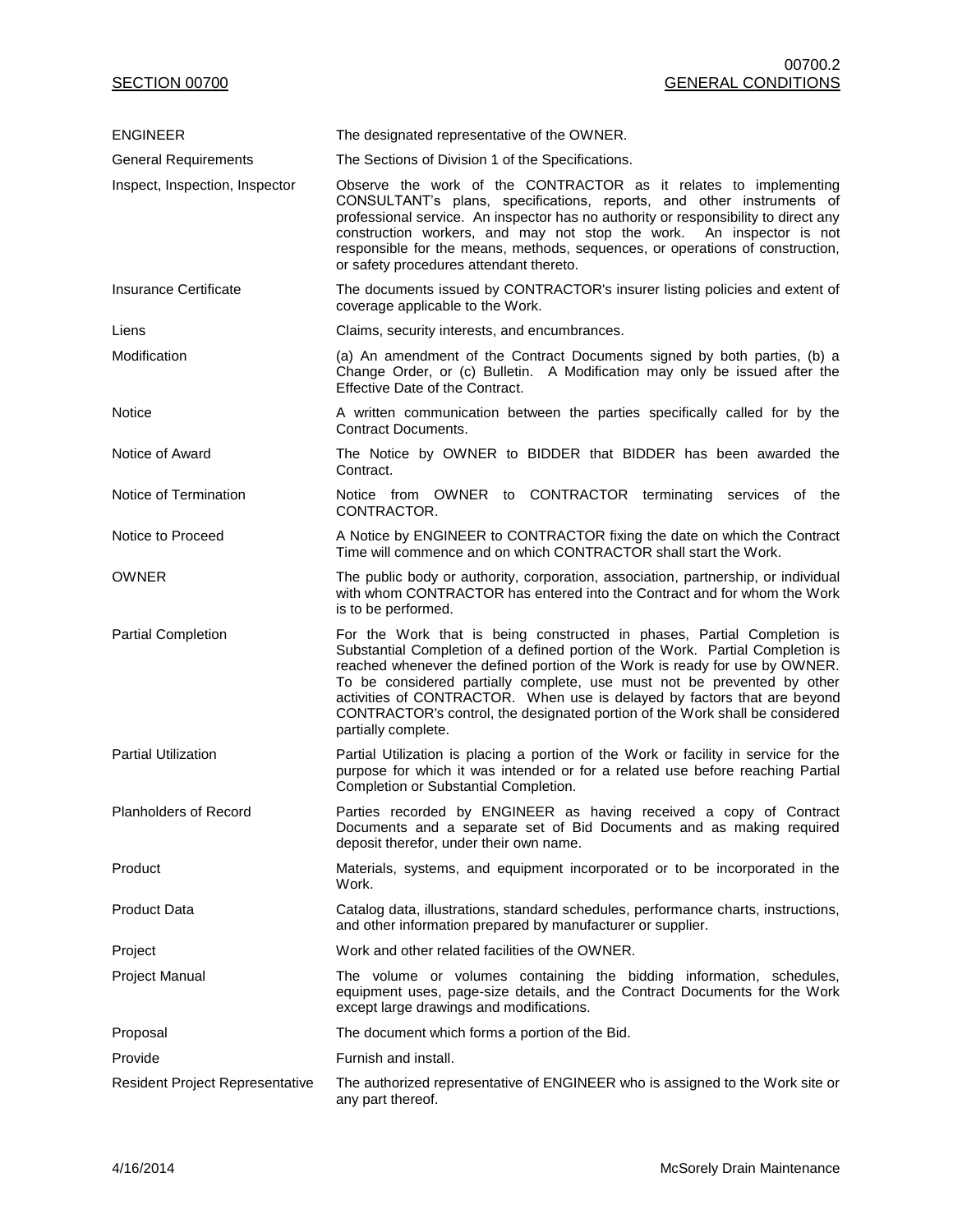| SECTION 00700                 | 00700.3<br><b>GENERAL CONDITIONS</b>                                                                                                                                                                                                                                                                                      |
|-------------------------------|---------------------------------------------------------------------------------------------------------------------------------------------------------------------------------------------------------------------------------------------------------------------------------------------------------------------------|
| Schedule of Values            | The breakdown of the Bid into component parts aggregating the total Bid.                                                                                                                                                                                                                                                  |
| <b>Shop Drawings</b>          | All drawings, diagrams, illustrations, schedules and other data specifically<br>prepared by CONTRACTOR, a Subcontractor, manufacturer, fabricator, supplier<br>or distributor to illustrate the equipment, material or some portion of the Work.                                                                          |
| Site                          | The location(s) where the Work is to performed.                                                                                                                                                                                                                                                                           |
| Specifications                | Those portions of the Contract Documents consisting of technical descriptions of<br>materials, equipment, systems, standards and workmanship as applied to the<br>Work, and certain administrative details applicable thereto, specifically Divisions<br>1 through 16.                                                    |
| Subcontractor                 | An individual, firm, joint venture or corporation having a direct contract with<br>CONTRACTOR or with any other Subcontractor for the performance of a part of<br>the Work at the Site.                                                                                                                                   |
| <b>Substantial Completion</b> | The stage in construction when the Work can be utilized for the purposes for<br>which it was intended. This includes the completion of all contract items in<br>accordance with the plans and specifications with the exception of restoration.                                                                           |
| Supplier                      | Firm providing products to CONTRACTOR.                                                                                                                                                                                                                                                                                    |
| Surety                        | A company which provides a Bond.                                                                                                                                                                                                                                                                                          |
| Work                          | The entire completed construction and the various separately identified parts<br>thereof required to be furnished under the Contract Documents. Work is the<br>result of performing services, furnishing labor, and furnishing and incorporating<br>Products into the construction as required by the Contract Documents. |

#### ARTICLE 2-PRELIMINARY MATTERS

#### COPIES OF DOCUMENTS

2.1 OWNER will furnish CONTRACTOR up to 10 copies of the Contract Documents. Additional copies will be furnished, upon request, as ENGINEER determines are necessary for execution of the Work. Copies requested beyond these limits are available at the cost of reproduction.

#### CONTRACTOR'S REPRESENTATION:

2.2 By executing the Agreement, CONTRACTOR represents that CONTRACTOR has visited the Site and assumes full responsibility for being familiar with the nature and extent of the Contract Documents, Work, locality, local conditions and availability of manpower, materials and machinery that may in any manner affect the Work to be done, the Contract Price or the Contract Time.

#### CONTRACT TIME

- 2.3 The Contract Time will commence on the day indicated in the Notice to Proceed; but in no event shall the Contract Time commence later than the later of 30 days after the time stipulated for Bids to remain firm or 30 days after the Effective Date of Contract.
- 2.4 The date of beginning and the Contract Time for completion of the Work are essential conditions of the Contract Documents. Time requirements are for the benefit of OWNER, CONTRACTOR and other Project Contractors.
- 2.5 CONTRACTOR shall proceed with the Work at a rate of progress to ensure completion within the stipulated Contract Time. It is expressly agreed by CONTRACTOR that the Contract Time is reasonable, taking into consideration the average climatic and economic conditions and the availability of manpower, products, and construction machinery prevailing at the locality of the Work.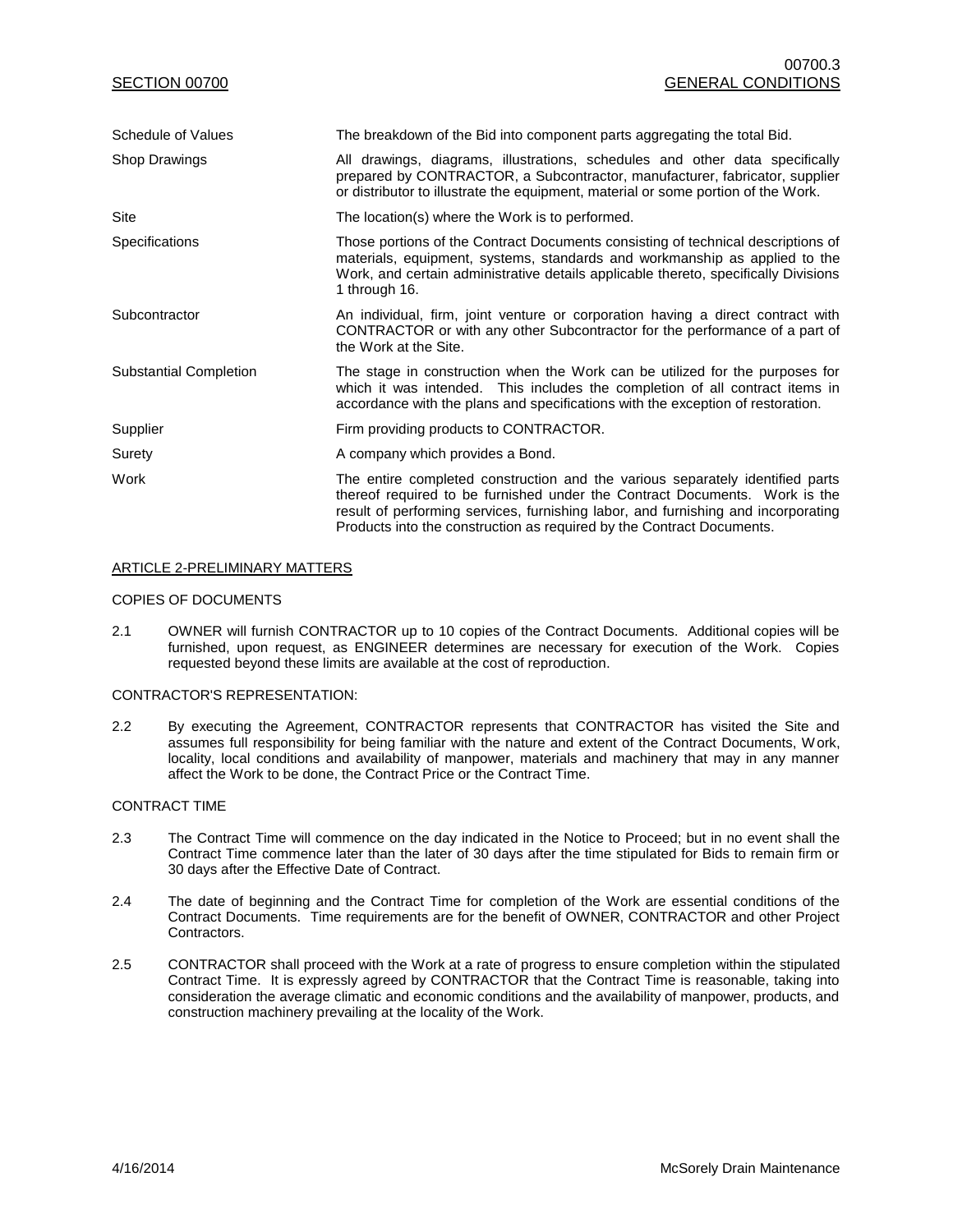#### BEFORE STARTING THE WORK

- 2.6 CONTRACTOR shall carefully study and compare the Contract Documents and check and verify all figures shown thereon and all field measurements. CONTRACTOR shall, within 48 hours, report to ENGINEER any conflict, error or discrepancy which CONTRACTOR may discover before proceeding with the Work.
- 2.7 CONTRACTOR shall submit to the ENGINEER: Construction Schedules; Schedule of Values; Schedule of Shop Drawings, Product Data and samples.
- 2.8 A preconstruction meeting will be held to review the Construction Schedules, to establish procedures for handling Shop Drawings and other submissions and for processing payments, and to establish working relationships between the parties.

STARTING THE WORK

- 2.9 CONTRACTOR shall start to perform the Work on the date when the Contract Time commences.
- 2.10 CONTRACTOR shall attend a progress meeting a minimum of once each month at a time and place designated by the ENGINEER.

#### ARTICLE 3-CONTRACT DOCUMENTS INTENT

### GENERAL:

- 3.1 It is the intent that the Contract Documents comprise the entire agreement between OWNER and CONTRACTOR and may be altered only by a Modification.
- 3.2 All communications between OWNER, CONTRACTOR, and ENGINEER intended to affect or modify any of the terms or obligations contained in the Contract Documents shall be in writing in order to be valid. Communications intended to affect or modify the Contract Documents include the following terms: claim, submission, notice, request, acceptance, report, objection, order, consent, advise, communicate, communications, certify, authorize, authorization, issue, or like terms.
- 3.3 No oral order, objection, claim or notice by OWNER, CONTRACTOR or ENGINEER shall affect or modify any of the terms or obligations contained in the Contract Documents.
- 3.4 The Contract Documents are complementary; what is called for by one is as binding as if called for by all. In resolving conflicts, errors and discrepancies, the documents shall be given precedence in the order stipulated in the Agreement. Detailed drawings shall govern over general drawings. Any Work that may reasonably be inferred from the Contract Documents as being required to produce the intended result shall be supplied whether or not it is specifically called for. Work, materials or equipment described in words which, so applied, have a well-known technical or trade meaning shall be deemed to refer to such recognized standards or meanings.
- 3.5 The Contract Documents shall be governed by the law of the place of the Work.

#### REUSE OF DOCUMENTS

3.6 Neither CONTRACTOR nor any Subcontractor, manufacturer, fabricator, supplier or distributor shall have or acquire any title to or ownership rights in any of the Drawings, Specifications or other documents or copies thereof prepared by or bearing the seal of ENGINEER; and they shall not reuse any of them on extensions of the Project or any other project without written consent of OWNER and ENGINEER and specific written verification or adaptation by ENGINEER.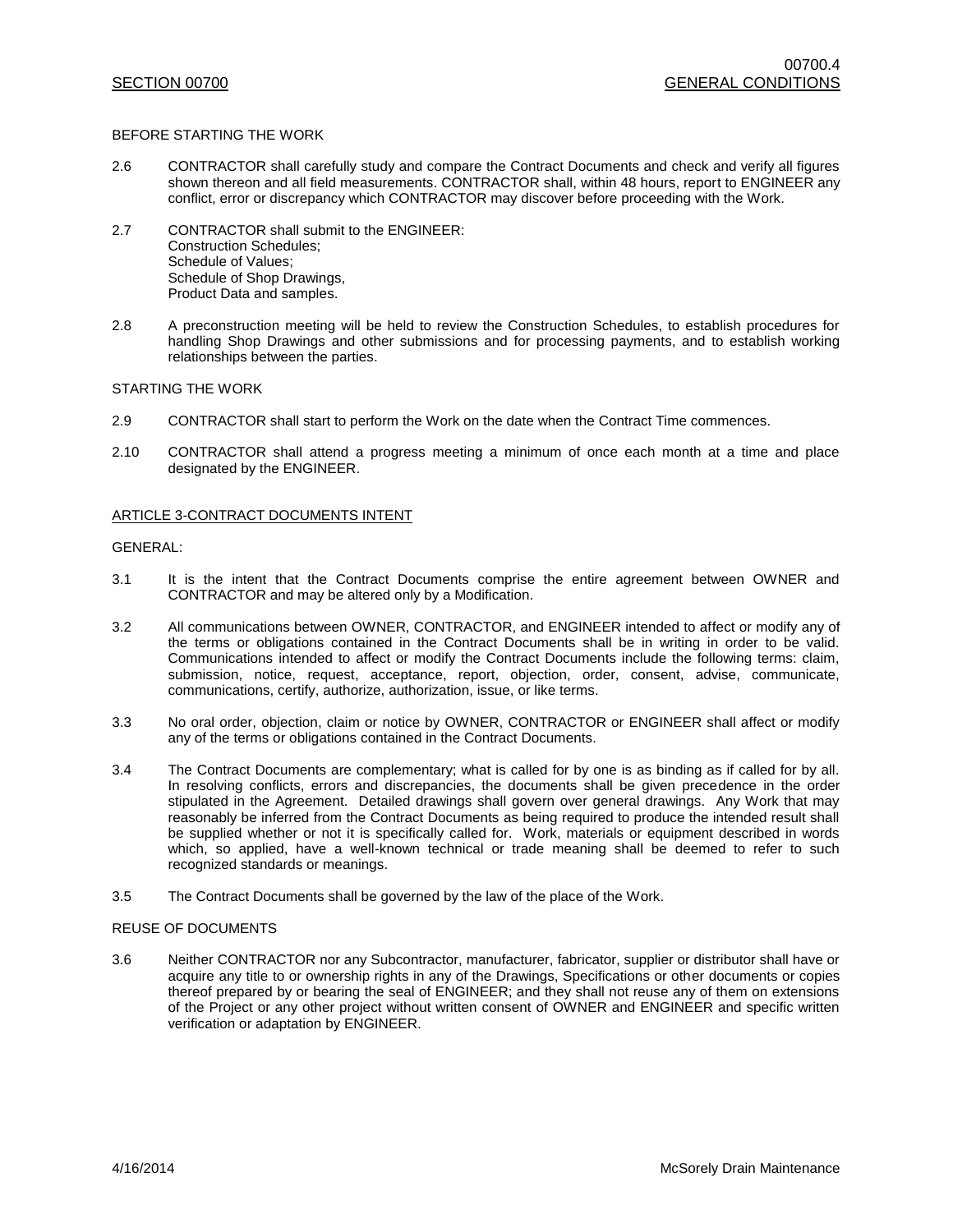#### ARTICLE 4-LANDS AND CONTROLS

#### GENERAL

4.1 OWNER will, upon request, furnish to CONTRACTOR copies of all available boundary surveys and subsurface tests.

#### AVAILABILITY OF LANDS

4.2 OWNER will furnish, not later than CONTRACTOR's Construction Schedule starting date, the lands or rights-of-way upon which or within which the Work is to be performed, rights-of-way for access thereto, and lands designated for the use of CONTRACTOR. Easements for permanent structures or permanent changes in existing facilities will be obtained by OWNER. CONTRACTOR shall obtain all additional lands and access required for temporary construction facilities and storage of materials and equipment.

#### UNFORESEEN SUBSURFACE CONDITIONS

4.3 The underground conditions indicated in the Contract Documents represent the information available at the time of preparation and are not guaranteed as to accuracy or completeness. CONTRACTOR shall within 48 hours after discovery notify OWNER and ENGINEER of any subsurface or latent physical conditions at the site differing materially from those indicated in the Contract Documents. ENGINEER will investigate within 72 hours after Notice and, if warranted, advise OWNER to obtain additional investigations and tests. If said additional investigations and tests show subsurface or latent physical conditions to be materially different and which could not have reasonably been anticipated by CONTRACTOR, a Change Order will be issued incorporating the necessary revision.

### REFERENCE POINTS

- 4.4 CONTRACTOR shall be responsible for the preservation of established property corners, monuments, bench marks and similar reference points outside of the normal working area. CONTRACTOR shall report to ENGINEER whenever any reference point is lost, destroyed or requires relocation.
- 4.5 Replacement of reference points within the normal working area are the responsibility of OWNER. CONTRACTOR shall report to ENGINEER whenever any reference point is in danger of being lost or destroyed or requires relocation.
- 4.6 Construction stakes will be provided by the OWNER to the extent as may be set forth in the Specifications.

#### ARTICLE 5 - BONDS AND INSURANCE

#### PERFORMANCE AND PAYMENT BONDs:

- 5.1 CONTRACTOR shall furnish separate Bonds as security for the faithful performance and payment of all CONTRACTOR's obligations under the Contract Documents. Each of these Bonds shall be in amounts at least equal to the Contract Price and in such form and with such Sureties as are acceptable to OWNER. Bond forms for the aforementioned securities are a part of the Contract Documents and CONTRACTOR shall ensure that each executed copy of the Bond form is complete and sealed.
	- A. Bonds shall be issued by a Surety named in U.S. Treasury Circular 570 licensed to conduct business in the state where the Work is located.
	- B. If the Surety on any Bond is declared bankrupt or becomes insolvent or its right to do business is terminated in the state where the Work is located, or it ceases to be listed as an acceptable Surety in U.S. Treasury Circular 570, CONTRACTOR shall, within 5 days thereafter, substitute another Bond from an acceptable Surety.

#### CONTRACTOR'S LIABILITY INSURANCE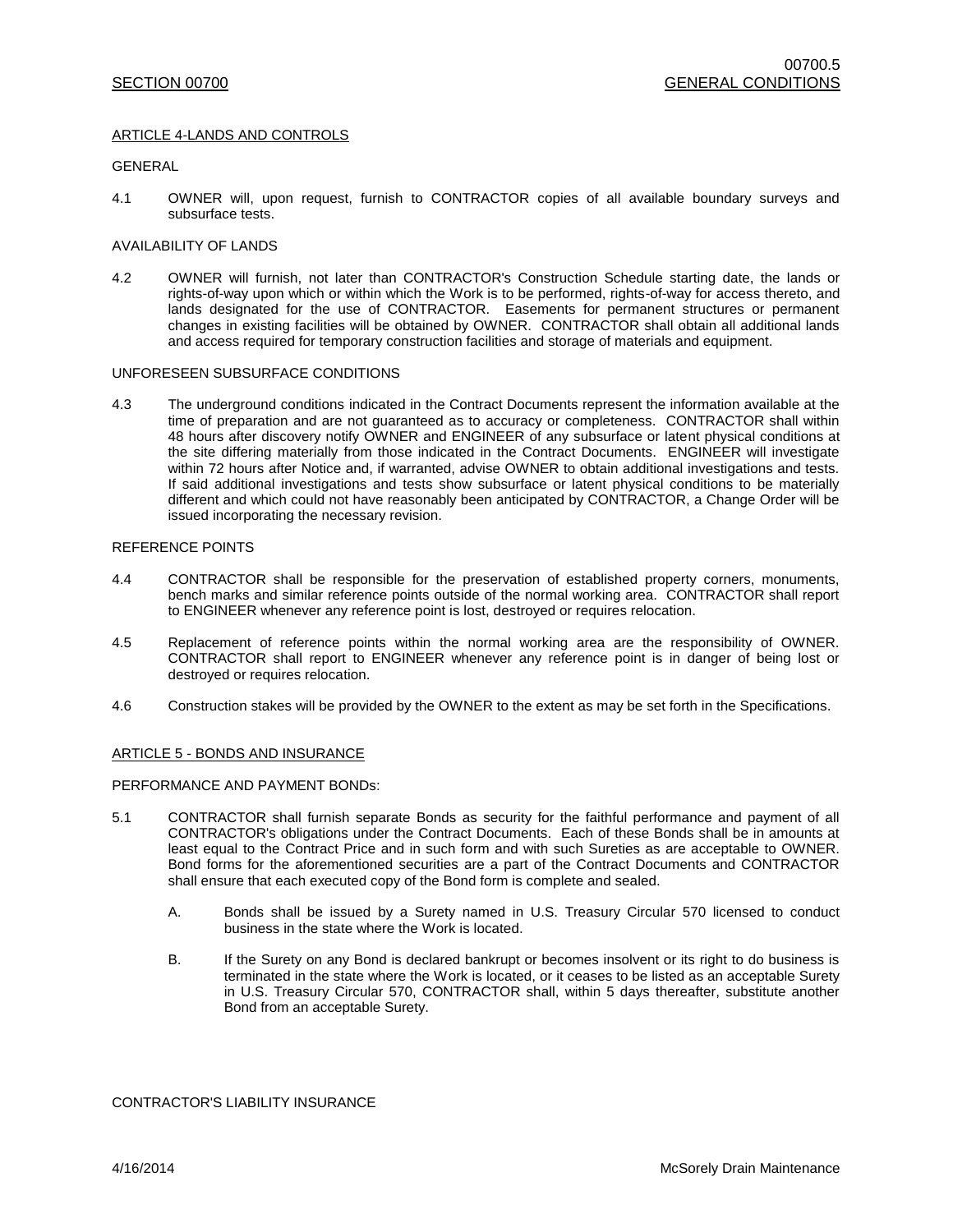- 5.2 CONTRACTOR shall purchase and maintain such comprehensive general liability and other insurance from an insurance company authorized to write casualty insurance in the state where the Work is located and shall provide protection from claims set forth below which may arise out of, or result from, CONTRACTOR's performance of the Work and CONTRACTOR's other obligations under the Contract Documents, whether such performance is by CONTRACTOR, by any Subcontractor, by anyone directly or indirectly employed by any of them, or by anyone for whose acts any of them may be liable.
	- A. Claims under worker's compensation, disability benefits, and other similar employee benefits.
	- B. Claims for damages because of bodily injury, occupational sickness or disease, or death of CONTRACTOR's employees.
	- C. Claims for damages because of bodily injury, sickness or disease, or death of any person other than CONTRACTOR's employees.
	- D. Claims for damages insured by personal injury liability coverage which are sustained by any person as a result of an offense directly or indirectly related to the employment of such person by CONTRACTOR or by any other person for any other reason.
	- E. Claims for damages because of injury to, or destruction of, tangible property, including loss of use resulting therefrom.
	- F. Claims for damages because of bodily injury or death of any person or property damage arising out of the ownership, maintenance or use of any motor vehicle.
- 5.3 This insurance shall be written for the following minimum limits of liability and shall have an endorsement covering all CONTRACTOR'S obligations under the Contract Documents:
	- A. Worker's Compensation & Employer's Liability Insurance:

| Worker's Compensation       | Statutory |
|-----------------------------|-----------|
| <b>Employer's Liability</b> | \$500,000 |

B. Comprehensive General Liability (personal injury, bodily injury and property damage) - covering premises; underground, explosion and collapse hazard; products completed operations; independent contractors' property damage; personal injury and blanket broad form contractual liability.

| General Aggregate | \$2,000,000 |
|-------------------|-------------|
| Each Occurrence   | \$1,000,000 |

This Policy must include coverage for the liability assumed by the CONTRACTOR under the indemnity provisions of the Contract.

C. Automobile Liability Insurance (bodily injury and property damage) - covering all owned, hired and non-owned automobile equipment.

Combined Single Limit  $$1,000,000$ 

Coverage will also comply with all applicable automobile statutes and no-fault laws.

Comprehensive General Liability and Comprehensive Automobile Liability Insurance may be arranged under a single policy for the full limits required or a combination of underlying policies with the balance provided by an Excess or Umbrella Liability Policy.

OWNER'S LIABILITY INSURANCE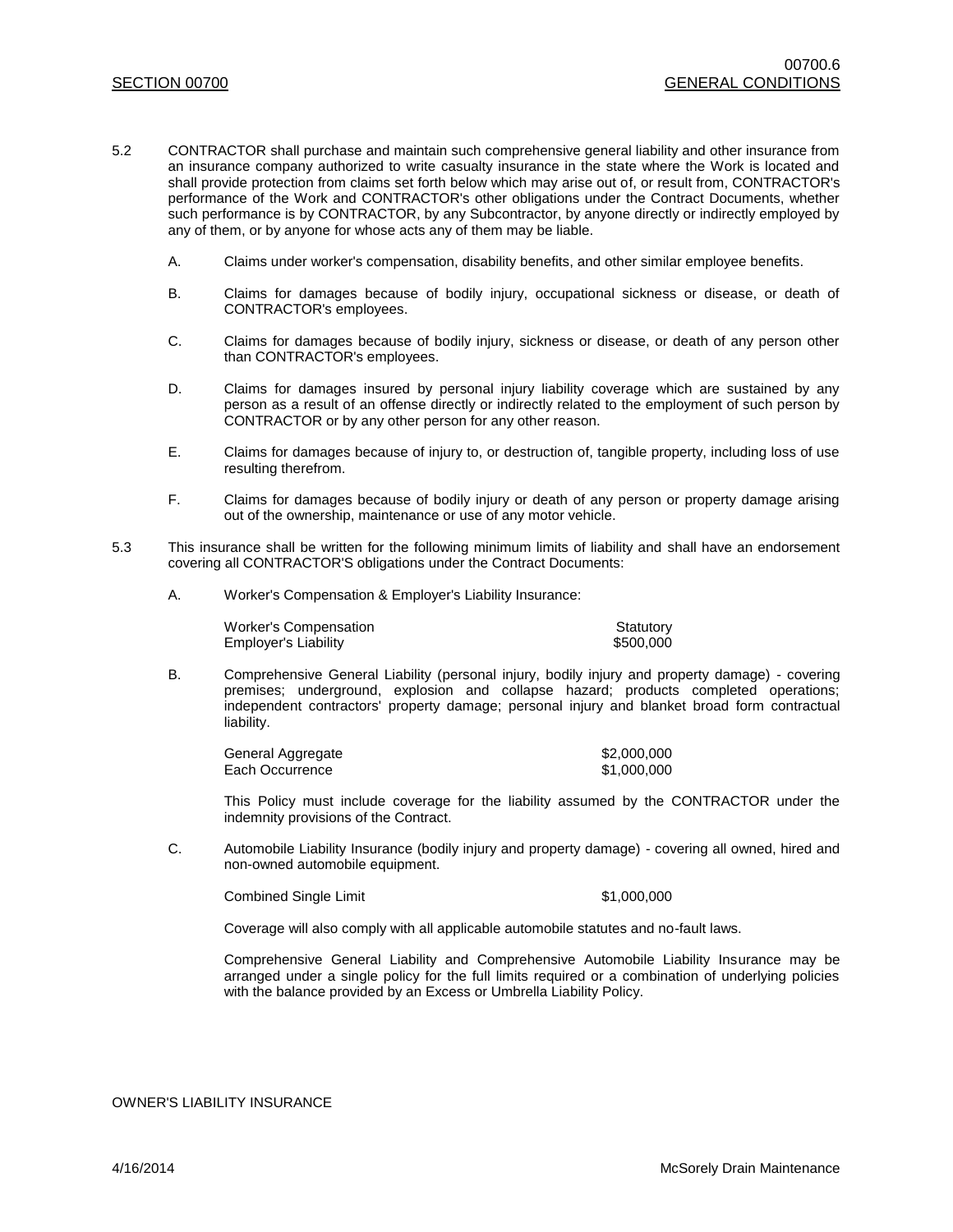5.4 CONTRACTOR shall obtain Owner's Protective liability insurance in the name of OWNER and ENGINEER as agent for OWNER, with such provisions as will protect OWNER and ENGINEER from contingent liability under this Contract, and shall maintain and pay the premiums of such insurance. The amounts of coverage shall be the same as CONTRACTOR's liability insurance requirements in this Article.

#### CERTIFICATE OF INSURANCE:

- 5.5 Before commencing performance of Contract, CONTRACTOR shall furnish the OWNER with Certificates of Insurance evidencing:
	- A. Owner (Muskegon County Drain Commissioner) shall be listed as Certificate Holder.
	- B. The following shall be listed as additional insured:
		- 1. Muskegon County Drain Commissioner
		- 2. Land and Resource Engineering, Inc.
		- 3. Muskegon County Road Commission
		- 4. Moorland Township
		- 5. McSorely Drain Drainage District
		- 6. People of the State of Michigan
	- C. Insurer(s) affording coverage, acceptable to the OWNER.
	- D. Effective and expiration dates of policies.
	- E. That the OWNER will be given 30 days written notice of any cancellation, non-renewal or material change in any policy.
	- F. That the Contractual Liability Endorsement has been included in Comprehensive General Liability policy.
	- G. Any deductibles and/or self-insured retentions.
	- H. Any exclusions to policies which are not part of the standard form.

#### ARTICLE 6-CONTRACTOR'S RESPONSIBILITIES

#### GENERAL

- 6.1 CONTRACTOR will issue communications relative to the Work, to OWNER through ENGINEER.
- 6.2 CONTRACTOR shall supervise and direct the Work competently, efficiently and with skill and attention required to complete the Work in accordance with the Contract Documents. CONTRACTOR shall be solely responsible for the means, methods, techniques, sequences and procedures of construction. CONTRACTOR shall be responsible for accurate compliance of the finished Work with the Contract Documents.
- 6.3 CONTRACTOR shall keep on the Work, at all times the Work is in progress, a competent superintendent who shall be replaced only under extraordinary circumstances with Notice to OWNER and ENGINEER. The superintendent shall have authority to act on behalf of CONTRACTOR. All communications given to the superintendent shall be binding on CONTRACTOR.
- 6.4 CONTRACTOR shall provide notice to allow all utilities to locate their facilities prior to the performance of Work. The form and time of notice, the person(s) notified and all other issues related to notice to utilities which may be affected by the Work shall be in accordance with the laws and regulations of the state in which the Work is to be performed.
- 6.5 Unless otherwise specified, restricted work times shall be as follows, except in the event of an emergency as defined in this Article: Sunday or holiday work will not be permitted; and, work will not be permitted from 8:00 p.m. to 7:00 a.m.

LABOR, MATERIALS AND EQUIPMENT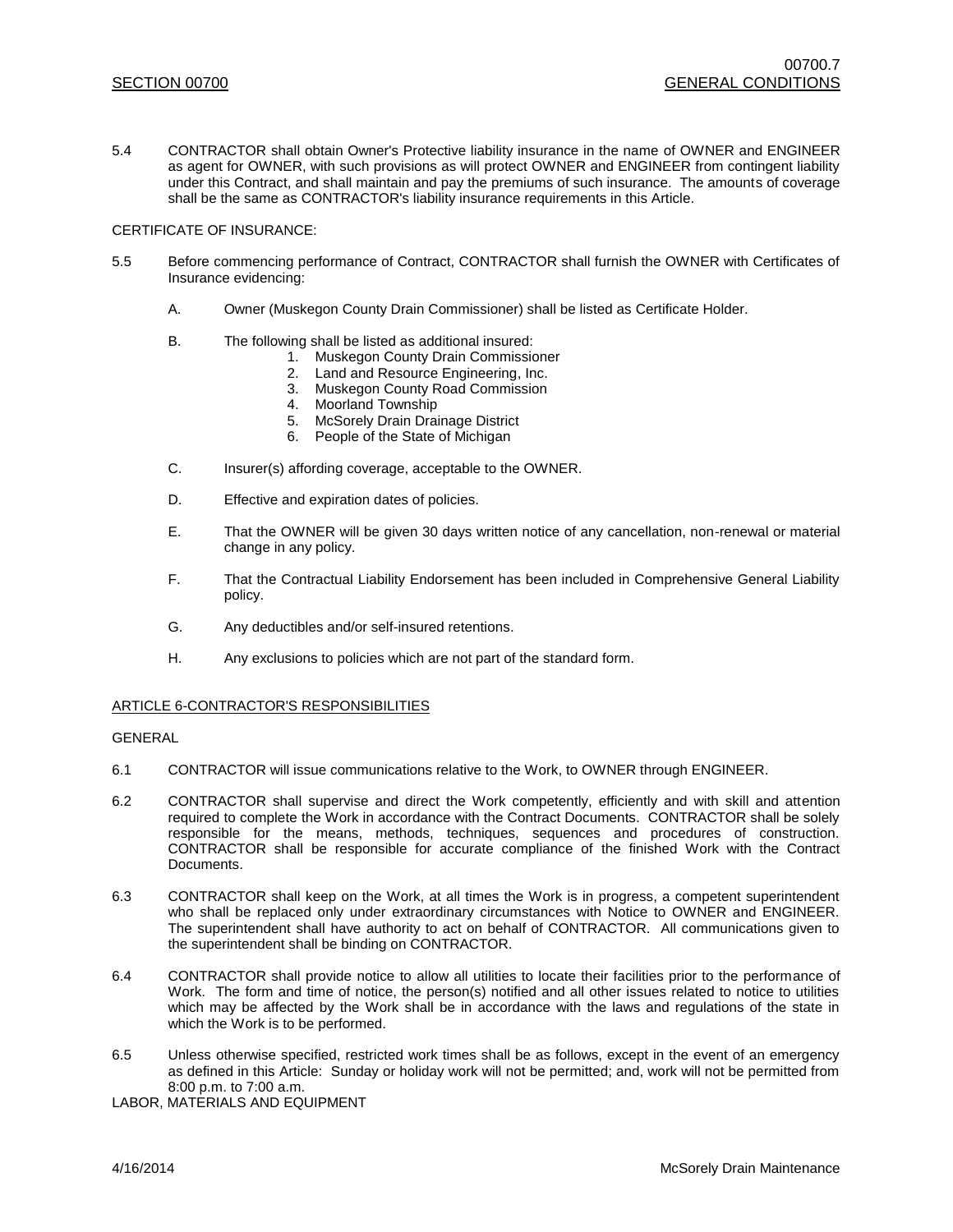- 6.6 CONTRACTOR shall provide competent, suitably qualified personnel to execute and complete the Work as required by the Contract Documents. CONTRACTOR shall at all times maintain good discipline and order at the Site. ENGINEER may judge the competency and qualifications of personnel and, upon his written request to the CONTRACTOR, the CONTRACTOR shall cause the immediate dismissal from the Work of any personnel considered by ENGINEER to be incompetent and/or unqualified.
- 6.7 CONTRACTOR shall guarantee that he has available the quantities and quality of labor and supervision necessary to fulfill the CONTRACTOR'S obligations under the Contract Documents.
- 6.8 CONTRACTOR shall furnish all materials, equipment, labor, transportation, construction equipment and machinery, tools, appliances, fuel, power, light, heat, telephone, water, sanitary facilities, and all other facilities and incidentals necessary for the execution, testing, initial operation, and completion of the Work.
- 6.9 All Products shall be of good quality and new. When required by ENGINEER, CONTRACTOR shall furnish satisfactory evidence as to the kind and quality of materials and installed equipment. CONTRACTOR shall submit to the ENGINEER Shop Drawings, Product Data and samples of Products to be incorporated in the Work.

#### **SUBCONTRACTORS**

- 6.10 CONTRACTOR shall be fully responsible for all acts and omissions of Subcontractors and of persons directly or indirectly employed by them and persons for whose acts any of them may be liable to the same extent that CONTRACTOR is responsible for the acts and omissions of persons directly employed by CONTRACTOR. Nothing in the Contract Documents shall create any contractual relationship between any Subcontractor and OWNER or ENGINEER or any obligation on the part of OWNER or ENGINEER to pay or to see to the payment of any moneys due any Subcontractor, except as may otherwise be required by law. OWNER or ENGINEER may furnish to any Subcontractor, to the extent practicable, evidence of amounts paid to CONTRACTOR for specific work done.
- 6.11 The Divisions and Sections of the Specifications and the identifications of any Drawings shall not control CONTRACTOR in dividing the Work among Subcontractors or delineating work to be performed by any specific trade.
- 6.12 All work performed for CONTRACTOR by a Subcontractor shall be pursuant to an appropriate agreement between CONTRACTOR and the Subcontractor, subject to the applicable terms and conditions of the Contract Documents.

#### SUBSTITUTE PRODUCTS

- 6.13 Whenever Products are specified or described in the Drawings or Specifications by using the name of a proprietary item or the name of a particular manufacturer, fabricator, supplier or distributor, it is intended to establish the type, function and quality required. Unless the substitution is specifically prohibited, substitute items may be accepted by ENGINEER. ENGINEER will be the sole judge of the acceptability of proposed substitutions. No substitution shall be ordered or installed without ENGINEER's prior acceptance. OWNER may require CONTRACTOR to furnish a special performance guarantee or other surety with respect to any substitute.
	- A. During the bidding period, requests for substitutions may be given consideration by the ENGINEER, and if approved, an Addendum will be issued to incorporate the approved Product into the Contract Documents. Such requests must be received by the ENGINEER in ample time, not later than 10 days before bid due date, so that any necessary Addendum can be issued to all prospective BIDDERS before submission of the Bids.
	- B. A request for substitution after award of the Contract shall be accepted from the CONTRACTOR only, shall be accompanied by manufacturer's data or other detailed description of the proposed Product and will be considered for one of the following reasons only:
		- 1. Increased value to the OWNER.
		- 2. Decreased cost to the OWNER.
		- 3. Specified item not procurable.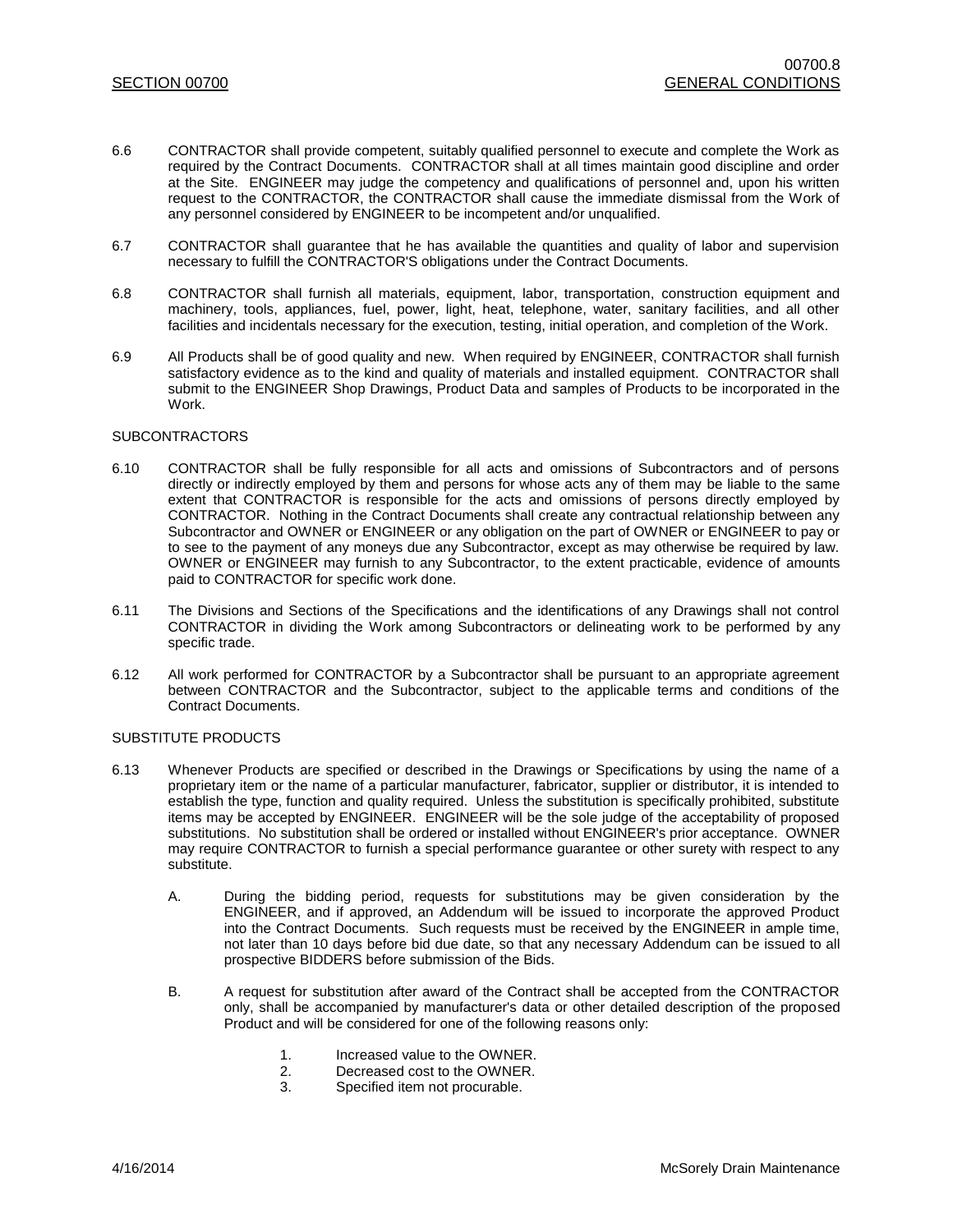- C. A request for a substitution constitutes a representation that the CONTRACTOR has investigated and determined that the proposed Product is equal to or superior in all respects to that specified.
- D. CONTRACTOR shall reimburse OWNER for the charges of ENGINEER and ENGINEER's consultants for evaluating accepted or rejected substitutes and for resulting changes in Drawings and Specifications.

#### OWNER FURNISHED PRODUCTS:

- 6.14 When the Contract Documents stipulate that the OWNER will furnish Products to be incorporated in the Work, the CONTRACTOR'S responsibilities will be:
	- A. Coordinate the delivery of each product with the OWNER. OWNER'S requirements for notification for each product will be determined at the pre-construction meeting but under no circumstance shall the notification period be less than 3 business days.
	- B. Review the Shop Drawings, Product Data and samples.
	- C. Submit to ENGINEER Notice of any discrepancies or problems anticipated in the use of the Product.
	- D. Receive and unload the Products at the Site.
	- E. Promptly inspect Products jointly with the OWNER, record shortages, and damaged or defective items.
	- F. Handle Products at the Site, including uncrating and storage.
	- G. Protect the Products from exposure to the elements and from damage.
	- H. Assemble, install, connect, and adjust the Products as stipulated in the Specifications.
	- I. Repair or replace items damaged by the CONTRACTOR.

#### **PERMITS**

6.15 CONTRACTOR shall obtain all temporary permits required to complete the Work. Application and inspection fees associated with temporary permits shall be paid by the CONTRACTOR.

#### USE OF PREMISES

- 6.16 CONTRACTOR shall confine Work operations to the Site and other designated areas. All disturbed areas shall be restored to equal to or better than original condition.
- 6.17 Material and equipment storage areas on Site shall be established and maintained in a manner that will not disrupt or impair the use of the Site.

#### PATENT FEES AND ROYALTIES

6.18 CONTRACTOR shall pay license fees, royalties and costs incident to the use of any invention, design, process or device which is the subject of patent rights or copyrights in connection with the Work. OWNER will pay for processes involved in the operation of the completed facilities.

#### SAFETY AND PROTECTION

- 6.19 CONTRACTOR shall be responsible for initiating, maintaining and supervising safety programs in connection with the Work. CONTRACTOR shall take precautions and provide protection to prevent damage, injury or loss to:
	- A. Employees on the Work and other persons who may be affected thereby;<br>B. The Work and Products to be incorporated therein, whether in storage on
	- The Work and Products to be incorporated therein, whether in storage on or off the site; and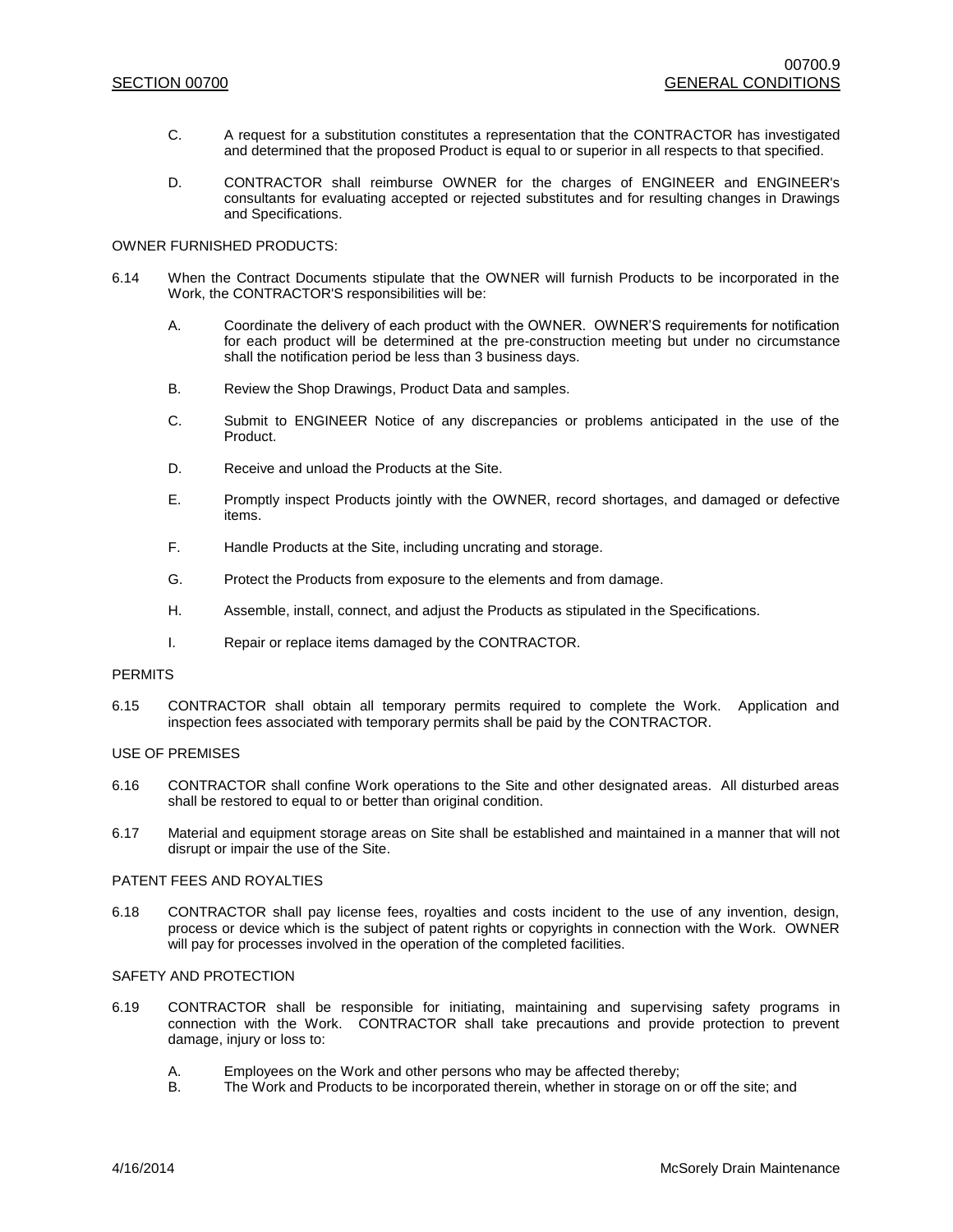- C. Other property at the Site or adjacent thereto, both above and below ground, not designated for removal, relocation or replacement. CONTRACTOR shall erect and maintain necessary safeguards for safety and protection of property and shall notify owners of adjacent utilities when prosecution of the Work may affect them. CONTRACTOR shall be responsible for costs associated with all damage, injury or loss.
- 6.20 CONTRACTOR shall designate a superintendent at the site as safety officer, whose duty shall be the prevention of accidents.
- 6.21 Damage, injury or loss to property referred to in this Article caused, directly or indirectly, in whole or in part, by CONTRACTOR, any Subcontractor and anyone directly or indirectly employed by any of them and anyone for whose acts any of them may be liable, shall be remedied by CONTRACTOR at CONTRACTOR'S cost. CONTRACTOR's duties and responsibilities for the safety and protection of the Work shall continue until the Work is completed and ENGINEER has issued the Certificate of Completion.

#### LAWS AND REGULATIONS

- 6.22 CONTRACTOR shall comply with all laws, ordinances, rules, regulations and orders of public bodies applicable to the Work.
- 6.23 When the CONTRACTOR becomes aware that the Contract Documents, or any requirements thereof, are at variance to laws and regulations, CONTRACTOR shall promptly serve written Notice to the ENGINEER. Any alterations required to bring the Work in compliance will be made by Modification.
- 6.24 When the CONTRACTOR is aware that the Contract Documents, or any requirements thereof, are at variance to laws and regulations and performs any of the Work contrary to laws and regulations without Notice to the ENGINEER, all costs incurred in correcting the Work shall be borne by the CONTRACTOR.

#### HAZARDOUS MATERIALS

6.25 In the event CONTRACTOR discovers on the Site unexpected regulated hazardous materials, including without limitation, inorganics, organics and asbestos, CONTRACTOR shall immediately give Notice to ENGINEER and request a determination of how to proceed. In the event CONTRACTOR releases, under any circumstances, regulated hazardous materials on the Site, CONTRACTOR shall immediately give Notice to ENGINEER, take emergency action as appropriate and, following approval by ENGINEER of CONTRACTOR'S proposed plan of remediation, CONTRACTOR shall remediate said release at CONTRACTOR'S expense, all in compliance with all applicable laws and regulations.

#### EMERGENCIES

6.26 In emergencies affecting the safety of persons, the Work or adjacent property, CONTRACTOR, without authorization from ENGINEER or OWNER, is obligated to act, at CONTRACTOR's discretion, to prevent threatened damage, injury or loss. CONTRACTOR shall give ENGINEER prompt Notice of the emergency action taken, and any significant changes in the Work or deviations from the Contract Documents caused thereby.

#### INDEMNIFICATION

- 6.27 CONTRACTOR shall indemnify, defend and hold harmless OWNER and ENGINEER, their consultants, agents and employees, from and against claims, damages, losses, attorney's fees, and expenses arising out of, or resulting from, the performance of the Work, provided that any such claim, damage, loss or expense:
	- A. is attributable to bodily injury, sickness, disease or death, or to injury to, or destruction of, tangible property other than the Work itself, including the loss of use resulting therefrom; and
	- B. is caused in whole or in part by any negligent act or omission of CONTRACTOR, any Subcontractor, anyone directly or indirectly employed by any of them, or anyone for whose acts any of them may be liable, regardless of whether or not it is caused in part by a party indemnified hereunder.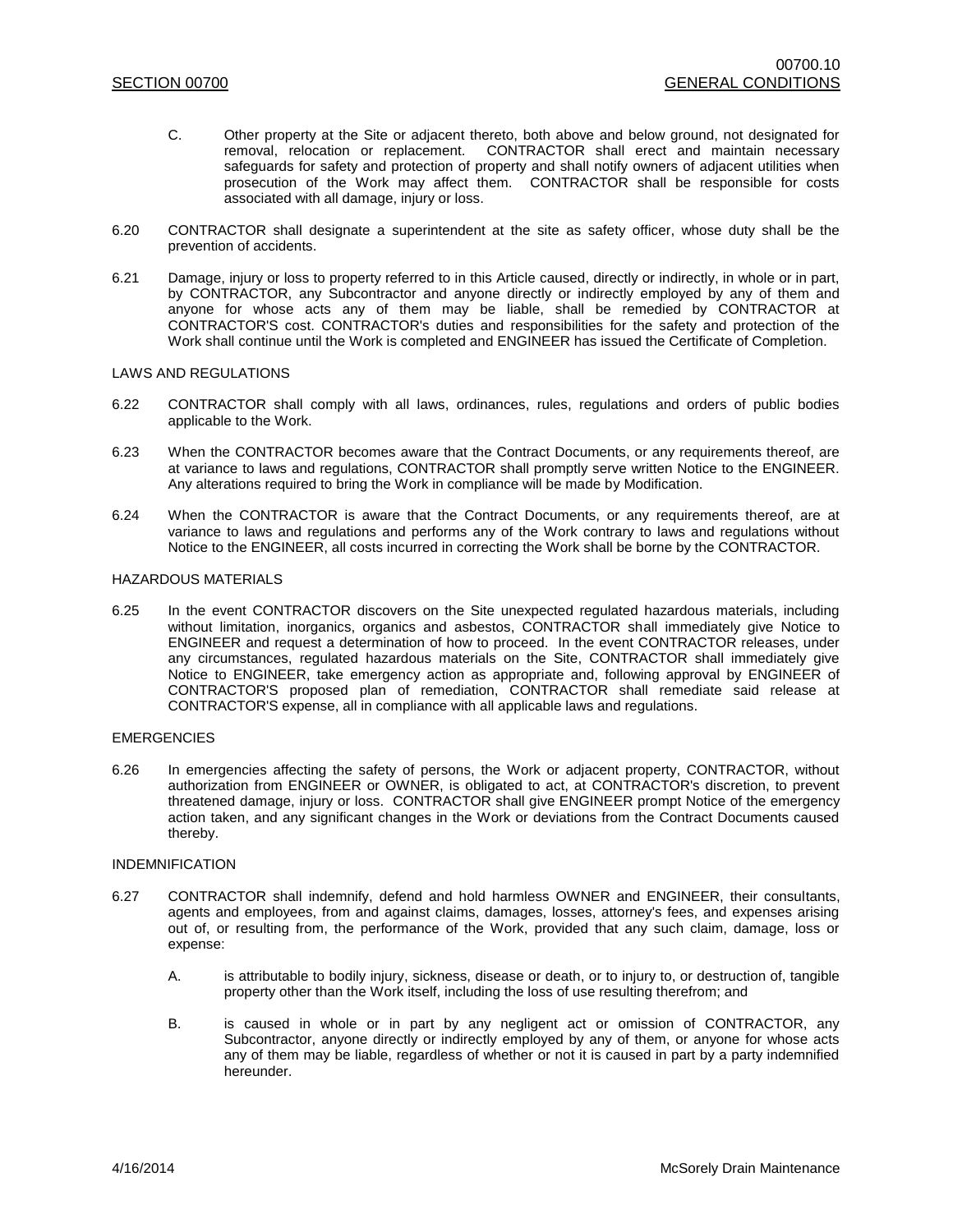- 6.28 In all claims against OWNER or ENGINEER or their agents or employees, by any employee of CONTRACTOR or Subcontractors or anyone for whose acts they may be liable, the indemnification obligation shall not be limited by the amount or type of damages, compensation or benefits under workmen's compensation acts, disability benefit acts, or other employee benefit acts.
- 6.29 The indemnification obligation of CONTRACTOR shall not extend to the liability of ENGINEER, agents or employees arising out of the preparation or approval of maps, Drawings, reports, surveys, Change Orders, designs or Specifications.

#### ARTICLE 7-WORK BY OTHERS

- 7.1 OWNER may perform or may contract with others to do additional work related to the Project. CONTRACTOR shall afford others a reasonable opportunity to perform work as well as to store materials and equipment on Site and shall properly integrate and coordinate CONTRACTOR's work with others. CONTRACTOR shall coordinate and cooperate with contractors working in the area for other owners or jurisdictions.
- 7.2 If any part of CONTRACTOR's work depends for proper execution or results upon the work of other contractors, other owners, or OWNER, CONTRACTOR shall inspect and promptly report to ENGINEER any defects or deficiencies in such work. CONTRACTOR's failure to so report shall constitute an acceptance of the other work as fit and proper for integration with CONTRACTOR's work.
- 7.3 Additional Work resulting from other contracts, or work by OWNER not noted in the Contract Documents will be added by Change Order.

### ARTICLE 8-OWNER'S RESPONSIBILITIES

#### GENERAL

- 8.1 In case of termination of the employment of ENGINEER, OWNER will appoint an engineer against whom CONTRACTOR makes no substantial objections, whose status under the Contract Documents will be that of the former ENGINEER.
- 8.2 OWNER will furnish the data required under the Contract Documents promptly and will make payments to CONTRACTOR promptly.

#### OWNER FURNISHED PRODUCTS

- 8.3 When the Contract Documents stipulate that the OWNER will furnish Products to be incorporated in the Work, the OWNER'S responsibilities will be:
	- A. Arrange for and deliver the necessary Shop Drawings, Product Data, and samples to the CONTRACTOR.
	- B. Arrange and pay for delivery of the Products to the Site in accordance with the Construction Schedule.
	- C. Deliver supplier's bill of materials to the CONTRACTOR.
	- D. Inspect deliveries jointly with the CONTRACTOR.
	- E. Submit claims for transportation damage.

#### CONSTRUCTION INSPECTION

8.4 OWNER shall provide construction inspection for the duration of the project.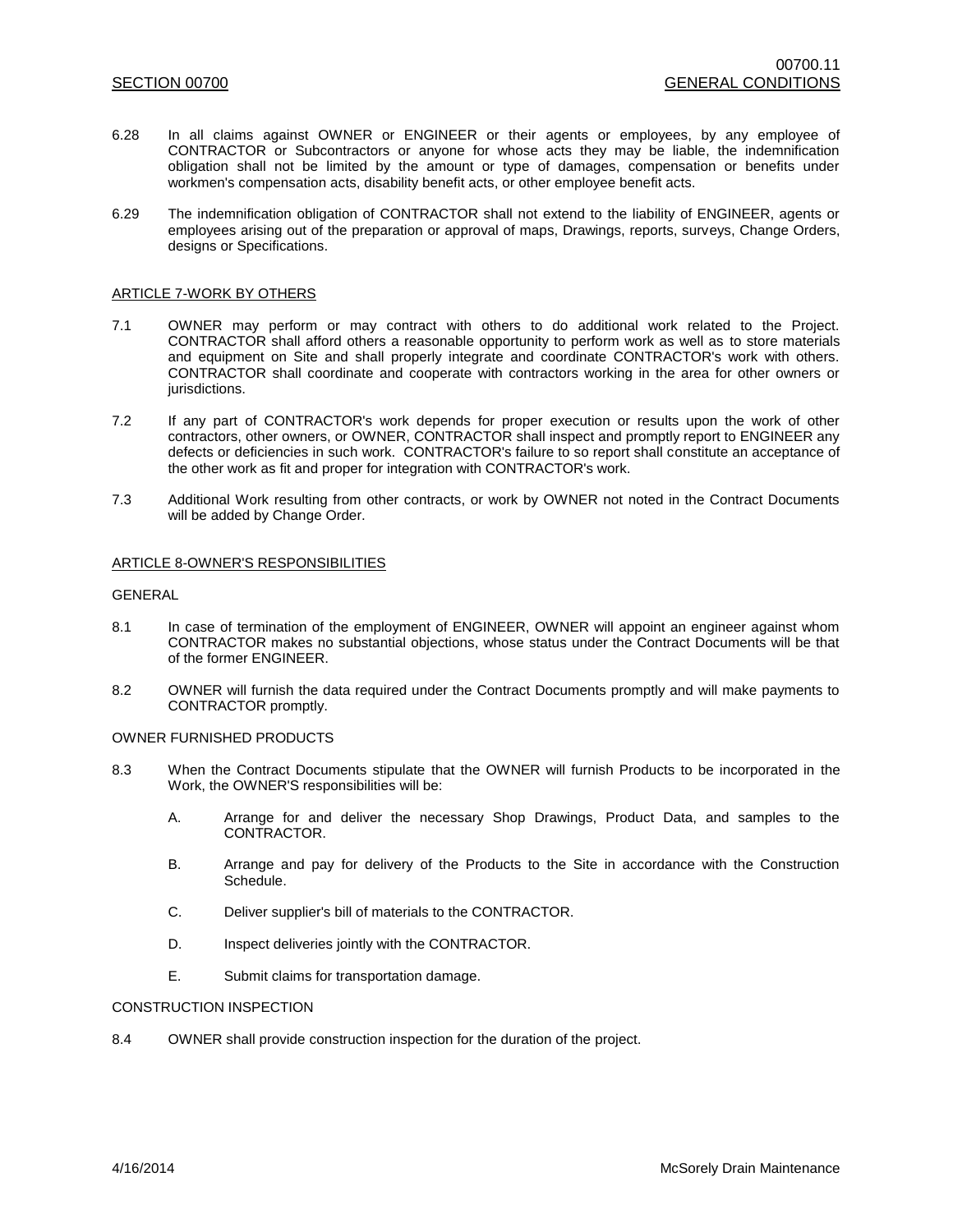#### ARTICLE 9-ENGINEER'S STATUS

#### OWNER'S REPRESENTATIVE

- 9.1 ENGINEER will be OWNER'S representative during the bidding and construction period. Communications between the OWNER and the CONTRACTOR, or claimant, will be directed through the ENGINEER. The duties, responsibilities and limitations of authority of ENGINEER as OWNER's representative during the bidding and construction are set forth in these Contract Documents and shall be modified only with consent of OWNER and ENGINEER.
- 9.2 ENGINEER will not be responsible for the construction means, methods, techniques, sequences or procedures, or the safety precautions and programs incident thereto, and ENGINEER will not be responsible for the CONTRACTOR's failure to perform the Work in accordance with the Contract Documents.
- 9.3. ENGINEER will not be responsible for the acts or omissions of the CONTRACTOR, or any Subcontractors, or any of their agents or employees, or any other persons performing any of the Work.

#### VISITS TO SITE

9.4 ENGINEER will make visits to the site at intervals appropriate to the various stages of construction to observe the progress and quality of the executed Work and to determine, in general, if the Work is proceeding in accordance with the Contract Documents. ENGINEER will not be required to make exhaustive or continuous on-site inspections to check the quality or quantity of the Work. ENGINEER'S efforts will be directed toward providing for OWNER a greater degree of confidence that the completed Work will conform to the Contract Documents. On the basis of such visits and on-site observations as an experienced and qualified professional, ENGINEER will keep OWNER informed of the progress of the Work and will endeavor to guard OWNER against defects and deficiencies in the Work.

#### CLARIFICATIONS AND INTERPRETATIONS

9.5 ENGINEER may issue clarifications or interpretations consistent with, or inferable from, the intent of the Contract Documents.

#### SHOP DRAWINGS, PRODUCT DATA AND SAMPLES

9.6 ENGINEER shall review Shop Drawings, Product Data and samples of Products submitted by the CONTRACTOR.

#### REJECTING DEFECTIVE WORK

9.7 ENGINEER will have authority to disapprove of or reject Defective Work. ENGINEER will also have authority to require special inspection or testing of Work whether or not the Work is fabricated, installed or completed.

#### SITE REPRESENTATIVE

9.8 ENGINEER will furnish a Resident Project Representative, who may have one or more assistants, to aid OWNER and ENGINEER in carrying out their responsibilities at the Site. The duties, responsibilities and authority of the Resident Project Representative are set forth in Article 18 of these General Conditions.

#### DECISIONS ON DISAGREEMENT

9.9 ENGINEER will be initial interpreter of the requirements of Contract Documents and judge of acceptability of the Work. Claims, disputes, and other matters pertaining to bidding, execution and progress of the Work shall be referred initially to ENGINEER with a request for an informal meeting and a formal decision. Notice of each such claim, dispute and other matter shall be delivered by claimant to ENGINEER and other party within 15 days of occurrence of the event giving rise thereto. Additional supporting data shall be supplied within 30 days of occurrence. ENGINEER's written decision will be rendered within 40 days after the occurrence. In ENGINEER's capacity as interpreter and judge, ENGINEER will be impartial to OWNER, CONTRACTOR or claimant and will not be liable for any decision rendered in good faith.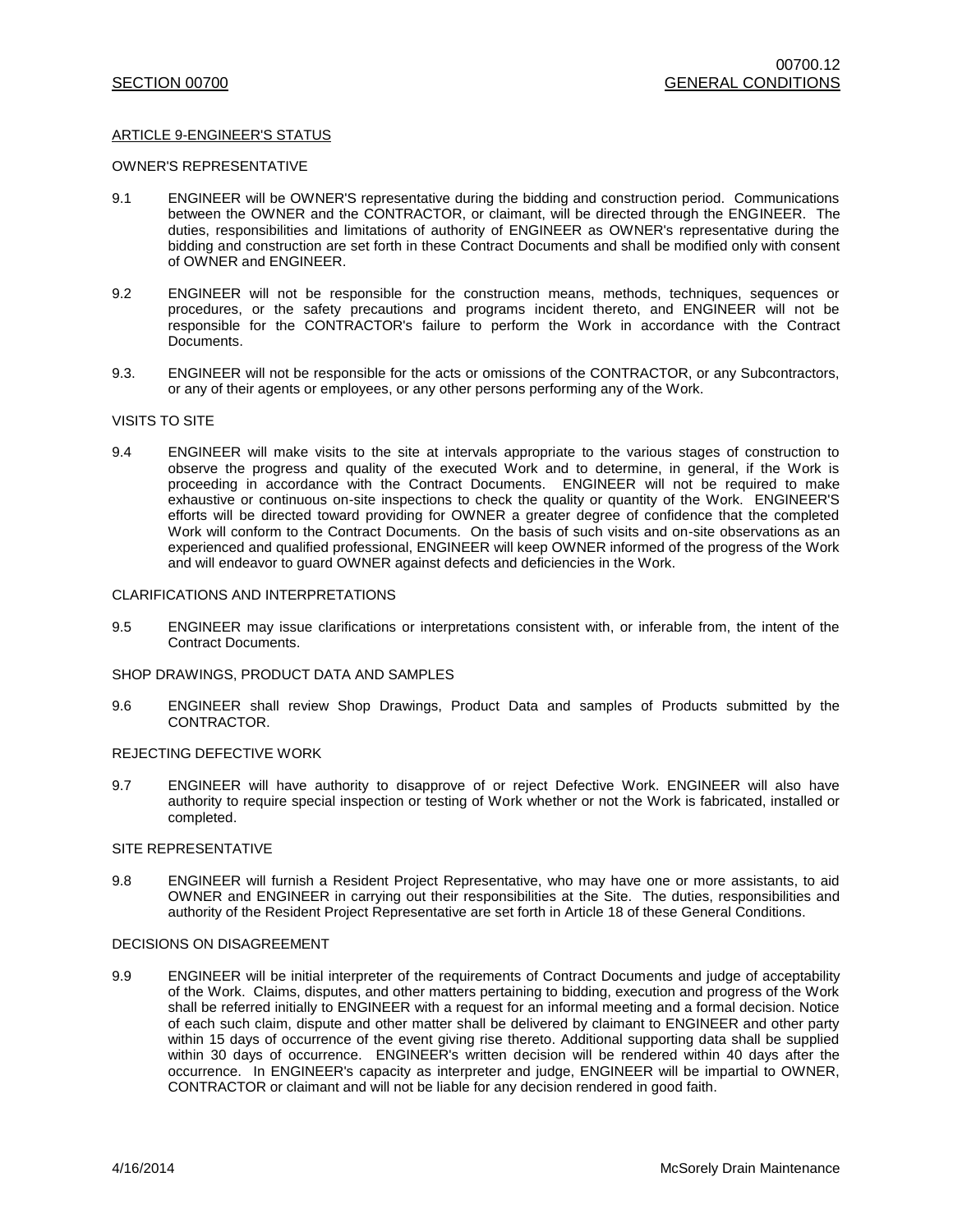- 9.10 The rendering of a decision by ENGINEER with respect to any such claim, dispute or other matter, will be a condition precedent to arbitration under these General Conditions. The ENGINEER's decision shall become final and binding on the parties 30 days after the decision is rendered unless deferred by an arbitration request, litigation or administrative appeal (if applicable) is filed by either party within the 30-day period. Lawsuits shall be brought in Kent County.
- 9.11 No decision made by ENGINEER in good faith, either to exercise or not to exercise authority under this Article shall give rise to any duty, liability or responsibility of ENGINEER to claimant, CONTRACTOR, any Subcontractor, any of their agents or employees, or any other person performing any of the Work.

#### ARTICLE 10-CHANGES IN THE WORK

- 10.1 Without invalidating the Contract, OWNER may, at any time, order additions, deletions or revisions in the Work by Change Orders. Upon receipt of an executed Change Order, CONTRACTOR shall proceed with the Work involved.
- 10.2 ENGINEER may authorize minor changes or alterations in the Work not involving extra cost and not inconsistent with the overall intent of the Contract Documents. These changes will be authorized by a Bulletin and will be binding upon OWNER and CONTRACTOR.
- 10.3 Additional work performed by CONTRACTOR without authorization of a Change Order will not entitle CONTRACTOR to an increase in the Contract Price or an extension of the Contract Time, except as set forth in these General Conditions.
- 10.4 OWNER shall execute appropriate Change Orders recommended by ENGINEER as set forth in these General Conditions.
- 10.5 It shall be CONTRACTOR's responsibility to notify Surety of any changes affecting the general scope of the Work or change in the Contract Price or Time. The amount of the applicable Bonds shall be adjusted accordingly.

#### ARTICLE 11-CHANGE OF CONTRACT PRICE

#### GENERAL

- 11.1 The Contract Price constitutes the total compensation payable for performing all duties, responsibilities and obligations assigned to or undertaken by CONTRACTOR, and includes all taxes payable by CONTRACTOR as a result of the Work.
- 11.2 The Contract Price shall only be changed by a Change Order. Claims for a change in the Contract Price shall be submitted, with supporting data, to ENGINEER within 15 days of the occurrence of the event giving rise to the claim.
- 11.3 Claims for extra compensation shall not be made by CONTRACTOR for reasonable delays:
	- A. caused by the work of other Project contractors or subcontractors.
	- B. due to the failure of OWNER to perform any obligations required of OWNER under these Contract Documents.
- 11.4 Value of the Work covered by a Change Order shall be determined by one of the following methods:
	- A. where the Work is covered by Contract unit prices by application of unit prices to the items involved.
	- B. by mutual acceptance of a lump sum.
	- C. on the basis of the cost of the Work, plus overhead and profit, but only in the event OWNER and CONTRACTOR cannot agree on one of the above methods.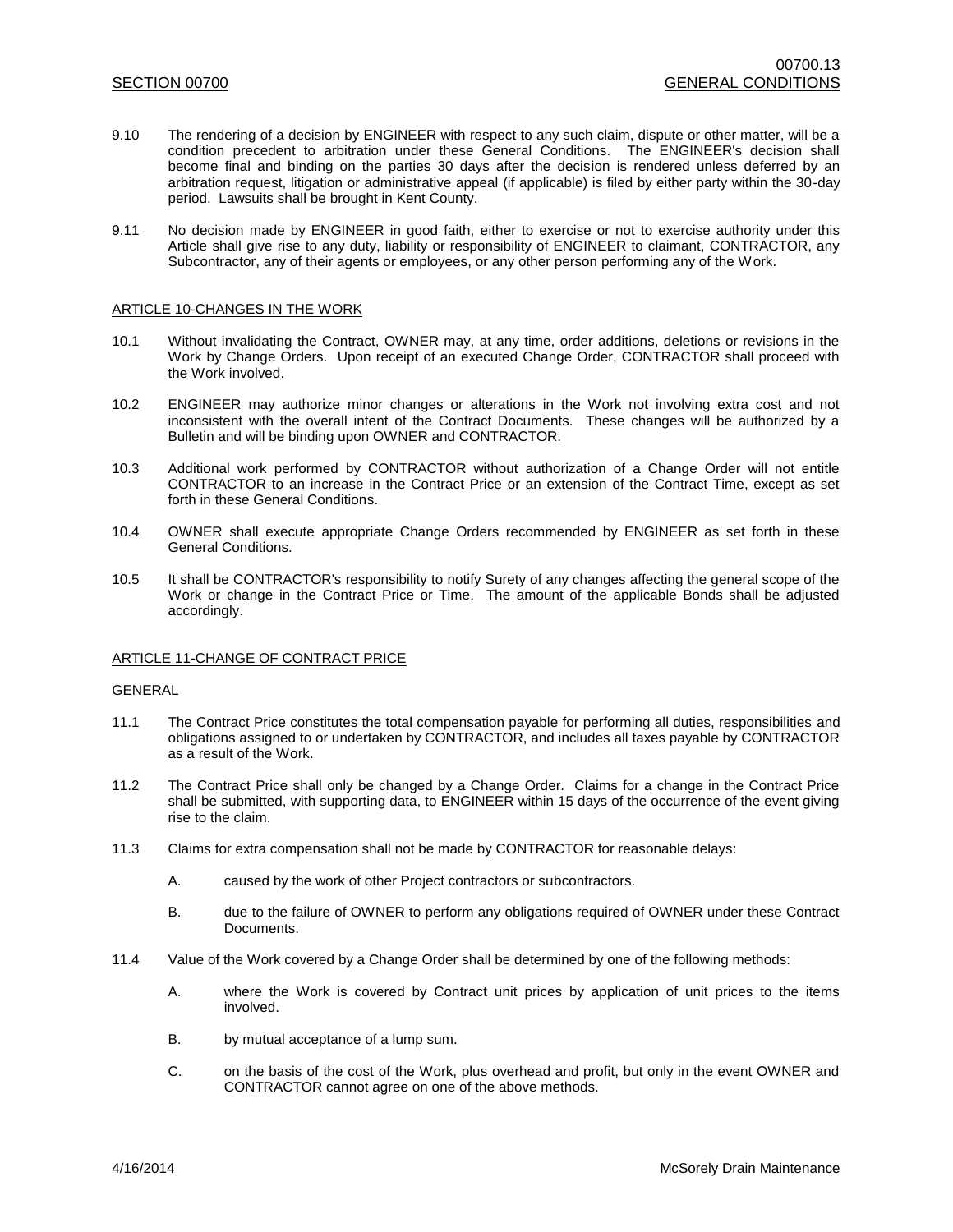#### COST-PLUS WORK

- 11.5 Cost-plus work means cost of the Work plus a fee. Cost of the Work means the sum of all costs incurred and paid by CONTRACTOR in the performance of cost-plus work. Such costs shall be in amounts no higher than those prevailing in the locality of the Work. Cost of the Work shall only include:
	- A. payroll costs for employees including superintendents and foremen at the Site in the direct employ of CONTRACTOR under schedules of job classifications. Payroll costs shall include, but not be limited to, salaries and wages, social security contributions, unemployment, excise and payroll taxes, workers' or workmen's compensation, health and retirement benefits, bonuses, sick leave, vacation and holiday pay.
	- B. cost of all materials and equipment furnished and incorporated in the Work, including costs of transportation, storage and manufacturers' field services.
	- C. rentals of all construction equipment, machinery and accessories, and costs of transportation, loading, unloading, installation, dismantling and removal. Rental rates shall not exceed rates listed in the "Rental Rate Blue Book for Construction Equipment" published by Equipment Guide Book Company. Rates allowed will be based on the most economical time unit. The rental determined by multiplying the rate (e.g., hourly, daily, weekly, etc.) by the period of use shall not exceed the rental determined by applying the next highest rate (e.g., for this purpose the daily rate would be "higher" than the hourly rate, etc.) to the corresponding period of use.
	- D. fees of special consultants.
	- E. cost, including transportation and maintenance, of all materials, supplies, equipment, machinery, appliances, hand tools, office and temporary facilities at the Site.
	- F. transportation, travel and subsistence expenses.
	- G. sales, use or similar taxes imposed by any governmental authority.
	- H. unavoidable deposit losses, royalty payments, and fees for permits and licenses, and losses and damages to the Work not compensated by insurance.
	- I. the cost of utilities, fuel, telegrams, long distance telephone calls, and expressage.
- 11.6 Cost of the Work shall not include:
	- A. compensation for CONTRACTOR's officers, executives, principals, managers, professionals, clerks and other personnel, whether at the Site or office.
	- B. any part of CONTRACTOR's capital expenses, including interest on CONTRACTOR's capital employed for the Work and charges against CONTRACTOR for delinquent payments.
	- C. cost due to the negligence of CONTRACTOR, any Subcontractor, or anyone directly or indirectly employed by any of them or for whose acts any of them may be liable, including but not limited to, the correction of Defective Work or damage to the property, disposal of materials or equipment wrongly supplied.
	- D. other overhead or general expense costs.
- 11.7 The fee allowed to the CONTRACTOR for overhead and profit shall be 10 percent of the cost of the Work; except for payments to Subcontractors in which case the fee shall be 5 percent.
- 11.8 Payments to Subcontractors will be determined in the same manner as CONTRACTOR's cost of the Work. The fee allowed to the Subcontractors for overhead and profit shall be 10 percent.
- 11.9 The amount of credit to OWNER for any change which results in a net decrease in cost will be the amount of the actual net decrease, exclusive of any fee for overhead and profit. When both additions and credits are involved in any one change, the overhead and profit shall be based on the net increase in the Work.
- 11.10 CONTRACTOR shall submit daily cost reports of cost-plus work to the ENGINEER.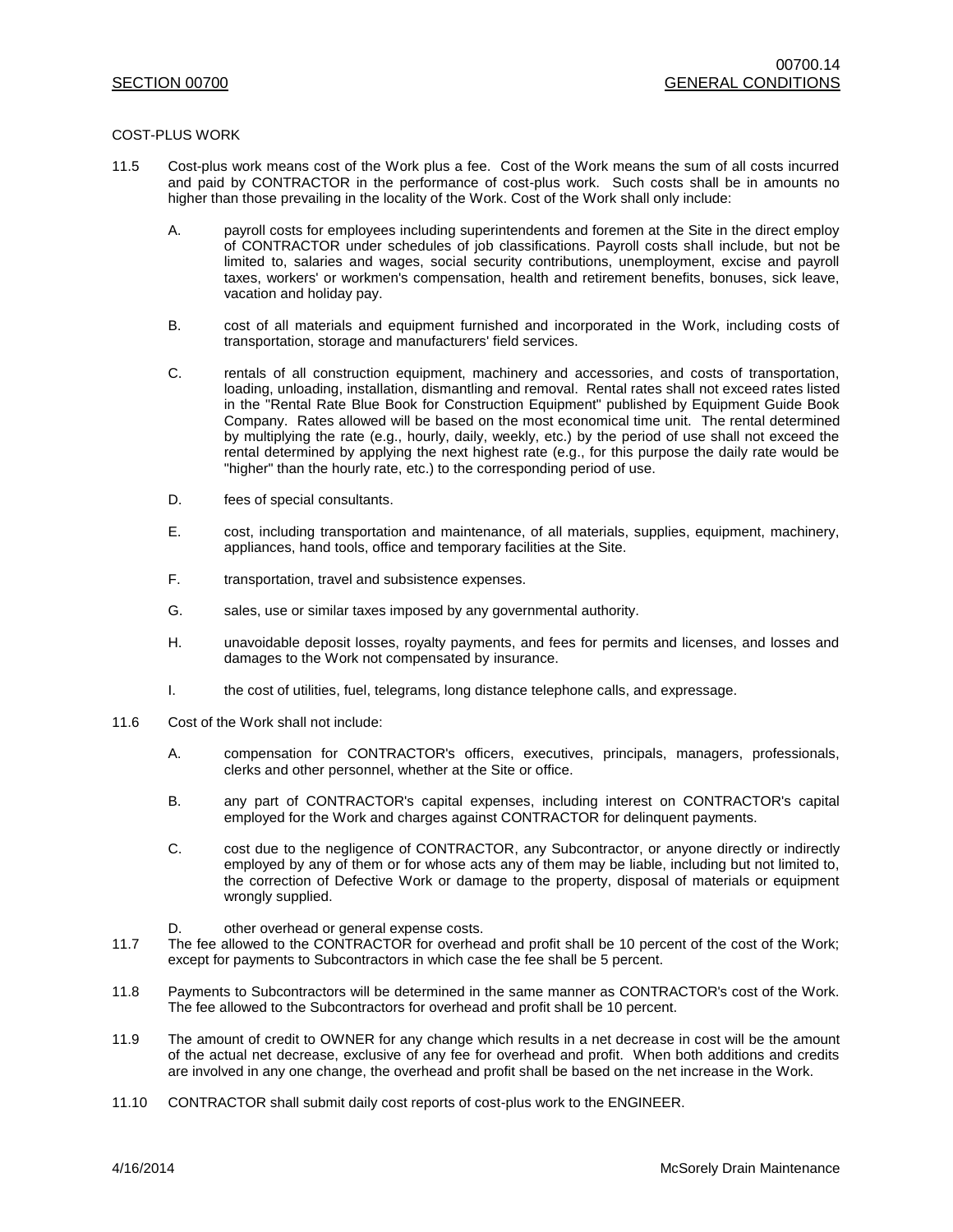#### ARTICLE 12-CHANGE OF THE CONTRACT TIME

- 12.1 The Contract Time may only be altered by a Change Order. Claim for a change of Contract Time shall be delivered to OWNER and ENGINEER within 15 days of the event giving rise to the claim. Adjustment in the Contract Time will be determined by ENGINEER.
- 12.2 The Contract Time will be extended in an amount equal to time lost due to unreasonable time delays beyond control of CONTRACTOR. Reasons for such delays shall be restricted to fires, labor disputes, epidemics, abnormal weather conditions, and Acts of God. In addition Contract Time may be extended for unreasonable time delays:
	- A. caused solely by work of other Project contractors or subcontractors directly contracted by the OWNER
	- B. due to failure of OWNER to perform any obligations required of OWNER under these Contract Documents.

#### ARTICLE 13-WARRANTY, TESTS AND DEFECTIVE WORK

#### WARRANTY AND GUARANTEE

- 13.1 CONTRACTOR warrants and guarantees to OWNER and ENGINEER that materials and equipment shall be new and that Work shall be of good quality and free from faults or defects and in accordance with requirements of the Contract Documents. Prompt Notice of any defects will be given to CONTRACTOR.
- 13.2 CONTRACTOR warrants and guarantees that title to all Work, materials and equipment covered by monthly estimates, passes automatically to OWNER at the time of payment, free and clear of all liens.

#### TESTS AND INSPECTIONS

- 13.3 If the Contract Documents, laws, ordinances, rules, regulations or orders of any public authority having jurisdiction require any portion of the Work to be inspected, tested, or approved by someone other than CONTRACTOR, CONTRACTOR shall give ENGINEER timely notice of readiness therefore. Such tests shall be in accordance with the methods prescribed by the applicable organization or the Contract Documents. All certification fees, testing laboratory fees, and inspection fees of said public authorities will be paid by CONTRACTOR. Inspection coordination is the responsibility of the CONTRACTOR, unless otherwise indicated in the Contract Documents.
- 13.4 Neither observations by ENGINEER nor inspections, tests or approvals by persons other than CONTRACTOR shall relieve CONTRACTOR from obligations to perform the Work required by the Contract Documents, laws, ordinances, rules, regulations or orders of public authority having jurisdiction.
- 13.5 When inspection readiness is declared by the CONTRACTOR and the inspection proves unsuccessful, all costs for the inspection shall be borne by the CONTRACTOR.

#### ACCESS TO THE WORK

13.6 ENGINEER, his representatives, and representatives of OWNER shall at all times have access to the Work. CONTRACTOR shall provide proper facilities for access, observation of the Work, and for any inspection or testing by manufacturers, suppliers, material men, and other parties as authorized by OWNER.

#### UNCOVERING WORK

13.7 If Work requiring inspection, testing or approval is covered either without ENGINEER's written approval where required, or contrary to ENGINEER's specific request, the Work shall, if requested by ENGINEER, be uncovered for observation and replaced at CONTRACTOR's expense.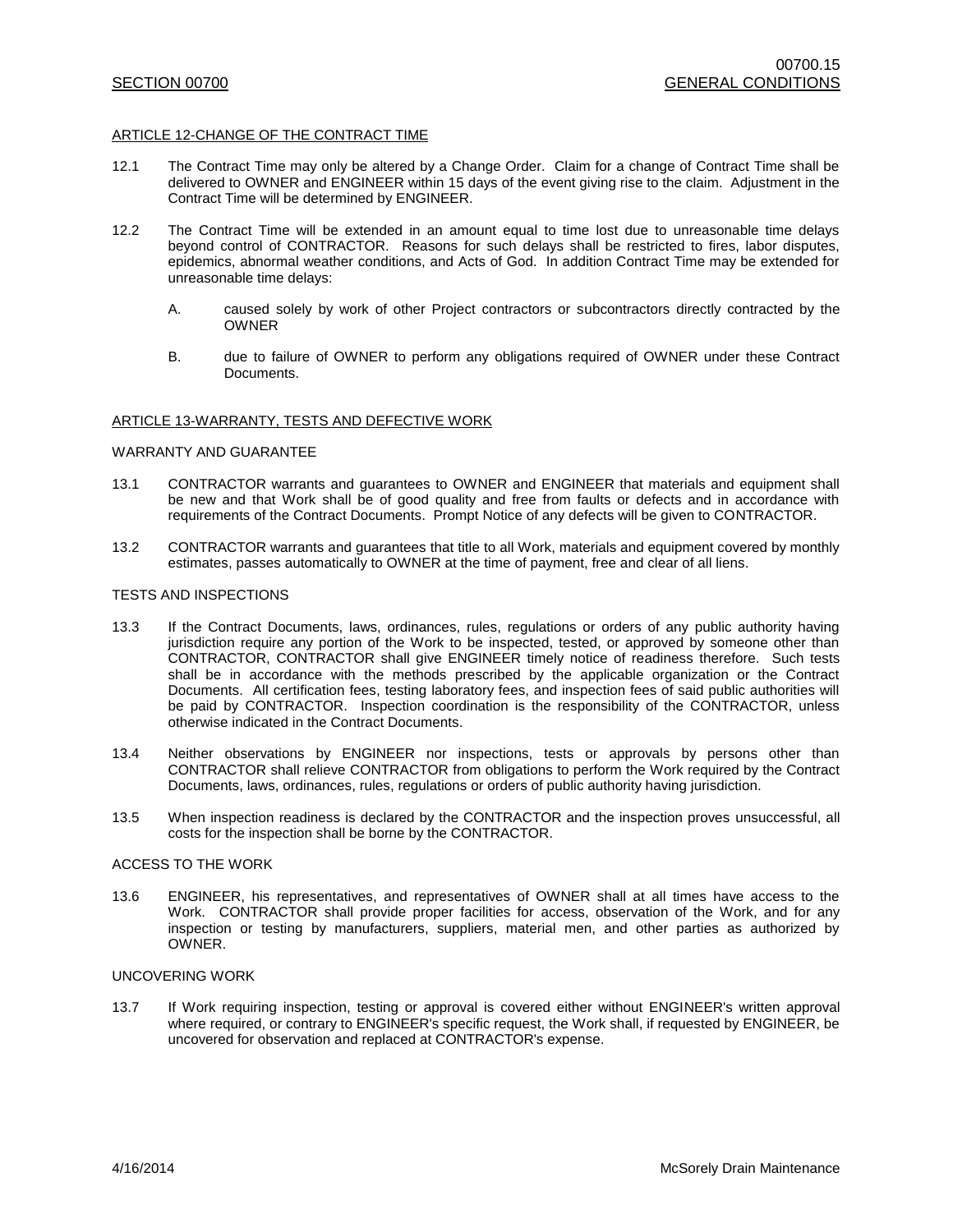13.8 If ENGINEER considers it necessary or advisable that covered Work be inspected or tested, other than as outlined under the previous paragraph, CONTRACTOR, at ENGINEER's request, shall uncover and expose that portion of the Work. If the Work is defective, CONTRACTOR shall bear all the expenses of satisfactory repair and reconstruction, including compensation for additional engineering services resulting therefrom. If such Work is not found to be defective, CONTRACTOR shall be allowed an increase in Contract Price, an extension of Contract Time, or both, directly attributable to such uncovering and reconstruction.

#### CUTTING AND PATCHING

13.9 CONTRACTOR shall be responsible for all cutting, fitting and patching required to complete the Work, to make its several parts fit together properly, or to uncover portions of the Work to provide for installation of ill-timed Work. CONTRACTOR shall not cut or alter any part of the Work or the work of another Contractor or Subcontractor without written approval of the ENGINEER. In no case shall the CONTRACTOR endanger any portion of the Work by cutting or altering any part of it.

#### CORRECTION OR REMOVAL OF DEFECTIVE WORK

13.10 CONTRACTOR shall promptly, as specified by ENGINEER, either correct any Defective Work or remove it from the Site and replace it with acceptable Work. If CONTRACTOR does not correct or remove and replace such Defective Work within a reasonable time, OWNER may have the deficiency corrected or the Defective Work removed and replaced by others. All direct and indirect costs of such correction or removal, and replacement, including compensation for additional engineering services, shall be paid by CONTRACTOR in an amount as verified by ENGINEER. CONTRACTOR shall also repair all Work of others destroyed or damaged by replacement of CONTRACTOR's Defective Work.

#### ONE YEAR CORRECTION PERIOD

13.11 Prior to the expiration of one year after the date of Acceptance or such longer period of time as may be prescribed by law or by the terms of any applicable special guarantee required by the Contract Documents, CONTRACTOR shall promptly correct identified Defective Work or remove it from the Site and replace it with acceptable Work. If CONTRACTOR does not promptly comply, OWNER's rights to correction will be the same as for Defective Work in this Article. Repairs and replacements made under this paragraph shall bear an additional 12-month correction period dated from the acceptance of repair and replacement.

#### ACCEPTANCE OF DEFECTIVE WORK

13.12 If OWNER prefers to accept Defective Work, an appropriate reduction in the Contract Price will be made. If the acceptance occurs after final payment, an appropriate amount, as determined by ENGINEER, shall be paid by CONTRACTOR to OWNER.

### OWNER'S RIGHT TO DO WORK:

13.13 If CONTRACTOR should neglect to prosecute the Work properly and diligently, or fail to perform any provision of this Contract, including requirements of the Construction Schedule, OWNER, after three (3) days Notice to CONTRACTOR and his Surety may, without prejudice to any other remedy that OWNER may have, correct and remedy any such deficiency. Direct and indirect costs of OWNER, including compensation for additional engineering services, shall be verified by ENGINEER and an appropriate reduction in the Contract Price will be made. If the payments due CONTRACTOR are not sufficient to cover such amount, CONTRACTOR shall pay the difference to OWNER.

#### ARTICLE 14-PAYMENTS AND COMPLETION

#### PROGRESS PAYMENTS AND RETAINAGES

- 14.1 As a condition precedent to the first progress payment, CONTRACTOR shall submit a Construction Schedule and Schedule of Values.
- 14.2 CONTRACTOR will prepare a monthly payment request, supported by such data as ENGINEER may reasonably request from CONTRACTOR.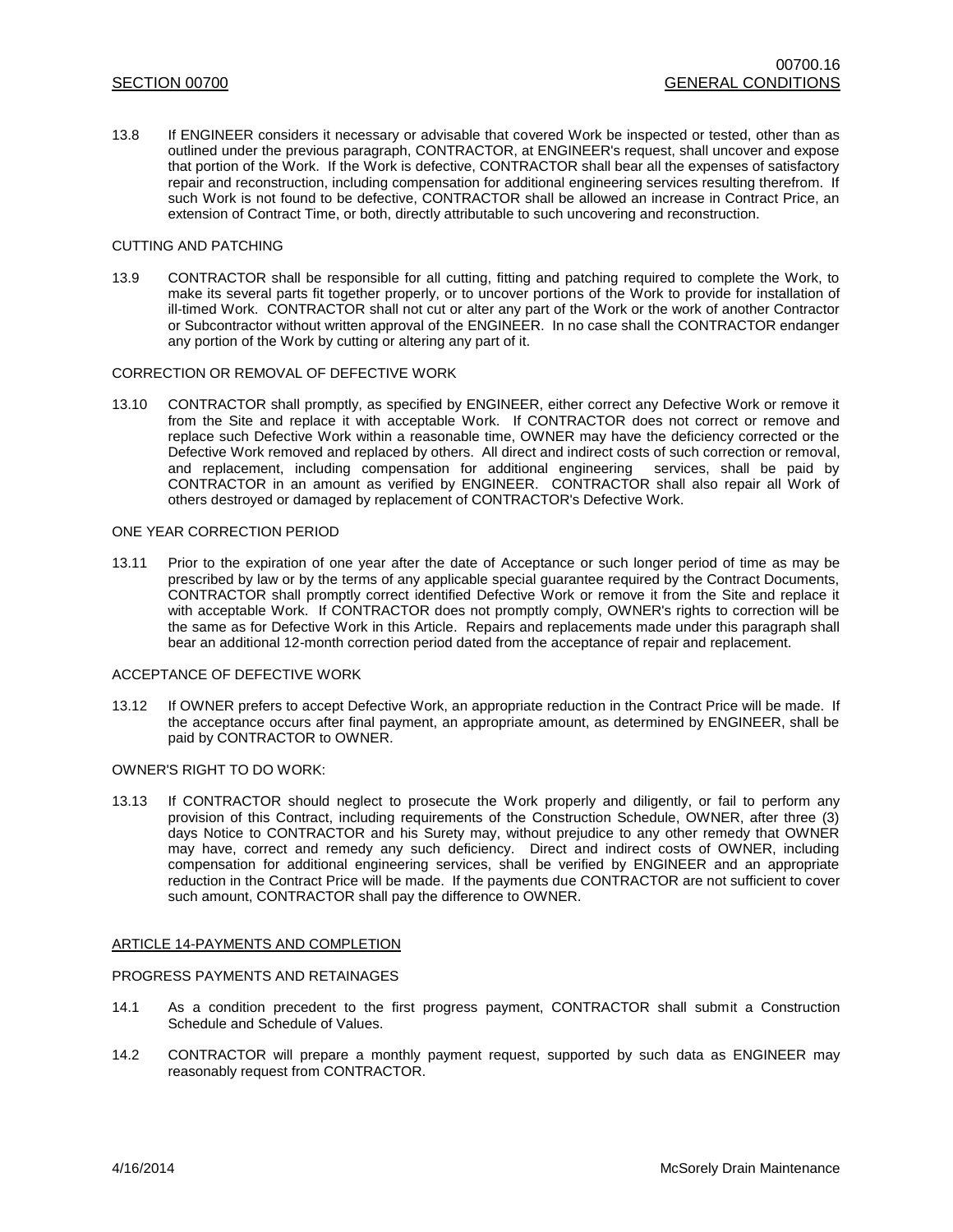- 14.3 The payment requests shall not include Products not incorporated in the Work unless specifically requested by CONTRACTOR and approved by OWNER subject to the following mandatory conditions:
	- A. the Products have been specifically manufactured for the Work;
	- B. the Products have been delivered and suitably stored at the Site or at another location agreed to; and
	- C. CONTRACTOR has furnished supporting data, satisfactory to OWNER that establishes OWNER's title to the Products, free of any Liens or other encumbrances, and protects OWNER's interest therein, including applicable insurance.
- 14.4 Progress payments and retainage shall conform to the following, provided CONTRACTOR'S progress is in accordance with the approved Construction Schedule and the conditions for payment as set forth in this Article.
	- A. Progress payments covering the first 50 percent of the Work shall be 90 percent of the progress period Work completed and 75 percent of the Products furnished and not incorporated in the Work, but specifically authorized by the OWNER.
	- B. Progress payments covering the final 50 percent of the Work, at the discretion of the OWNER, may be increased to 100 percent of the progress period Work completed and 75 percent of Products furnished and not incorporated in the Work, but specifically authorized by the OWNER.
	- C. All payments to the CONTRACTOR by the OWNER, including retainage, shall be in accordance with all laws and regulations applicable to these activities in the state in which the Work is performed.

#### APPROVAL OF PAYMENT

- 14.5 CONTRACTOR will prepare monthly payment requests and present them to ENGINEER for recommendation to the OWNER. ENGINEER shall complete review of such requests, make adjustments as deemed appropriate, and forward to the OWNER within ten (10) days of receipt from the CONTRACTOR.
- 14.6 ENGINEER'S submittal and recommendation of any payment request shall constitute a representation by ENGINEER to OWNER, based on ENGINEER's on-site observations of Work in progress as an experienced qualified professional, that the Work has progressed to the point indicated; that, to the best of ENGINEER's knowledge, information and belief, the quality of the Work is in accordance with the Contract Documents; and that CONTRACTOR is entitled to payment. However, by recommending payment, ENGINEER shall not thereby be deemed to have represented that ENGINEER made exhaustive or continuous on-site inspections to check the quality or the quantity of the Work, or that ENGINEER has reviewed the means, methods, techniques, sequences, and procedures of construction or that ENGINEER has made any examination to ascertain how or for what purpose CONTRACTOR has used the moneys paid or to be paid to CONTRACTOR or that title to any Work, materials, or equipment has passed to OWNER free and clear of any liens.
- 14.7 OWNER will make payment to CONTRACTOR on monthly requests within 30 days of ENGINEER'S presentation to OWNER.

#### PAYMENT WITHHELD

- 14.8 ENGINEER may not recommend any payment or may nullify any payment previously recommended, to such extent as may be necessary to protect OWNER from loss because:
	- A. Work is defective or completed Work has been damaged requiring correction or replacement.
	- B. Written claims have been made against OWNER or liens have been filed in connection with the Work.
	- C. Contract Price has been reduced by Modifications.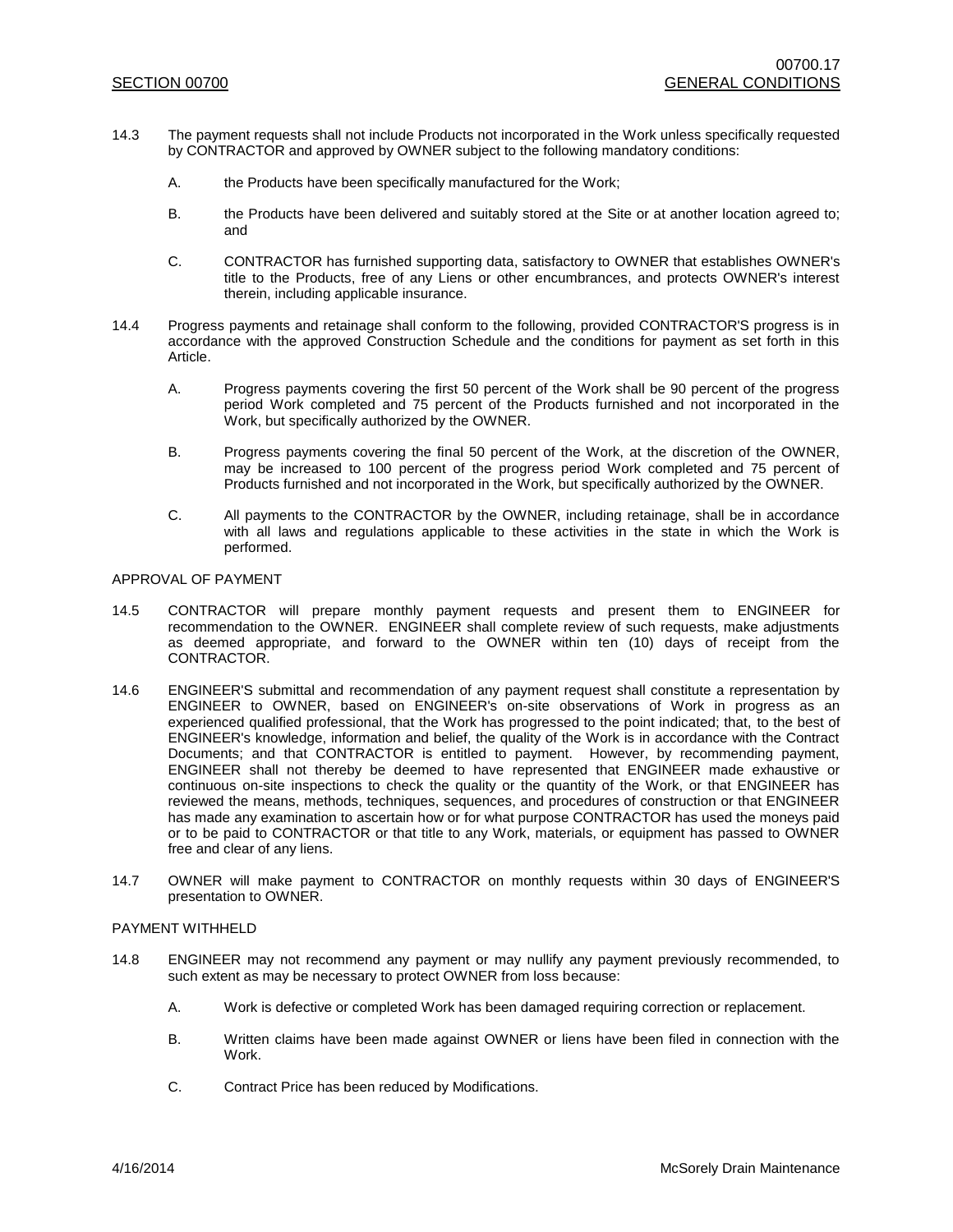- D. CONTRACTOR has failed to file receipts for payment of equipment and materials not incorporated in the Work.
- E. OWNER has been required to correct Defective Work or complete neglected Work.
- F. Unsatisfactory prosecution of the Work, including failure to clean-up or failure to perform testing as required by the Contract Documents.

#### PARTIAL UTILIZATION

- 14.9 OWNER shall have the right to take possession of, and use any completed or partially completed portions of the Work prior to completion. The OWNER's possession and use shall not be deemed an acceptance of any Work not completed in accordance with the Contract Documents. Unless otherwise called for in the Contract Documents, CONTRACTOR will be reimbursed for any extra costs or provide an extension of Contract Time for any delays or both which result from Partial Utilization of Work. Special insurance coverage, if required, shall be provided by the OWNER. Upon receipt of a request from OWNER to utilize a portion of the Work, ENGINEER shall:
	- A. make an inspection and shall prepare a list of items of incomplete and Defective Work remaining for the portion of the Work to be utilized.
	- B. determine if any extra compensation or time extension is due the CONTRACTOR due to the OWNER'S Partial Utilization of the Work.

#### SUBSTANTIAL COMPLETION

14.10 When ENGINEER considers that the Work has been substantially but not entirely completed and full completion thereof is materially delayed through no fault of CONTRACTOR, ENGINEER will issue a Certification of Substantial Completion. Liquidated damages for that portion of Work will not be assessed beyond the date of Substantial Completion.

#### PAYMENT FOR SUBSTANTIAL COMPLETION

14.11 OWNER will, upon Certificate of Substantial Completion by ENGINEER and without terminating the Contract, make payment of the balance due for Work fully completed and accepted. Consent of the Surety shall be submitted by CONTRACTOR to ENGINEER prior to certification of such payment. Such payment shall be made under the terms and conditions governing final payment, except that it shall not constitute a waiver of claims.

#### NOTIFICATION OF COMPLETION

14.12 When CONTRACTOR considers the Work required in the performance of this Contract to be complete and ready for final inspection, CONTRACTOR shall provide Notice to the ENGINEER.

#### FINAL INSPECTION

14.13 CONTRACTOR shall serve Notice of completion on ENGINEER who will, within 7 days, schedule the final inspection with OWNER and CONTRACTOR, and will notify CONTRACTOR of incomplete and Defective Work. CONTRACTOR shall remedy such defects immediately and again submit a Notice of completion. Questions regarding quantities for payment will be measured jointly by the CONTRACTOR and ENGINEER.

#### FINAL PAYMENT

14.14 After CONTRACTOR has remedied all incomplete and Defective Work and delivered documents required by the Contract Documents, CONTRACTOR will prepare a request for final payment. CONTRACTOR shall furnish an executed Affidavit of Completion, in the form set forth in Article 19 of these General Conditions, including consent of the Surety to final payment. In lieu thereof, CONTRACTOR may furnish a Bond satisfactory to OWNER to indemnify OWNER against any lien.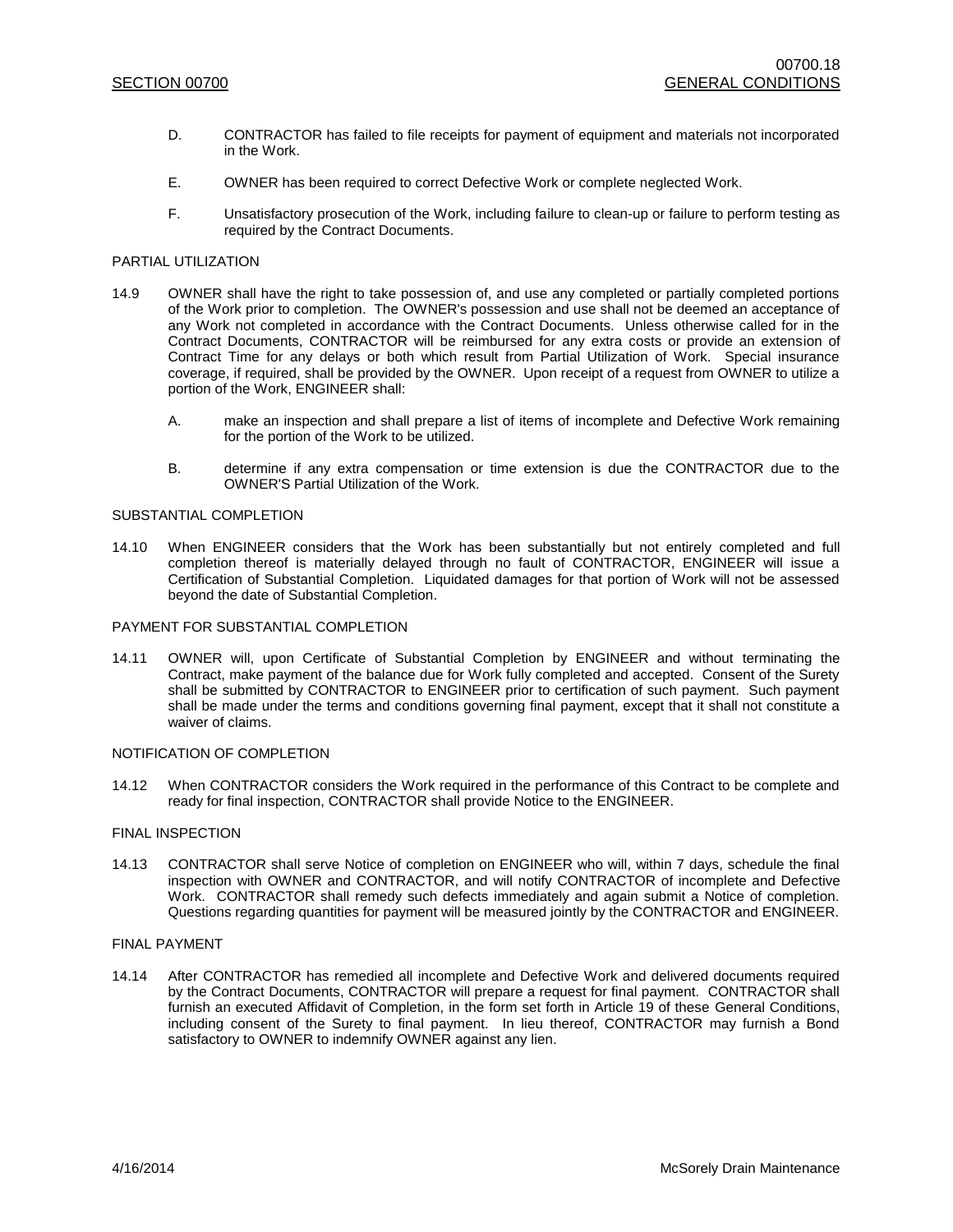#### APPROVAL OF FINAL PAYMENT

14.15 If ENGINEER is satisfied that the Work has been completed, and has received CONTRACTOR's Affidavit of Completion, ENGINEER will, within 10 days, issue the Certificate of Completion and present a recommendation for final payment to the OWNER for approval and payment. If said documentation is satisfactory in form and substance, OWNER shall pay CONTRACTOR within 30 days of receipt thereof.

#### CONTRACTOR'S CONTINUING OBLIGATION

- 14.16 The CONTRACTOR's obligation to perform the Work in accordance with the Contract Documents shall be absolute. Recommendation of any progress or final payment by ENGINEER, issuance of a Certificate of Substantial Completion, any payment by OWNER to CONTRACTOR, any use or occupancy of the Work or any part thereof by OWNER, any act of acceptance by OWNER or any failure to do so, or any correction of Defective Work by OWNER shall not constitute an acceptance of Work contrary to the Contract Documents.
- 14.17 The duties and obligations imposed on CONTRACTOR by these General Conditions, and the rights and remedies available hereunder, and the rights and remedies available to OWNER and ENGINEER hereunder, shall be in addition to, and not a limitation of, any otherwise imposed or available by law, by special guarantee, or other provisions of the Contract Documents.

#### WAIVER OF CLAIMS

- 14.18 The making and acceptance of final payment shall constitute:
	- A. a waiver of all claims by OWNER against CONTRACTOR, except claims arising from unsettled Liens, from Defective Work appearing after final inspection pursuant to this Article or from failure to comply with the Contract Documents. However, it shall not constitute a waiver by OWNER of any rights with respect to CONTRACTOR's continuing obligations under the Contract Documents; and
	- B. A waiver of all claims by CONTRACTOR against OWNER, except those claims under negotiation, arbitration, or litigation.
- 14.19 CONTRACTOR'S refusal to accept the final payment as tendered by OWNER shall constitute a waiver of any right to interest thereon.

#### LIQUIDATED DAMAGES

14.20 OWNER will deduct the amount of any liquidated damages and expenses, calculated in accordance with the Agreement, from moneys due or to become due to CONTRACTOR. If such amount exceeds such unpaid balance, the CONTRACTOR shall pay the difference to the OWNER.

#### ARTICLE15-SUSPENSION AND TERMINATION

#### WORK SUSPENSION

- 15.1 OWNER may order CONTRACTOR to suspend the Work, or any portion thereof, until the reason for such suspension has been eliminated; however, this right shall not give rise to any duty by OWNER to exercise this right for the benefit of CONTRACTOR or any other party.
- 15.2 OWNER may suspend the Work for the following reasons:
	- A. Defective Work.
	- B. CONTRACTOR fails to supply sufficient skilled workmen or suitable Products.
	- C. CONTRACTOR fails to make prompt payments to Subcontractors or for labor or Products.
	- D. CONTRACTOR fails to maintain proper insurance, bonds, licenses, or federal, state, or local permits.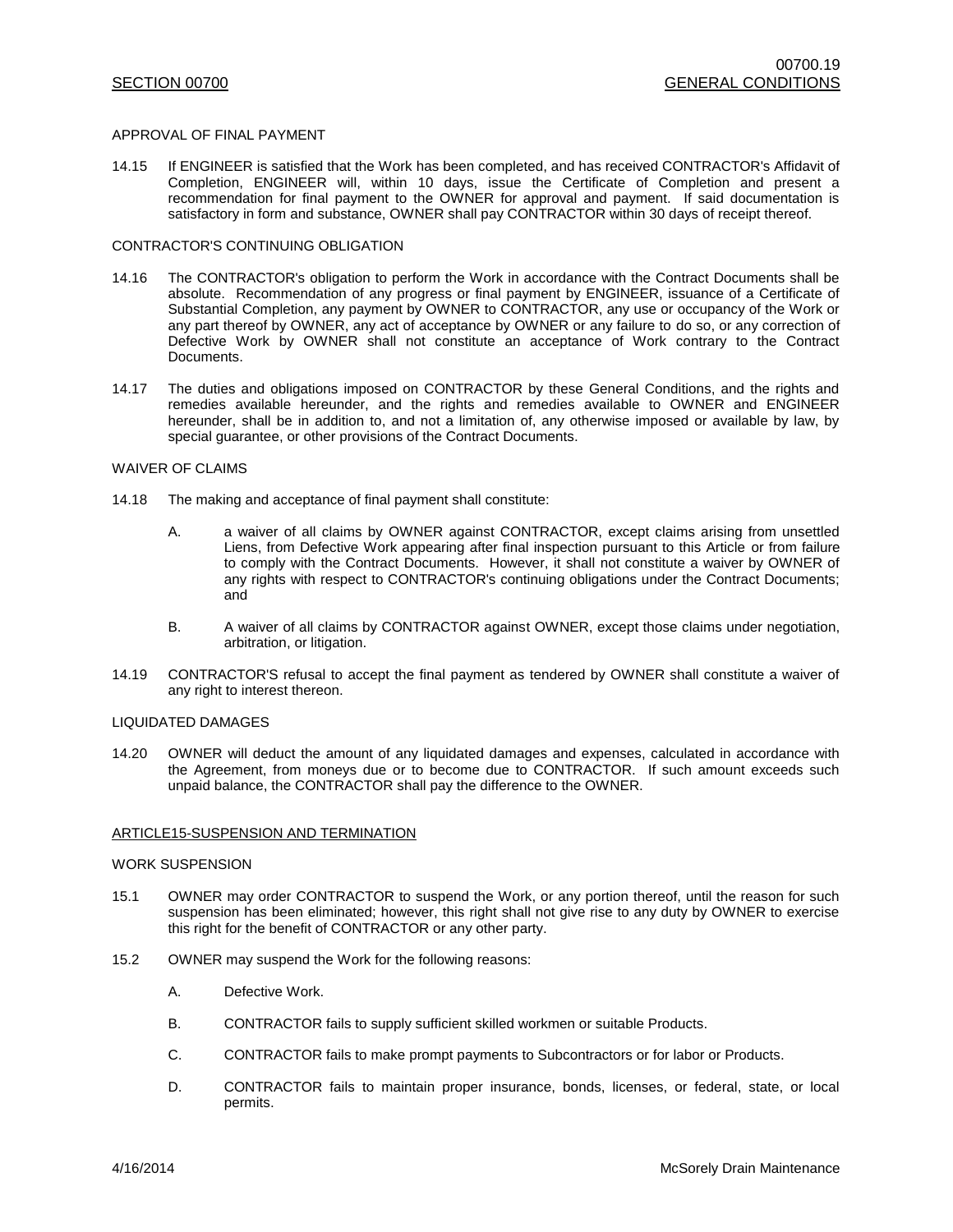#### OWNER TERMINATION OF WORK

- 15.3 Upon the occurrence of any one or more of the following events OWNER may, after giving CONTRACTOR and Surety 10 days written Notice of Termination, terminate the services of the CONTRACTOR.
	- A. CONTRACTOR fails to initiate and diligently proceed with the Work.
	- B. CONTRACTOR is adjudged bankrupt or insolvent.
	- C. CONTRACTOR makes a general assignment for the benefit of creditors.
	- D. a trustee or receiver is appointed for CONTRACTOR or for any of CONTRACTOR's property.
	- E. CONTRACTOR files a petition to take advantage of any debtor's act, or to reorganize under the bankruptcy or similar laws.
	- F. CONTRACTOR repeatedly fails to supply sufficient skilled workmen or suitable Products.
	- G. CONTRACTOR repeatedly fails to make prompt payments to Subcontractors or for labor or Products.
	- H. CONTRACTOR disregards laws, ordinances, rules, regulations or orders of any public body having jurisdiction.
	- I. CONTRACTOR disregards the authority of the ENGINEER.
	- J. CONTRACTOR otherwise violates any provisions of the Contract Documents.

#### OWNER COMPLETION OF WORK ON TERMINATION:

15.4 If the Surety does not resume performance of the Work within 10 days after Notice of Termination is received from OWNER, OWNER shall have the absolute right to complete the Work in the most expeditious manner and shall have the right to exclude CONTRACTOR from the Site and take possession of the Work and of all CONTRACTOR's tools, appliances, equipment and machinery at the Site and use the same without liability to CONTRACTOR for trespass or conversion. OWNER may incorporate in the Work all Products for which OWNER has paid CONTRACTOR but which are stored elsewhere. In such case CONTRACTOR shall not be entitled to receive any further payment until the Work is finished. If the balance due to CONTRACTOR at the time of termination exceeds the direct and indirect costs of completing the Work, including compensation for additional engineering services, attorney's fees, technical services and administrative costs, such excess shall be paid to CONTRACTOR. If such costs exceed such unpaid balance, CONTRACTOR shall pay the difference to OWNER. Such costs incurred by OWNER shall be verified by ENGINEER and incorporated in a Change Order, but in finishing the Work OWNER shall not be required to obtain the lowest cost for the remaining portion of the Work performed.

#### OWNER'S ADDITIONAL TERMINATION RIGHTS

15.5 Where CONTRACTOR's services have been terminated by OWNER, said termination shall not affect any rights of OWNER against CONTRACTOR then existing or which may thereafter accrue. Any retention due or payment of money by OWNER to CONTRACTOR shall not release CONTRACTOR from liability.

#### OWNER'S TERMINATION FOR CONVENIENCE

15.6 Upon 10 days' written Notice to CONTRACTOR, Surety and ENGINEER, OWNER may, without cause and without prejudice to any other right or remedy, elect to abandon the Work and terminate the Contract. In such case, CONTRACTOR will be paid for Work executed and expense sustained plus a reasonable profit.

#### CONTRACTOR'S CONTINUING WORK DURING DISPUTES

15.7 CONTRACTOR shall carry on the Work and maintain the Construction Schedule during all disputes or disagreements with OWNER. No Work shall be delayed or postponed pending resolution of any disputes or disagreements, except as CONTRACTOR and OWNER may otherwise agree.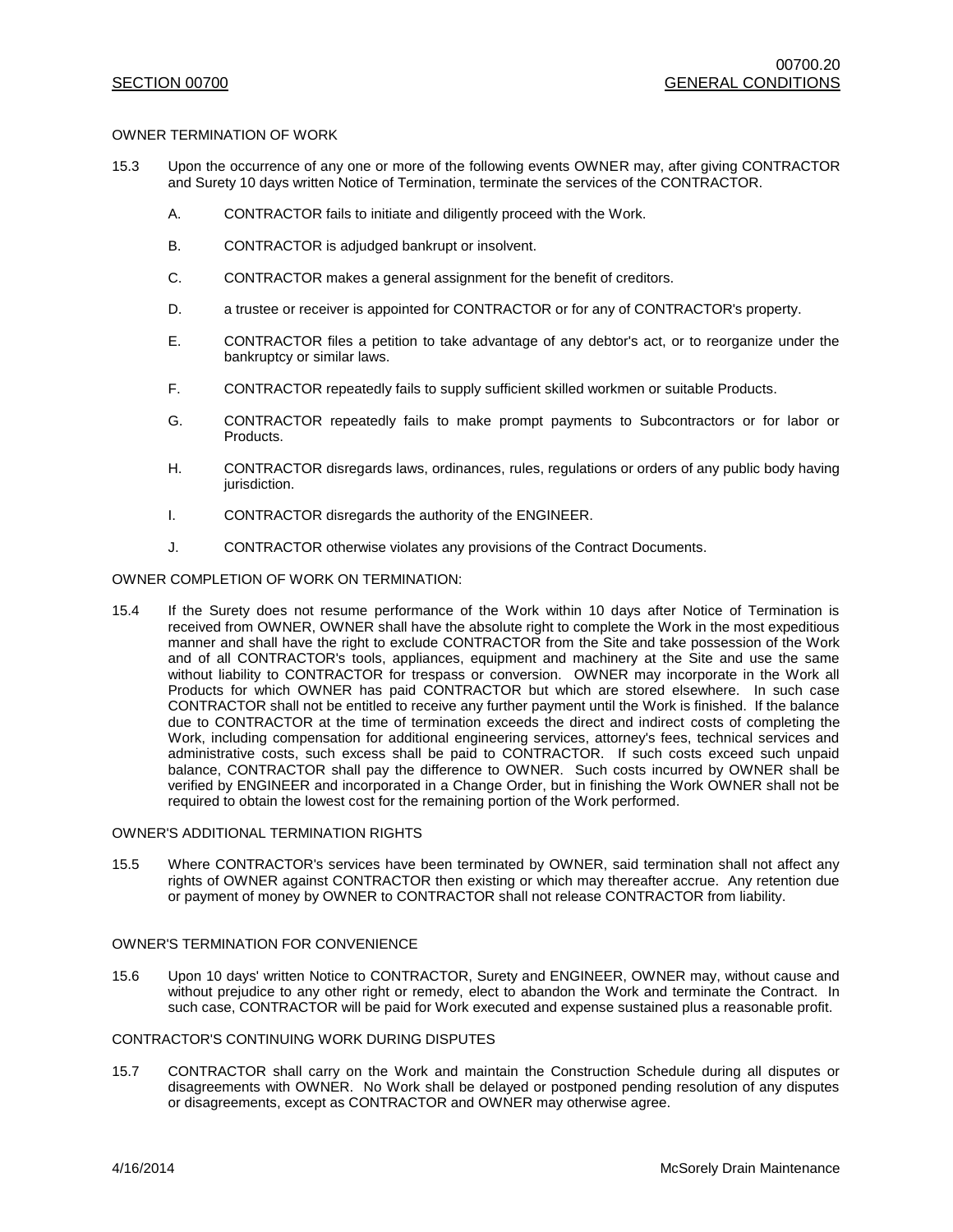#### CONTRACTOR MAY STOP WORK OR TERMINATE

15.8 If, through no act or fault of CONTRACTOR, the Work is suspended for a period of more than 90 days by the OWNER or by an order of court or other public authority, or OWNER fails to pay CONTRACTOR any sum recommended by ENGINEER within 90 days of its presentation, then CONTRACTOR may, upon 10 days' written Notice to OWNER, terminate this Contract and recover from OWNER payment for all Work executed and any expense sustained plus a reasonable profit. In lieu of terminating the Contract, CONTRACTOR may, upon 10 days' notice to OWNER, stop the Work until CONTRACTOR has been paid amounts then due.

#### ARTICLE 16-ARBITRATION

- 16.1 In the event that a claim, dispute or other question arises relating to the Contract Documents, except claims which have been waived by the making or acceptance of final payment or claims not subject to arbitration under applicable law, OWNER and CONTRACTOR may, by mutual agreement, submit the claim, dispute or matter to arbitration. In the event the parties agree to arbitration, the right to proceed to arbitration shall be subject to the terms and conditions in this Article.
- 16.2 The parties must agree on the specific claims, disputes or matters to be arbitrated. The written arbitration submission shall state the nature and circumstances surrounding the claim or dispute, state the amount claimed or relief sought, and the specific supporting provisions relied upon in the Contract Documents. The scope of the arbitration shall be strictly limited to matters defined in the arbitration submission.
- 16.3 Once the arbitration submission has been signed by both parties, it shall be submitted to the American Arbitration Association which shall proceed to process the case in accordance with the Construction Industry Arbitration Rules, except to the extent that the same have been modified by this Article and the arbitration submission.
- 16.4 The arbitration panel shall consist of one Professional Engineer or Architect, one Contractor, and one Attorney selected in accordance with the applicable rules of the American Arbitration Association. In lieu of the appointment of an Arbitration Panel to settle an existing claim or dispute, OWNER and CONTRACTOR may agree upon a permanent arbitrator or Arbitration Panel to decide all claims, disputes, and other matters relating to the Contract Documents.
- 16.5 The arbitrator or Arbitration Panel shall apply the terms and conditions of the Contract Documents to the claim, dispute or matter submitted to it and shall base its decision on said Contract Documents.
- 16.6 The arbitrator's or Arbitration Panel's decision shall be set forth in writing, shall state the decision on each claim, dispute or matter submitted, and the reason for each decision.
- 16.7 Once a written arbitration submission has been executed, the agreement to arbitrate shall be specifically enforceable under the prevailing arbitration law. The arbitration award rendered by the arbitrator(s) shall be final and judgment may be entered upon it in any court having jurisdiction thereof.
- 16.8 During the pendency of the arbitration proceedings, CONTRACTOR covenants and agrees that CONTRACTOR shall continue to proceed with the Work required pursuant to the Contract Documents. In the event that CONTRACTOR is terminated by OWNER at any time prior to the issuance of the arbitrator's or Arbitration Panel's written decision, or if CONTRACTOR fails to proceed with the Work during the pendency of the arbitration proceedings, OWNER shall be entitled to obtain a court order enjoining the continuance of said arbitration proceedings by reason of such action.

#### ARTICLE 17-MISCELLANEOUS

17.1 Whenever any provision of the Contract Documents requires the giving of Notice, it shall be deemed to have been validly given, if delivered in person to the individual or to a member of the firm or to an officer of the corporation for whom it is intended, or if sent by certified mail or commercial carrier, with provision for receipt acknowledgement, to the last business address known to party who gives the Notice. Notice may also be made by facsimile transmission. In such case, Notice will be deemed received when the transmission is made. The party making such facsimile transmissions shall also forward a copy of such Notice by regular mail.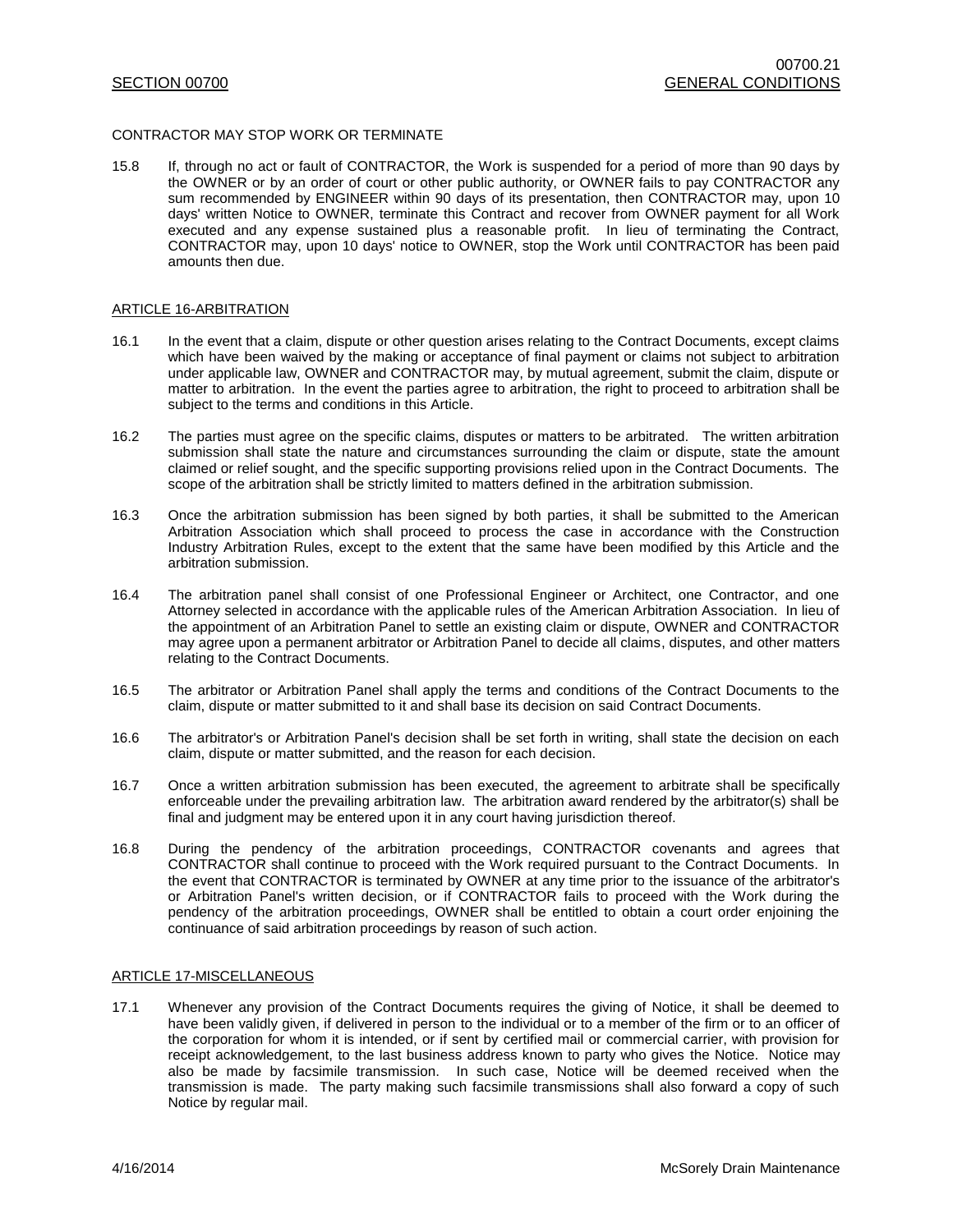17.2 If any section, paragraph, clause or provision of the Contract Documents shall be held invalid, the invalidity of such section, paragraph, clause or provision shall not affect any of the other provisions of the Contract Documents. The Article and paragraph headings in the Contract Documents are furnished for convenience of reference only and shall not be considered to be a part of the Contract Documents.

#### ARTICLE 18-RESIDENT PROJECT REPRESENTATIVE

#### GENERAL

18.1 Resident Project Representative is ENGINEER's Agent under the supervision of ENGINEER in matters pertaining to the on-site Work. Dealings with Subcontractors shall be through, or with knowledge of, CONTRACTOR.

DUTIES AND RESPONSIBILITIES

- 18.2 Resident Project Representative will:
	- A. Review the Construction Schedule, schedule of Shop Drawing submissions, and Schedule of Values prepared by CONTRACTOR, and consult with ENGINEER concerning their acceptability.
	- B. Attend preconstruction conferences, progress meetings, and other job conferences; chair meetings and maintain and circulate copies of minutes and notices thereof.
	- C. Serve as ENGINEER's liaison with CONTRACTOR, principally through with CONTRACTOR's Superintendent. Assist ENGINEER as OWNER's liaison when CONTRACTOR's operations affect OWNER's on-site operations.
	- D. Assist ENGINEER in obtaining from OWNER additional details or information when required for proper execution of the Work.
	- E. Receive Shop Drawings, Product Data and samples, submittals, and receive samples delivered at the site for ENGINEER's examination.
	- F. Advise ENGINEER and CONTRACTOR immediately of the commencement of any Work requiring a Shop Drawing of sample submission if the submission has not been approved by ENGINEER.
	- G. Conduct on-site observations of the Work to assist ENGINEER in determining compliance with the Contract Documents.
	- H. Report to ENGINEER whenever it appears that any portion of the Work does not conform to the Contract Documents or has been damaged prior to final payment; and advise ENGINEER when it appears any portion of the Work should be uncovered for observation or requires special testing, inspection or approval.
	- I. Verify that required tests, equipment and systems startups, and operating and maintenance instructions are conducted in the presence of required personnel, and that CONTRACTOR maintains adequate records thereof; observe, record and report to ENGINEER details of test procedures, startups, inspections, and operating and maintenance instructions.
	- J. Accompany inspectors representing public or other agencies having jurisdiction on the Project; record and report to ENGINEER on the outcome of these inspections.
	- K. Transmit to CONTRACTOR, ENGINEER's clarifications and interpretations of the Contract Documents.
	- L. Consider and evaluate CONTRACTOR's suggestions for modifications in Drawings or Specifications and report them with recommendations to ENGINEER.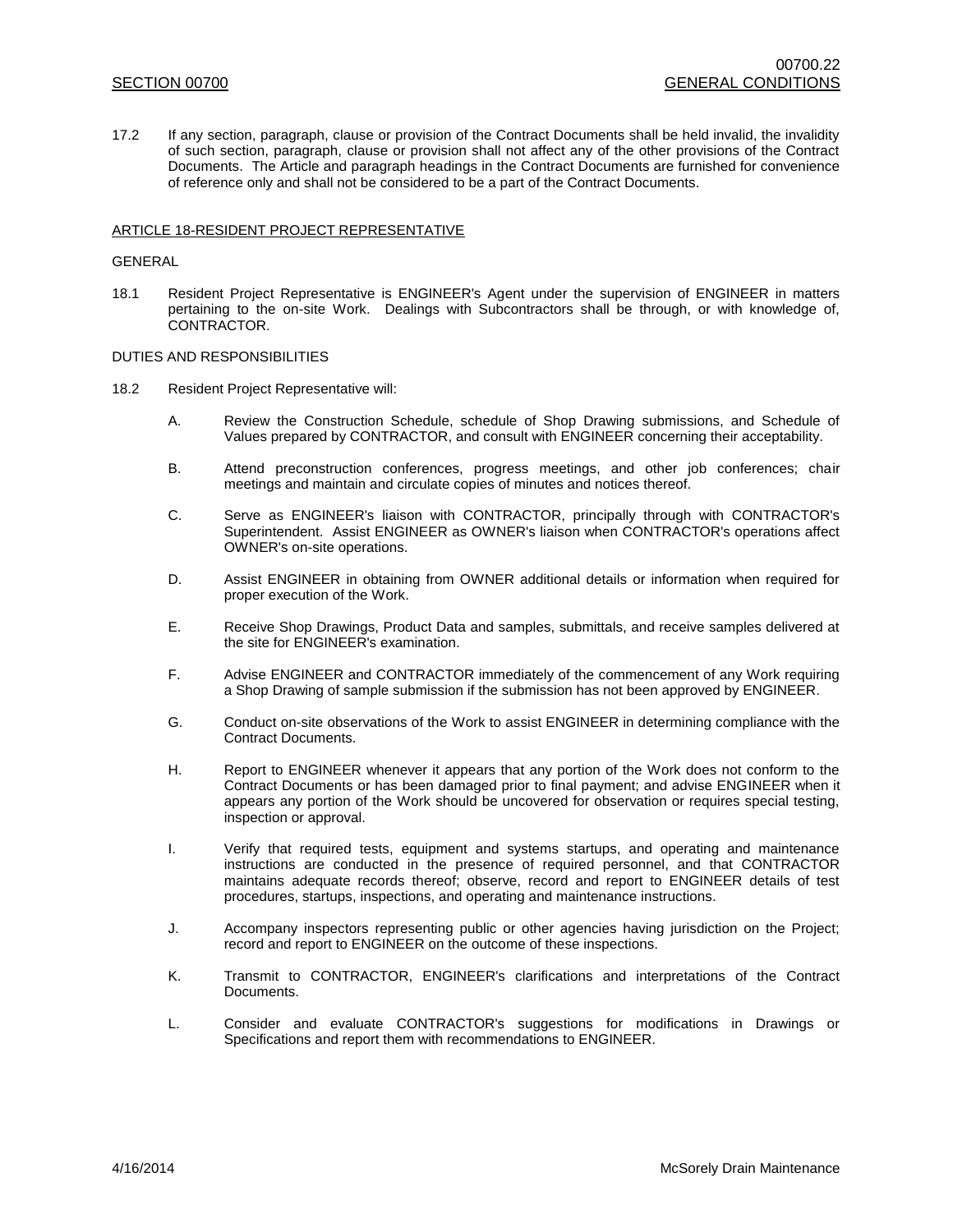- M. Maintain at the Site orderly files for correspondence, reports of job conferences, Shop Drawings, Product Data and samples submissions, reproductions of original Contract Documents, including all Addenda, Change Orders, additional Drawings, ENGINEER's clarifications and interpretations of the Contract Documents, progress reports, and other Project related documents.
- N. Maintain a log book, recording hours on the Site, weather conditions, data relative to extras or deductions, list of visiting officials and representatives of manufacturers, fabricators, suppliers and distributors, daily activities, decisions, and general and specific observations of test procedures.
- O. Consult with ENGINEER relative to scheduled major tests, inspections or start of critical phases of the Work.
- P. Report accidents immediately to ENGINEER.
- Q. Review applications for payment with CONTRACTOR and forward them with recommendations to ENGINEER, noting relation to the Schedule of Values, Work completed, and payment for materials and equipment not incorporated in the Work.
- R. During the course of the Work, verify that certificates, maintenance and operation manuals, and other data required to be assembled and furnished by CONTRACTOR are applicable to the items actually installed; and that this material is delivered to ENGINEER for review and forwarding to OWNER prior to final acceptance of the Work.
- S. Prior to, and as a condition of, recommending to ENGINEER issuance of a Certificate of Substantial Completion, Resident Project Representative will:
	- 1. Prepare a list of incomplete or Defective Work.
	- 2. Verify that all items required for Substantial Completion have been corrected or completed.
	- 3. Secure agreement between OWNER and CONTRACTOR relative to responsibilities for utilities, heat, janitorial services, insurance, Project security, access by the parties, safety and any other matters.
	- 4. Secure CONTRACTOR's specific Construction Schedule to fully complete the Work.
- T. Conduct final inspection with ENGINEER, OWNER and CONTRACTOR and prepare a final list of items to be completed or corrected.
- U. Verify that all items on final list have been completed or corrected and make recommendations to ENGINEER concerning acceptance.

#### LIMITATIONS OF AUTHORITY

- 18.3 Resident Project Representative shall not guarantee or warrant CONTRACTOR's Work. Except upon written instructions of ENGINEER, Resident Project Representative shall not:
	- A. Authorize any deviation from the Contract Documents or approve any substitute Products.
	- B. Exceed limitations on ENGINEER's authority as set forth in the Contract Documents.
	- C. Undertake any of the responsibilities of CONTRACTOR, Subcontractors or CONTRACTOR's Superintendent, or expedite the Work.
	- D. Advise on, or issue directions relative to, any aspect of the means, methods, techniques, sequences or procedures of construction unless such is specifically called for in the Contract Documents.
	- E. Advise on, or issue directions as to, safety precautions and programs in connection with the Work.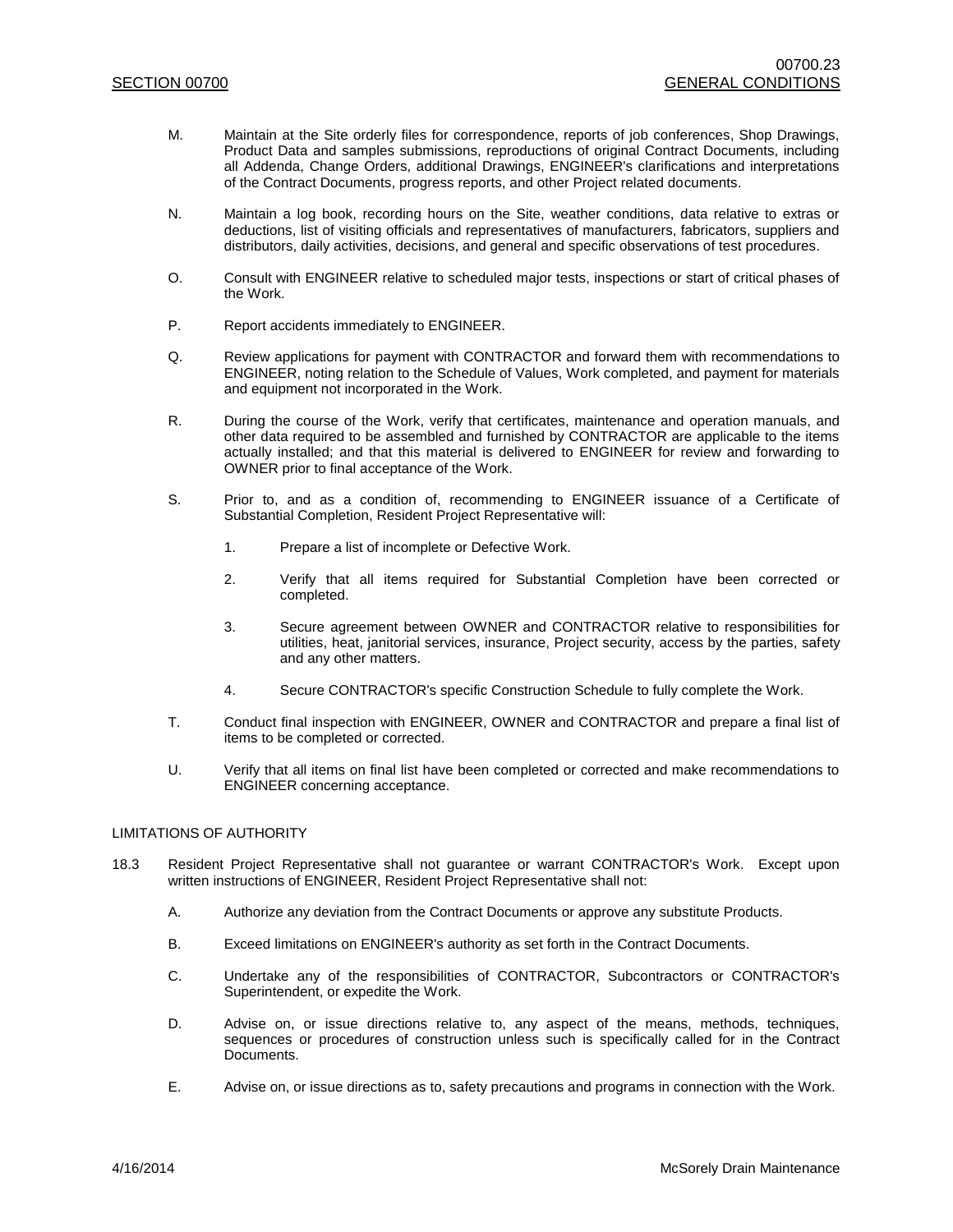- F. Authorize OWNER to occupy the Project in whole or in part.
- G. Participate in specialized field or laboratory tests.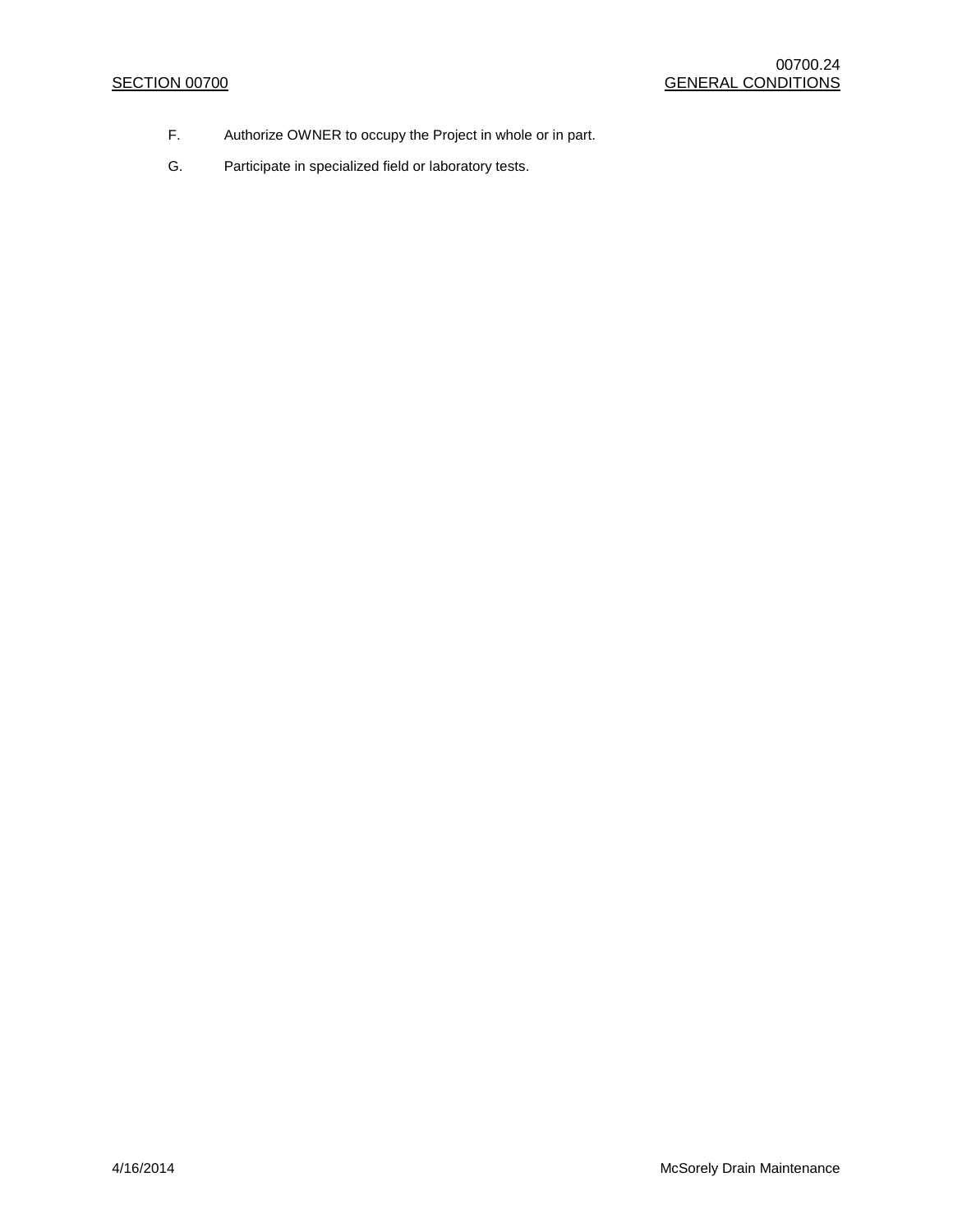# ARTICLE 19-AFFIDAVIT OF COMPLETION

| STATE OF MICHIGAN<br>SS                                                                                             |                                                                                                                                                                                                                                                                                                                                                   |
|---------------------------------------------------------------------------------------------------------------------|---------------------------------------------------------------------------------------------------------------------------------------------------------------------------------------------------------------------------------------------------------------------------------------------------------------------------------------------------|
| <b>COUNTY OF</b>                                                                                                    |                                                                                                                                                                                                                                                                                                                                                   |
| by him to subcontractors, material-men, and laborers in his employ has been paid in full or satisfactorily secured. | further says that the Work under the terms of the said Contract has been completed and all indebtedness incurred                                                                                                                                                                                                                                  |
| with the provisions stated in said Contract, may be reduced.                                                        | Deponent further says this affidavit is furnished before final payment or before the retainage, withheld in accordance                                                                                                                                                                                                                            |
| men, and laborers with whom CONTRACTOR has contracted for performance under said Contract.                          | Deponent further says he hereby waives and releases any and all claims or rights which he may have, in connection<br>with said Contract, against OWNER or the premises upon which said Contract Work was performed, and agrees to<br>indemnify OWNER against any and all such claims or rights which may be asserted by subcontractors, material- |
| Further, deponent saith not.                                                                                        |                                                                                                                                                                                                                                                                                                                                                   |
| WITNESSES:                                                                                                          | SIGNED:                                                                                                                                                                                                                                                                                                                                           |
|                                                                                                                     | By: <u>the contract of the contract of the contract of the contract of the contract of the contract of the contract of the contract of the contract of the contract of the contract of the contract of the contract of the contr</u>                                                                                                              |
|                                                                                                                     | Title: The contract of the contract of the contract of the contract of the contract of the contract of the contract of the contract of the contract of the contract of the contract of the contract of the contract of the con                                                                                                                    |
| Subscribed and sworn to before me this _____ day of _____________________, 20____.                                  |                                                                                                                                                                                                                                                                                                                                                   |
|                                                                                                                     | Notary Public, County,                                                                                                                                                                                                                                                                                                                            |
|                                                                                                                     |                                                                                                                                                                                                                                                                                                                                                   |
| the payment to the CONTRACTOR as indicated above.                                                                   |                                                                                                                                                                                                                                                                                                                                                   |
|                                                                                                                     |                                                                                                                                                                                                                                                                                                                                                   |
|                                                                                                                     | (Attorney-in-fact)                                                                                                                                                                                                                                                                                                                                |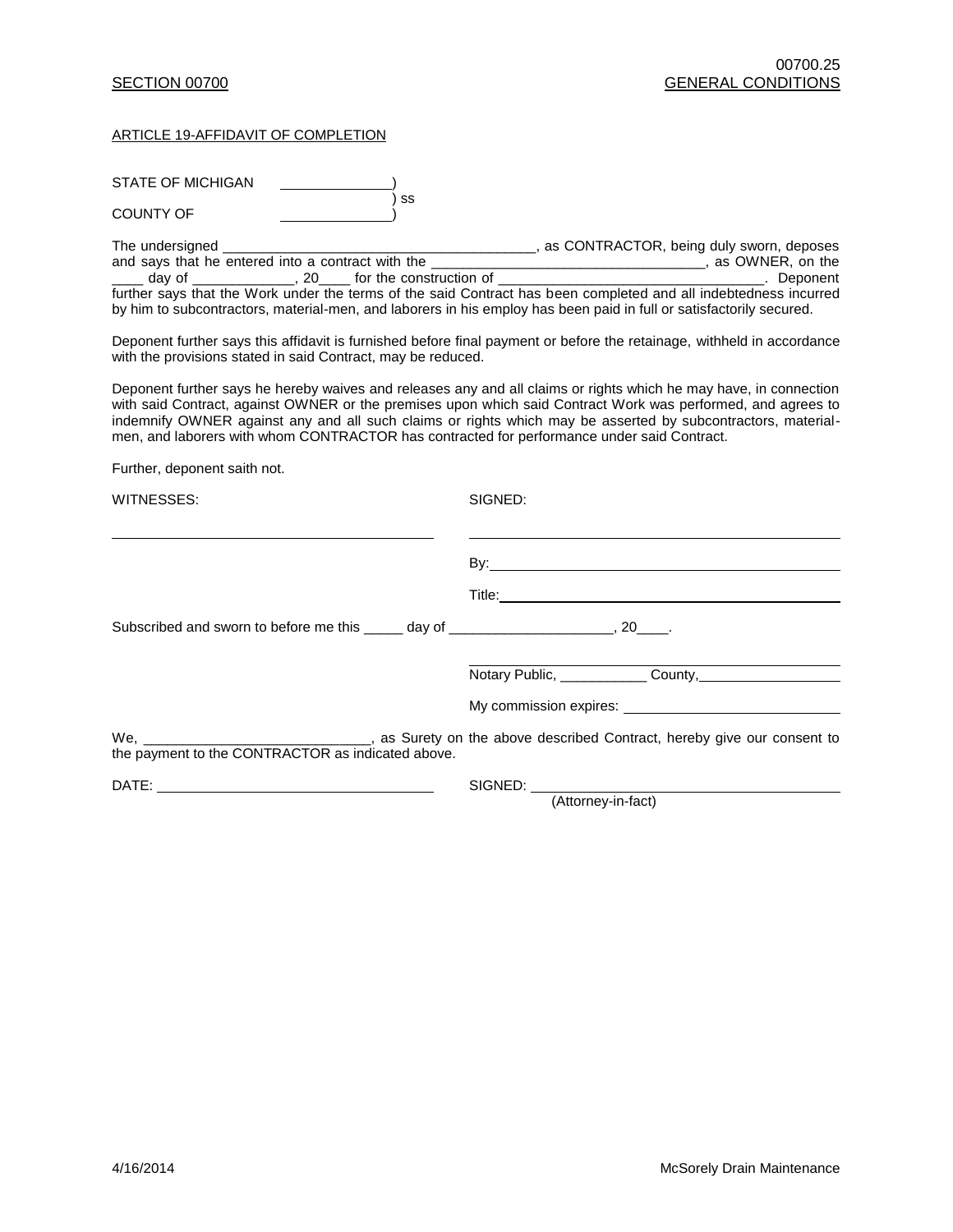#### PART 1 - GENERAL

#### 1.01 SECTION INCLUDES:

- A. Measurement and payment criteria applicable to the Work.
- 1.02 AUTHORITY:
	- A. Measurement methods delineated in the individual specification sections are intended to complement the criteria of this section.
	- B. The ENGINEER will take all measurements and compute quantities accordingly.
	- C. Assist by providing necessary equipment, workers, and survey personnel as required.

#### 1.03 UNIT QUANTITIES SPECIFIED:

- A. Quantities and measurements indicated in the Bid Form are for bidding and contract purposes only. Quantities and measurements supplied or placed in the Work and verified by the ENGINEER shall determine payment.
- B. If the actual Work requires more or fewer quantities than those quantities indicated, provide the required quantities at the unit prices contracted.
- C. Item quantities may be increased or decreased upon discretion of ENGINEER or OWNER.

#### 1.04 MEASUREMENT OF QUANTITIES:

- A. Measurement Devices:
	- 1. Weigh Scales: Inspected, tested and certified.
	- 2. Platform Scales: Of sufficient size and capacity to accommodate the conveying vehicle.<br>3. Metering Devices: Inspected, tested and certified.
	- Metering Devices: Inspected, tested and certified.
- B. Measurement by Weight: Concrete reinforcing steel, rolled or formed steel or other metal shapes will be measured by handbook weights. Welded assemblies will be measured by handbook weights.
- C. Measurement by Volume: Measured by cubic dimension using mean length, width and height or thickness.
- D. Measurement by Area: Measured by square dimension using mean length and width or radius.
- E. Linear Measurement: Measured by linear dimension, at the item centerline.

#### 1.05 PAYMENT:

- A. Payment Includes: Full compensation for all required labor, products, tools, equipment, plant, transportation, services and incidentals; erection, application or installation of an item of the Work; overhead and profit.
- B. Final payment for Work governed by unit prices will be made on the basis of the actual measurements and quantities accepted by the ENGINEER multiplied by the unit price for Work which is incorporated in or made necessary by the Work.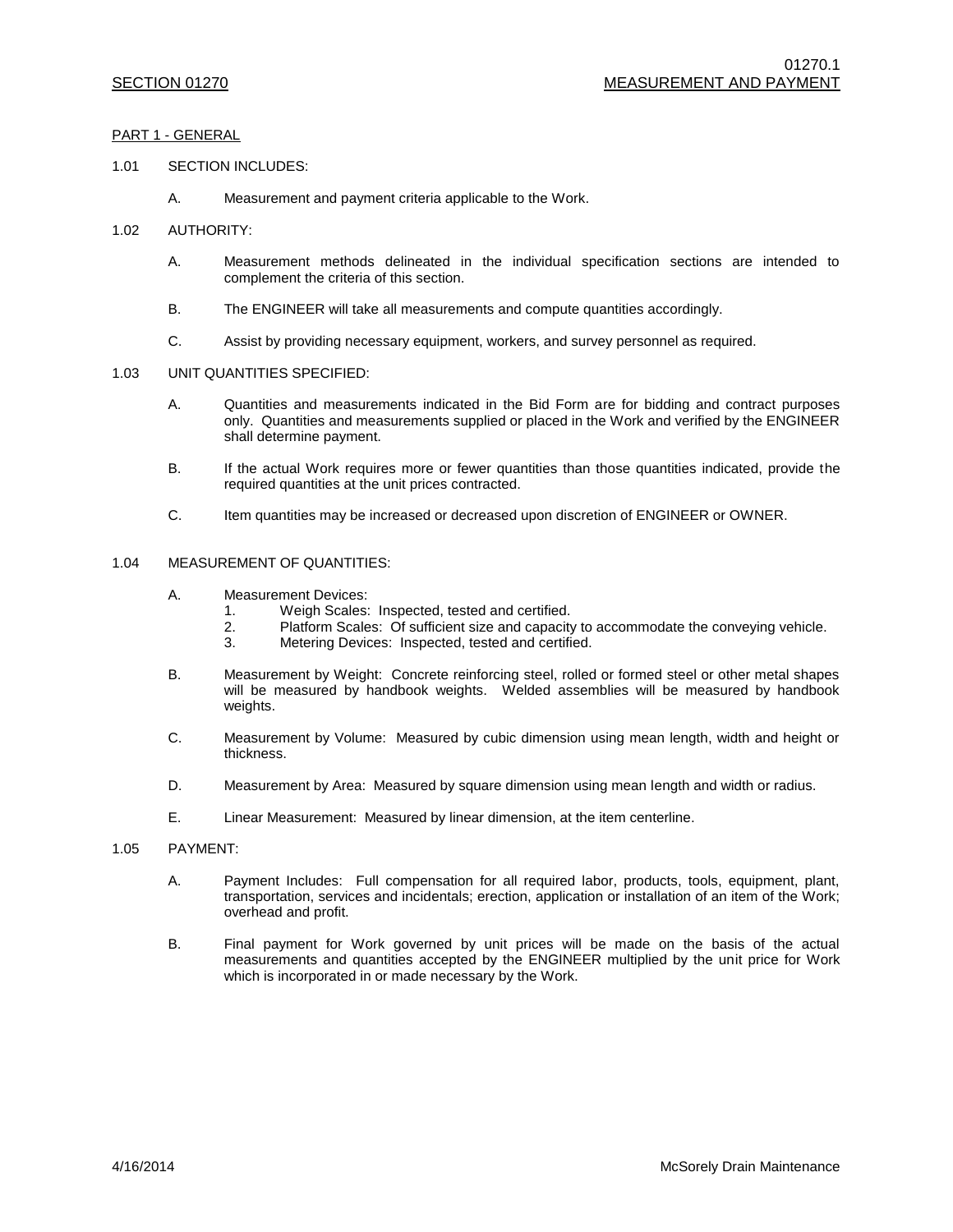#### 1.06 MEASUREMENT AND PAYMENT SCHEDULE:

- A. The following schedule outlines the method of measurement and basis of payment to be used on this project. Requirements for materials and methods described under each unit price are included in the specification sections.
	- 1. Woody Debris Management:
		- a. Includes furnishing, installing, and maintaining the following as indicated on the drawings and in accordance with the specifications:
			- i. Furnishing all labor, materials and equipment as necessary to complete the Work.
			- ii. Selective clearing, grubbing, and snagging the drain right of way as necessary to complete the work.
			- iii. Clearing and snagging all dead, dying, and leaning trees within the channel limits. The channel limits shall be defined as 5 feet landward of the top of channel bank.
			- iv. Removal of deadfall, log jams, and other organic or inorganic debris from within the drain channel.
			- v. Disposal of all items from clearing, grubbing, and snagging operations.
			- vi. Cleanup and maintenance of the work in the finished condition until
			- final acceptance.
		- b. Unit of Measure: Lump Sum.
	- 2. Open Channel Excavation:
		- a. Includes the following as indicated on the drawings and in accordance with the specifications:
			- i. Furnishing all labor, materials and equipment as necessary to complete the Work.
			- ii. Excavating open channel to the lines and grades indicated on the Drawings or as directed by the ENGINEER.
			- iii. Placing, leveling, spreading and shaping of spoil.
			- iv. Cleanup and maintenance of the Work in the finished condition until final acceptance.
		- b. Cleanout of sediment from culverts and from under bridges will be included in the unit price for Open Channel Excavation.
		- c. Unit of Measure: Linear Foot of open channel as measured along the centerline of the survey stationing indicated on the Drawings.
	- 3. Rock Riffle:
		- a. Includes the following as indicated on the Drawings and in accordance with the Specifications:
			- i. Furnishing all labor, materials and equipment as necessary to complete the Work including but not limited to rock and geotextile fabric.
			- ii. Excavating and grading as necessary to complete the work.
			- iii. Placing rock and geotextile fabric as indicated on the Drawings or as directed by the ENGINEER.
			- iv. Adjustments as directed by the ENGINEER in order to ensure proper function.
			- v. Cleanup and maintenance of the Work in the finished condition until final acceptance.
		- b. Unit of Measure: Each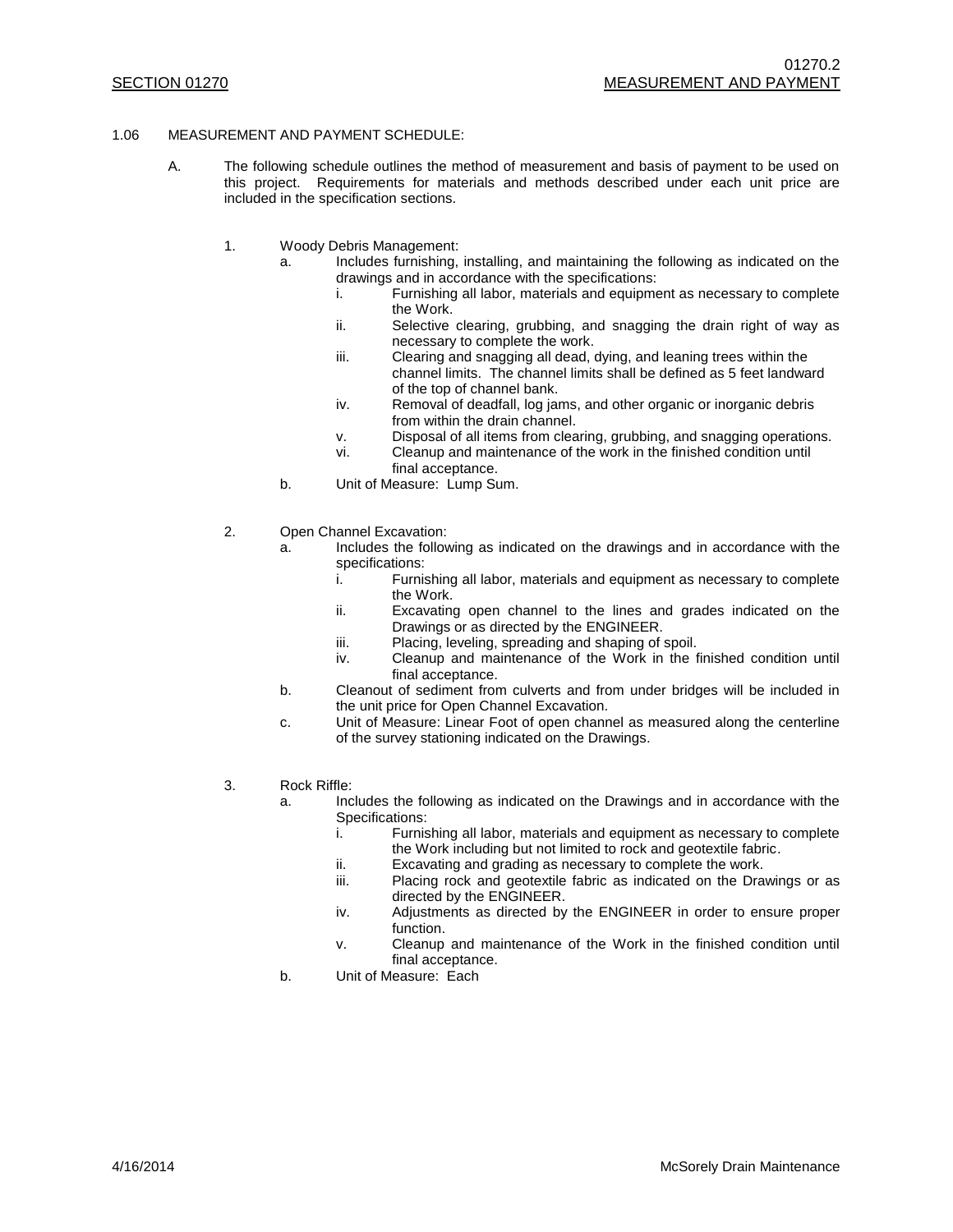- 4. Riprap:
	- a. Includes the following as indicated on the drawings and in accordance with the specifications:
		- i. Furnishing all labor, materials and equipment as necessary to complete the Work, including but not limited to rock riprap and geotextile fabric.
		- ii. Excavating and grading as necessary to complete the work.<br>iii. Placing rock riprap and geotextile fabric as indicated on the
		- Placing rock riprap and geotextile fabric as indicated on the Drawings or as directed by the ENGINEER.
		- iv. Cleanup and maintenance of the Work in the finished condition until final acceptance.
	- b. Unit of Measure: Square Yard.
- 5. Riprap Spillway:
	- a. Includes the following as indicated on the drawings and in accordance with the specifications:<br>i. Furnis
		- Furnishing all labor, materials and equipment as necessary to complete the Work, including but not limited to rock riprap and geotextile fabric..
		- ii. Excavating and grading as necessary to complete the work.
		- iii. Placing rock riprap and geotextile fabric as indicated on the Drawings or as directed by the ENGINEER.
		- iv. Cleanup and maintenance of the Work in the finished condition until final acceptance.
	- b. Unit of Measure: Each.
- 6. Mulch Blanket
	- a. Includes the following as indicated on the Drawings and in accordance with the Specifications:
		- i. Furnishing all labor, materials and equipment as necessary to complete the Work.
		- ii. Placing and anchoring mulch blanket as indicated on the Drawings or as directed by the ENGINEER.
		- iii. Cleanup and maintenance of the Work in the finished condition until final acceptance.
	- b. Unit of Measure: Square Yard
- 7. Open Channel Seeding
	- a. Includes the following as indicated on the Drawings and in accordance with the Specifications:<br>i. Furnis
		- Furnishing all labor, materials and equipment as necessary to complete the Work.
		- ii. Removing, stockpiling, replacing and grading existing topsoil.
		- iii. Placing seed along channel banks and all other disturbed areas.
		- iv. Cleanup and maintenance of the Work in the finished condition until final acceptance.
	- b. Unit of Measure: Linear Foot of open channel as measured along the centerline of the survey stationing indicated on the Drawings.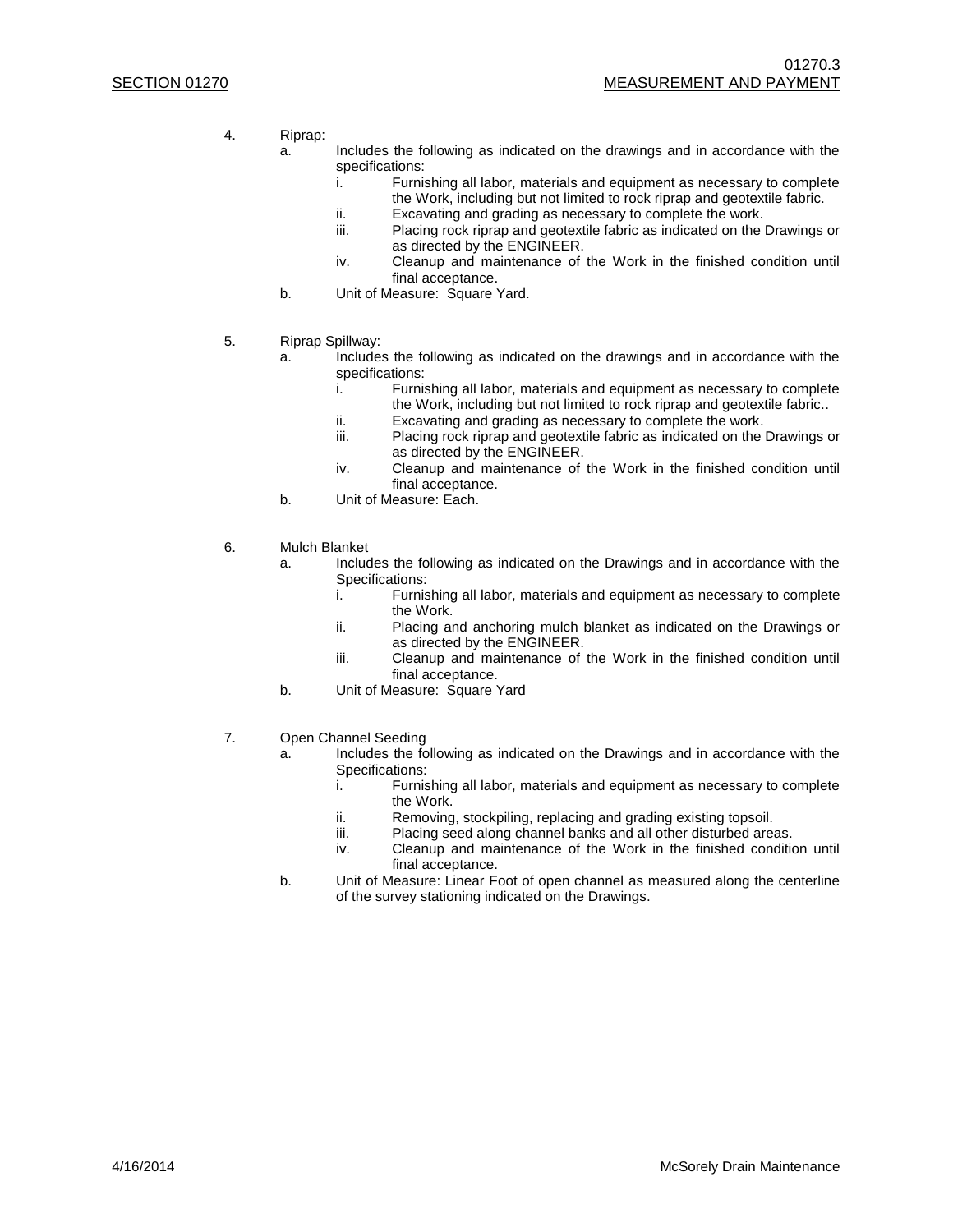### PART 1 - GENERAL

# 1.01 DESCRIPTION:

- A. Work Included:
	- 1. Provide permanent and/or temporary erosion and sedimentation control as called for on the plans.
- B. Intent and Purpose of Control:
	- 1. Keep disturbed areas small.<br>2. Stabilize and protect disturbe
	- 2. Stabilize and protect disturbed areas as soon as possible.<br>3. Keep storm water runoff velocities low.
	- 3. Keep storm water runoff velocities low.<br>4. Protect disturbed areas from runoff.
	- 4. Protect disturbed areas from runoff.<br>5. Retain sediment within the corridor
	- Retain sediment within the corridor or site area.
- C. Method of Measurement and Basis of Payment:
	- 1. Temporary Measures Incidental to construction.<br>2. Permanent Measures See Proposal for pay item
	- Permanent Measures See Proposal for pay item.

#### 1.02 PERMIT:

- A. Soil Erosion and Sedimentation Control (Part 91, Act 451, PA 1994)
	- 1. The Muskegon County Drain Commissioner is an Authorized Public Agency (APA) and a separate SESC permit is not required.
	- 2. CONTRACTOR shall comply with the requirements and conditions of the APA.

### 1.03 JOB CONDITIONS:

- A. Scheduling:
	- 1. Control measures shall be constructed prior to the time construction starts uphill or upstream from the control measure location.
	- 2. Removal and cleanup of temporary control structures: Within one week after control measure is no longer needed.

#### PART 2 – PRODUCTS

- 2.01 MATERIALS:
	- A. Seeding:
		- 1. Open Channel Seeding:
			- a. MDOT, Sec. 816.02, 917.12.
			- b. Temporary Measures: MDOT Table 816-2 and 917-1. CR (Cereal Rye, less than 6 mos.) at a rate of 70 lb/acre.
			- c. Permanent Measures: MDOT Table 816-1 and 917-1. THV (Turf Heavy Soil) at a rate of 220 lb/acre.
	- B. Topsoil:
		- 1. MDOT, Sec. 816.02, 917.07.<br>2. Temporary Measures: Not re
		- Temporary Measures: Not required unless readily available.
		- 3. Permanent Measures: MDOT 816.02.
	- C. Mulch Blanket:
		- 1. MDOT, Sec. 816.02, 917.15.
		- 2. Temporary and Permanent Measures: MDOT 816.02 shall apply. Required as specified on plans and/or in Project Specifications.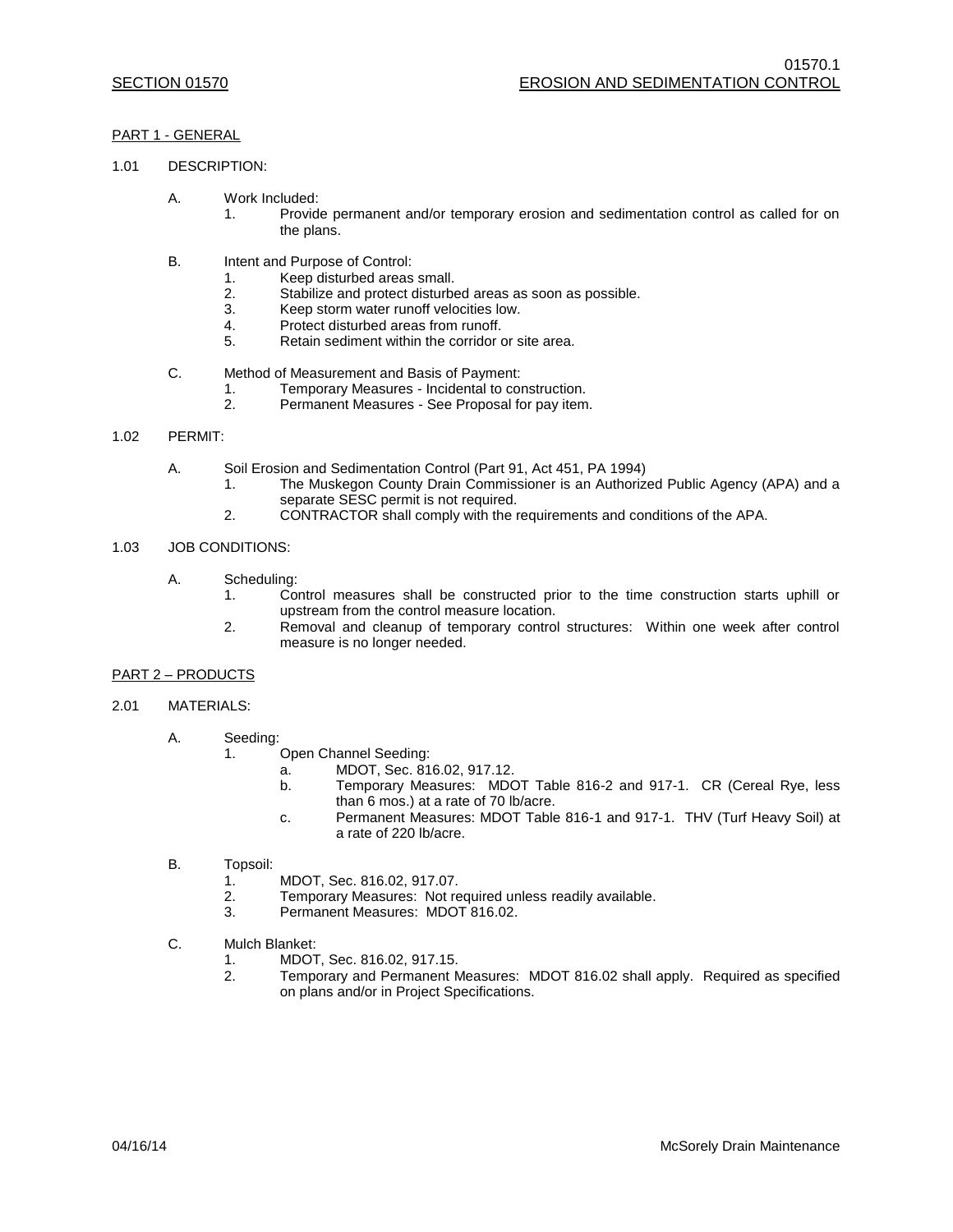- D. Riprap:
	- 1. Crushed Cobblestone: Sound, non-stratified, durable rock free from structural defects. Material shall be range in dimension as indicated on the Drawings. MDOT 916.01 shall apply.
	- 2. Limestone: Sound, non-stratified, durable rock free from structural defects. Material shall range in dimension as indicated on the Drawings. MDOT 916.01 shall apply.
	- 3. Crushed Concrete: Not allowed.

### PART 3 - EXECUTION

#### 3.01 PERFORMANCE:

- A. General:
	- 1. Abide with all applicable rules and regulations as established by the State of Michigan and the local governmental unit pursuant to Part 91, Soil Erosion and Sedimentation Control, of the Natural Resources and Environmental Protection Act, Act 451, PA 1994.
	- 2. Achieve Effective Erosion Control:
		- b. Provide all materials.
		- c. Promptly take actions necessary to prevent off Site sedimentation.
	- 3. Maintain erosion controls.
	- 4. Remove temporary soil erosion and sedimentation control measures once permanent measures are established and accepted by the ENGINEER.
	- 5. Even though a specific erosion control measure is not called out on the plans, this does not relieve the CONTRACTOR from his obligation under the above Act to properly control and/or prevent all erosion caused by the CONTRACTOR's construction operation.
- B. Sediment Removal:
	- 1. Take such steps as are necessary to assure the retention and removal of any sediment which enters an existing storm sewer or open ditch along the construction route before said sewer or ditch discharges into a stream or pond.
	- 2. If eroded material is allowed to enter a storm sewer system it shall be the CONTRACTOR's responsibility to see that all catch basins and manholes are cleaned following construction prior to receipt of final payment. Unless the CONTRACTOR can document positively to what extent an existing storm sewer system along the construction area is silted in prior to construction, no credit will be allowed for cleaning the system stem.
	- 3. The CONTRACTOR shall be responsible for maintaining the roadways in a passable condition until the paving is completed. This includes any maintenance necessary for dust control.

#### 3.02 SEEDING:

- A. Scheduling:
	- 1. Within 7 days from the time the area was first disturbed.
	- 2 Channel Banks: Within 24 hours from the time the area was first disturbed.
	- Seasonal Limitations:
		- a April 20 through November 1.
			- b. Dormant seeding after November 1 to freeze up.
- B. Sowing:
	- 1. Sow the seed following or in conjunction with the fertilizer and while the seed bed is in a friable condition.
	- 2. Do not sow seed through mulch.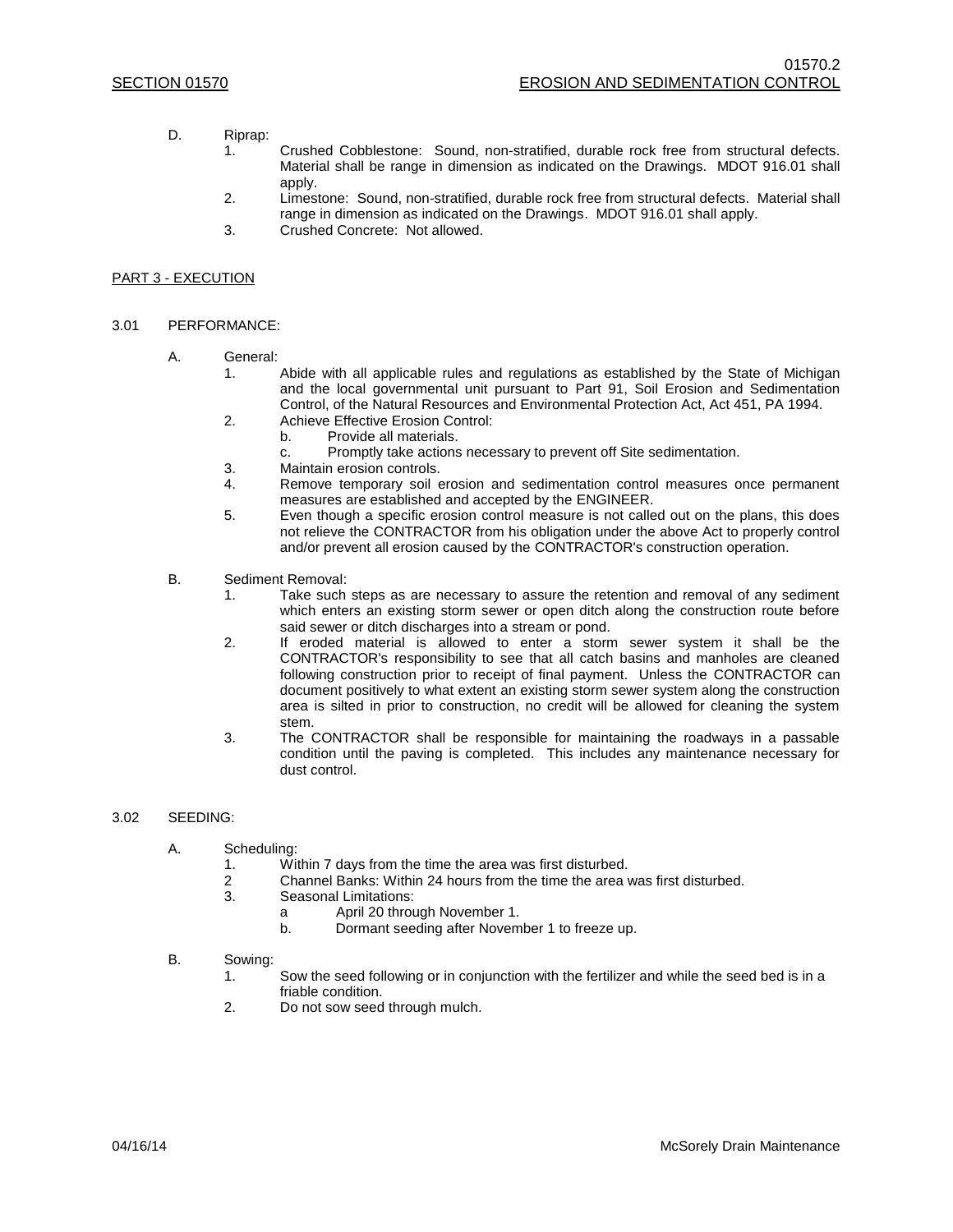- C. Method:
	- 1. Broadcast: Do not seed when wind velocity exceeds 5 miles per hour.<br>2. Mechanical drills.
	- Mechanical drills.
	- 3. Hydroseeder:
		- a. Use only equipment specifically designed for hydraulic seeding application.
			- b. Mix seed, fertilizer and pulverized mulch in water until uniformly blended into homogeneous slurry.
			- c. Continue mixing during application.
- D. Inspection:
	- 1. Visually inspect for uniform distribution.<br>2. Reseed areas as required to establish a
	- Reseed areas as required to establish a uniform and stable stand of grass.
- E. Finishing: Incorporate seed into the upper 1/2-inch of soil.

#### 3.03 TEMPORARY VEGETATIVE COVER:

- A. General:
	- 1. Provide temporary seed if permanent measures will not be placed within 15 days of initial disturbance and area will not undergo further earth change within 15 days of initial disturbance:
	- 2. Within 15 days from the time final grade has been established, provide permanent soil erosion and sedimentation control measures.
- B. Seed: Apply uniformly at a minimum rate of 70 pounds per acre.
- C. Mulch: As needed to effectively control soil erosion.

#### 3.04 MULCH BLANKET:

- A. General: Directions of installation, staple patterns and other requirements in accordance with Manufacturer's directions.
- B. Location: Where indicated on the Drawings or as directed by the ENGINEER.

# 3.05 RIPRAP:

- A. General:
	- 1. Includes riprap bank stabilization and riprap end treatment.
	- 2. Conform to slopes and dimensions indicated on the Drawings.

#### B. Grading:

- 1. Excavate to finished grade of required section and slope.<br>2. Excavate header and footer trench at upstream and down
- Excavate header and footer trench at upstream and downstream toe.
- C. Geotextile Fabric:
	- 1. Place geotextile fabric beneath all riprap areas.
	- 2. Extend geotextile fabric into trenches for anchorage at upstream and downstream.
- D. Placing Riprap: As indicated on the Drawings or as directed by ENGINEER.
- E. Maintenance: Regrade, relay riprap and geotextile fabric as necessary.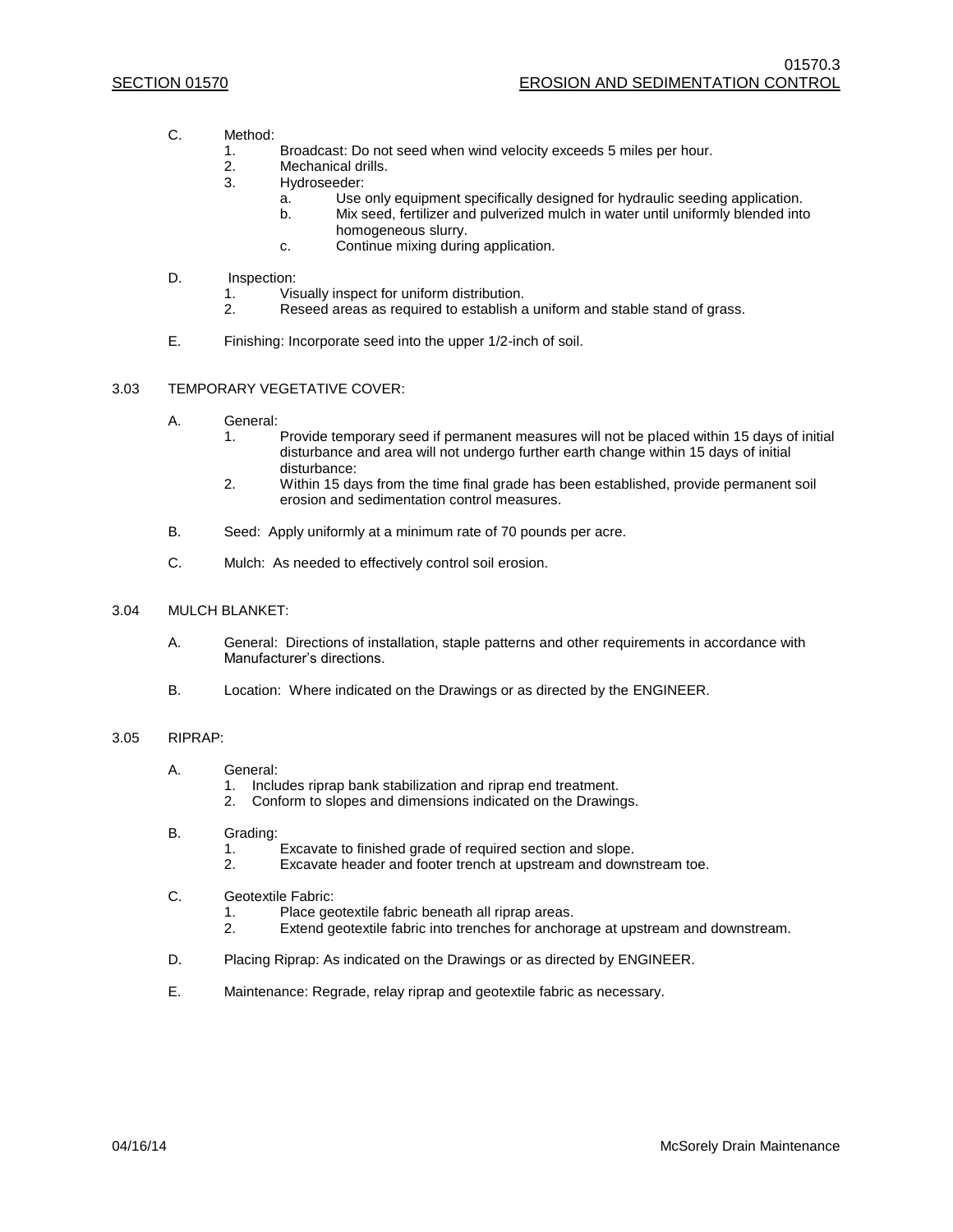#### 3.06 ROCK RIFFLE:

- A. General:
	- 1. Conform to slopes and dimensions indicated on the Drawings.
	- 2. Rock material shall be cobblestone or limestone. Crushed concrete shall not be used.
- B. Grading:
	- 1. Excavate to finished grade of required section and slope.
	- 2. Excavate header and footer trench at upstream and downstream toe.
- C. Geotextile Fabric:
	- 1. Place geotextile fabric beneath all rock areas.
	- 2. Extend geotextile fabric into trenches for anchorage at upstream and downstream.
- D. Placing Rock: As indicated on the Drawings or as directed by ENGINEER.
- E. Engineers Approval: Obtain approval from ENGINEER that rock riffle is functioning properly.
- F. Maintenance: Regrade, relay and adjust rock as necessary in order to ensure that rock riffle is functioning properly.

#### 3.07 RIPRAP SPILLWAY:

- A. General:
	- 1. Conform to slopes and dimensions indicated on the Drawings.
- B. Grading:
	- 1. Excavate to finished grade of required section and slope.
	- 2. Excavate header and footer trench at upstream and downstream toe.
- C. Geotextile Fabric:
	- 1. Place geotextile fabric beneath all rock areas.<br>2. Extend geotextile fabric into trenches for anch
	- Extend geotextile fabric into trenches for anchorage at upstream and downstream.
- D. Placing Rock: As indicated on the Drawings or as directed by ENGINEER.
- E. Engineers Approval: Obtain approval from ENGINEER that riprap spillway is functioning properly.
- F. Maintenance: Regrade, relay and adjust rock as necessary in order to ensure that riprap spillway is functioning properly.

#### 3.08 OPEN CHANNEL EXCAVATION

- A. Power equipment such as bulldozers shall not enter the water unless approved by ENGINEER.
- B. Complete excavation, clearing, grubbing, snagging, tree cutting, pulling, raking, and related work in such a way as to minimize erosion of soil in the areas in which work is completed.
- C. Channel banks and other disturbed areas.
	- 1. Stabilize within 24 hours after a disturbance unless otherwise approved by ENGINEER.<br>2. In no case shall banks be left un-stabilized for more than 7 days.
	- In no case shall banks be left un-stabilized for more than 7 days.
- D. Construct sediment basins or traps prior to excavation.
- E. Comply with measures for soil erosion and sediment control as indicated on the Drawings.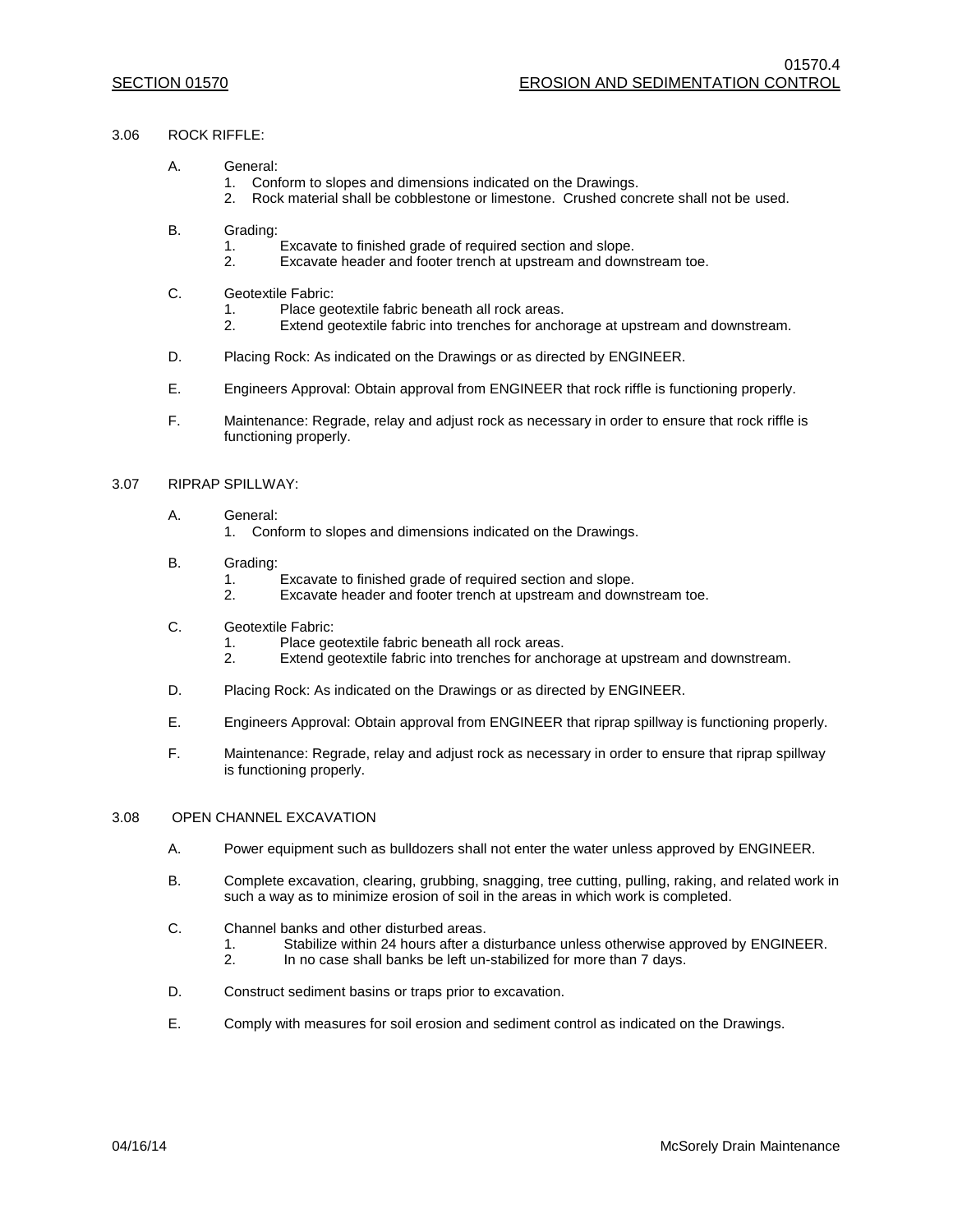#### 3.09 AIRBORNE SEDIMENT

- A. Dust Control:
	- 1. Use legal means necessary to control dust on and near the Work and on and near off Site borrow areas if such dust is caused by CONTRACTOR's operations during performance of the Work or if resulting from the condition of the Site when earthwork operations are suspended.
	- 2. Treat haul roads, delivery roads, temporary Site access roads and other surfaces as required to prevent dust from being a nuisance to the public, neighbors, and concurrent performance of other work on the Site, and as directed by ENGINEER.
	- 3. Periodically scrape and broom adjacent streets and paved areas to remove tracked dirt.
- B. Wind Erosion:
	- 1. Erect and maintain barriers to prevent migration of windblown sediment off Site.
	- 2. Conduct operations in such a manner as to minimize the amount of Site area exposed to wind erosion.
	- 3. Be responsible for removal of windblown sediments deposited off Site, including costs for repairs required due to sediment deposition and removal.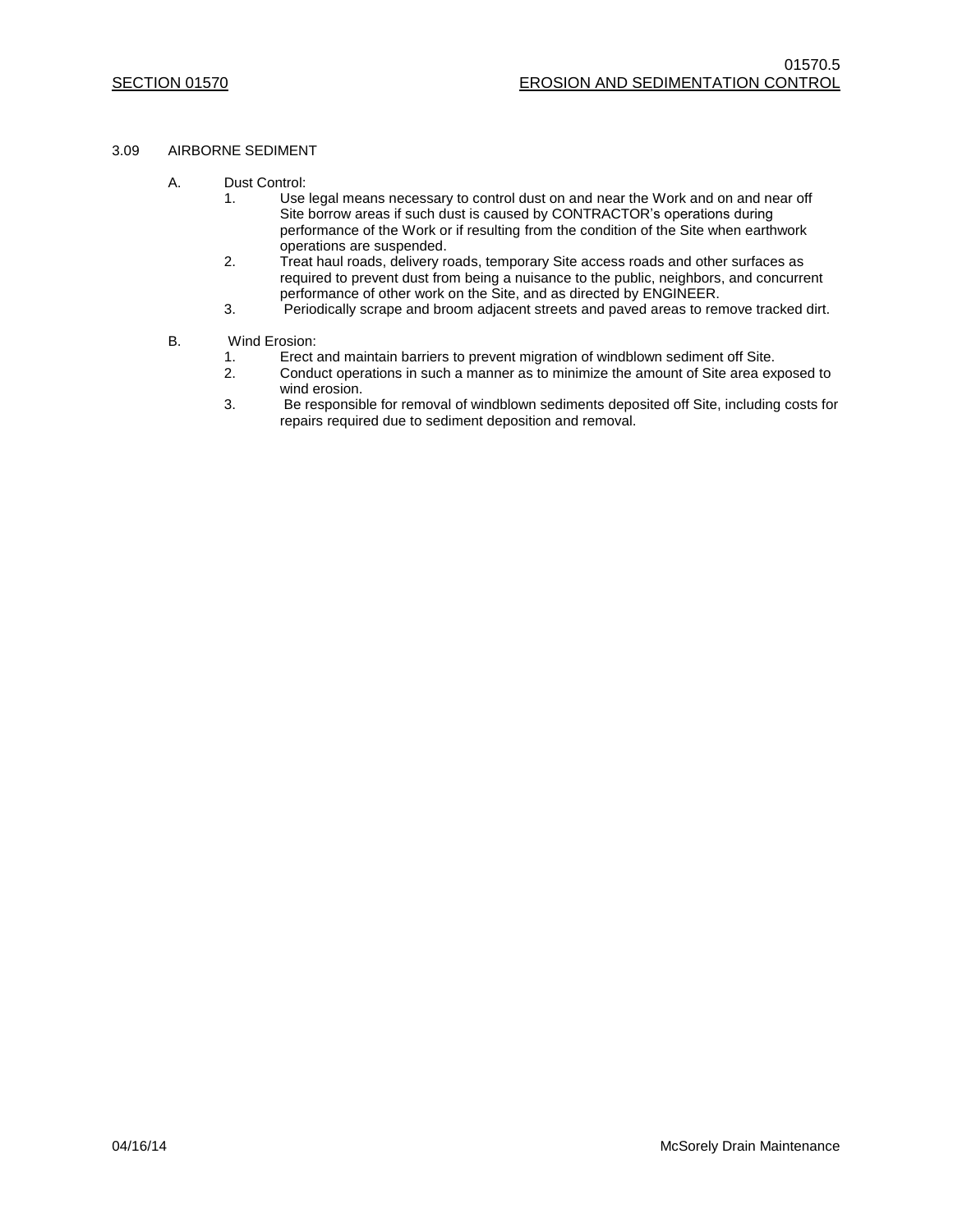## PART 1 - GENERAL

#### 1.01 STAKING:

- A. Construction staking will be furnished by the OWNER through the ENGINEER as needed on the following basis:
	- 1. Open Channel Excavation or Realignment One staking: Line and Grade points at 200 foot station intervals and at bends in the drain alignment.
	- 2. In-Stream Structures One staking: Line and Grade points at critical dimensions.
- B. CONTRACTOR shall order the staking Three (3) working days in advance of the need for said staking.

# 1.02 RESTAKING:

A. If restaking or additional staking is required, it shall be performed by the ENGINEER at the CONTRACTOR'S expense.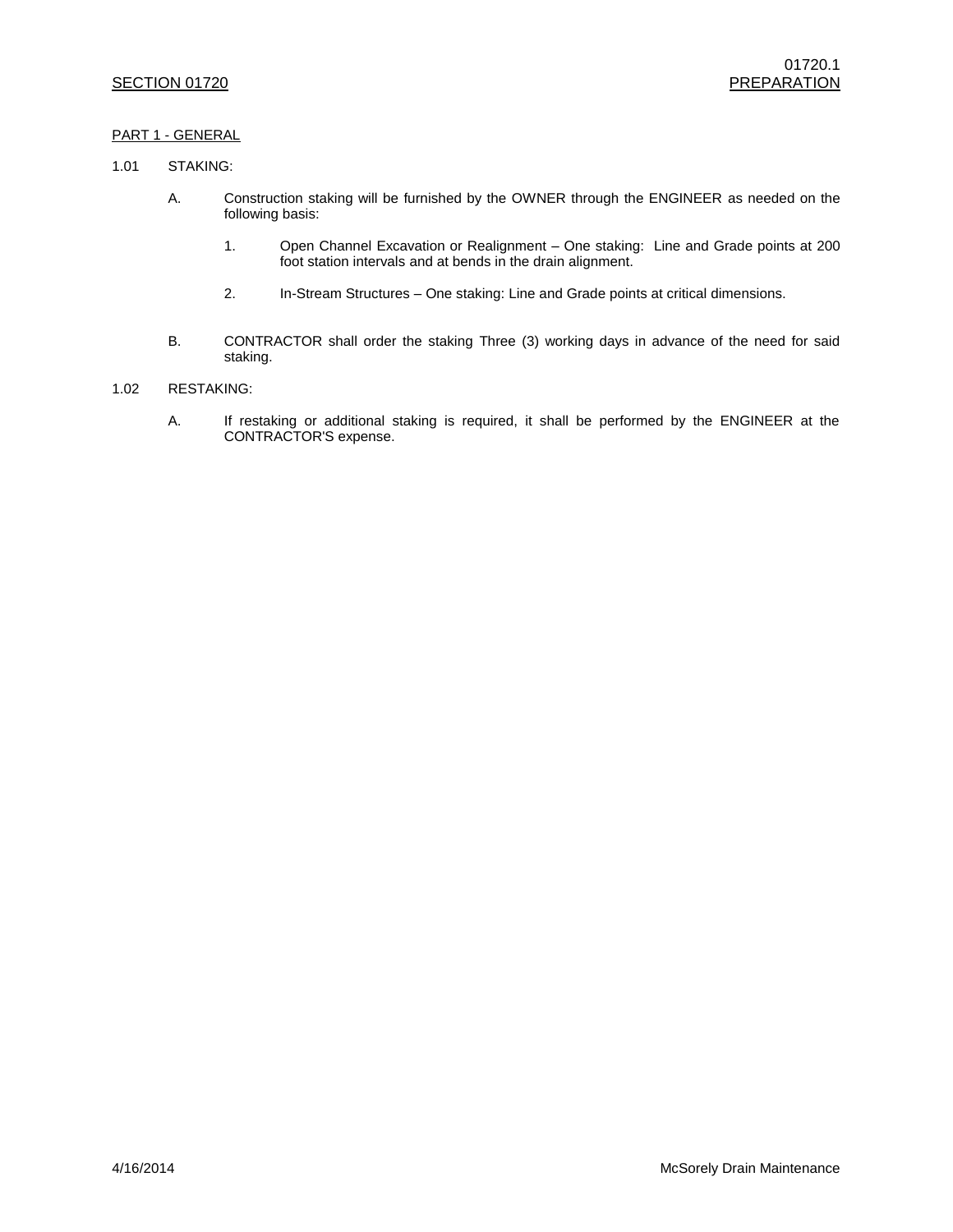### PART 1 - GENERAL

- 1.01 DESCRIPTION:
	- A. This work consists of clearing, selective thinning and application of any growth preventive material where required. CLEARING: Shall consist of cutting, removing from the ground, and disposing of trees, stumps, brush, shrubs, and other vegetation occurring within the project site which interfere with excavation, embankment, channel flow or clear vision, or are otherwise noted on the construction drawings to be removed and includes the preservation from injury or defacement of all vegetation and objects designated to remain. Where removal of a stump may result in damage to existing utilities, the stump shall be removed by chipping to a depth of at least one foot below the finished ground surface. Other stumps may be removed by chipping when approved by the ENGINEER. Any trees or shrubs that are designated to be saved but are damaged by the CONTRACTOR's operations shall be repaired or replaced by the CONTRACTOR, as directed by the ENGINEER, at no additional cost to the OWNER.

#### 1.02 PERMITS:

A. Permit for transport and disposal of debris by CONTRACTOR (if necessary).

#### PART 2 - PRODUCTS

- 2.01 MATERIALS:
	- A. Except as noted the CONTRACTOR maintains possession of all materials being demolished.

#### PART 3 - EXECUTION

#### 3.01 GENERAL:

- A. Limits of Work:
	- 1. Clear within drain right-of-way for access lane on one side only. Remove only those trees that interfere with execution of the Work.
	- 2. Clear all dead, dying or leaning trees and remove log jams and debris within the channel up to 5-feet landward of the top of bank. Trees are to remain if they do not interfere with the flow or the construction process and are not in danger of falling into the drain.
	- 3. Grubbing is not required except where tree roots interfere with construction.
- B. Precautions: Avoid damage to stable, vegetated channel banks, or to trees and shrubs that are not designated for excavation or removal during completion of the clearing operations.

#### C. Ownership:

- 1. The property owner shall have the option of retaining ownership of trees that are removed on his property.
- 2. CONTRACTOR shall notify the property owner of CONTRACTOR's schedule for clearing in order to allow a reasonable amount of time for removal of material by the property owner.
- 3. If the owner of the property to be cleared requests to maintain possession of the material to be cleared the CONTRACTOR shall have the property owner complete the Land Owner Agreement Form found in the Supplemental Conditions. Cleared material claimed by the property owner shall be placed outside of the drain easement
- 4. Trees, stumps, etc., that are not removed by the property owner after a reasonable amount of time shall become the property of CONTRACTOR and shall be removed or disposed of in accordance with the Specifications.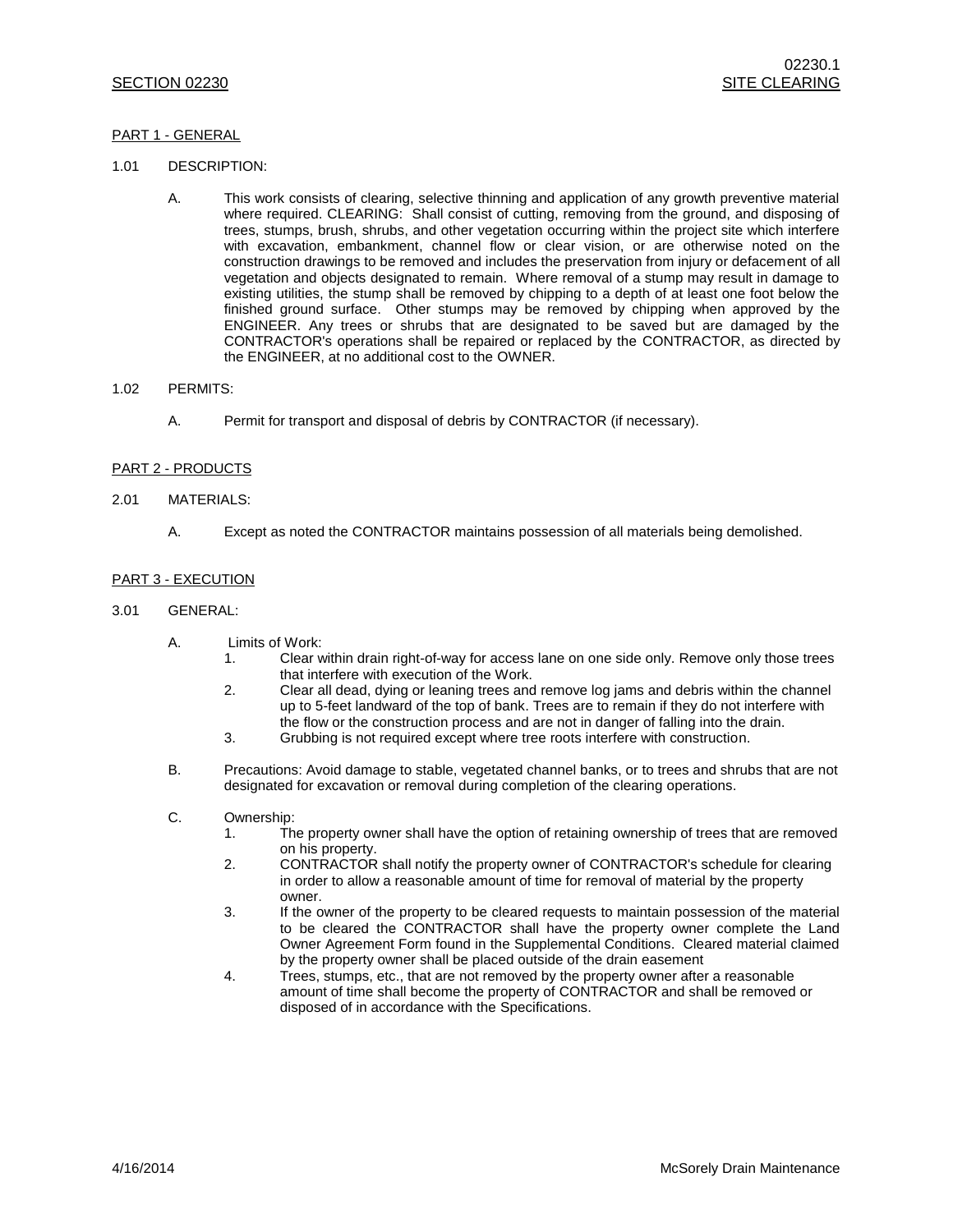- 3.02 CLEARING:
	- A. Cutting:
		- 1. Cut trees and brush a maximum of 18 inches above the ground.
		- 2. Remove tree tops and limbs prior to cutting the entire tree if necessary to avoid damage to adjacent structures or trees that are not designated for removal.
		- 3. The final cut shall be an even cut, parallel with the ground.
		- 4. Identification for Channel Restoration:
			- a. The trees that are specified for cutting will be marked by ENGINEER.
			- b. Cut only marked trees.
	- B. Log Jams, Deadfall and Debris:
		- 1. Trees, log jams, deadfall and debris specified for pulling will be marked by ENGINEER.<br>2. Only marked items shall be pulled.
		- 2. Only marked items shall be pulled.
	- C. Access:
		- 1. Restrict equipment access for Clearing operations to areas indicated on the Drawings or as designated by ENGINEER.
		- 2. Equipment shall remain outside of the channel limits unless authorized by ENGINEER.
	- D. Fruit Trees: Clear only when authorized by ENGINEER.

#### 3.03 GRUBBING:

- A. Stump Removal: Unless stumps are specifically designated for chipping, pull the entire stump and roots out from below ground.
- B. Stump Treatment: Not in this Contract.
- C. Utilities:
	- 1. Notify ENGINEER of instances in which stump removal may result in damage to existing utilities or culverts.
	- 2. Be responsible for damage to utilities that may result from stump removal.
- C. Chipping: Where authorized by ENGINEER, stumps may be chipped to a minimum depth of 1-foot below ground in lieu of pulling the stump and roots.

#### 3.04 DISPOSAL:

- A. Trash, debris and other nonwoody material: Sort out and dispose of in a licensed landfill.
- B. Burial:
	- 1. Trees, brush, stumps and other woody material may be disposed of by burial where authorized by ENGINEER and in areas that do not conflict with present land use.
	- 2. Bury material in compacted trenches with a minimum of 2 feet of compacted earth cover.
	- 3. Locate buried trenches a minimum of 10 feet (horizontal) beyond the top edge of the proposed channel bank.

#### C. Burning:

- 1. Woody material may be disposed of by burning where authorized by ENGINEER and in accordance with all local, State and Federal regulations.
- 2. Maintain a minimum 200 feet horizontal isolation distance between overhead public utilities or wooded areas and burning piles.
- 3. Bury material that remains following burning or remove from the Site.<br>4 Burning will not be permitted in areas with combustible organic soils
- Burning will not be permitted in areas with combustible organic soils.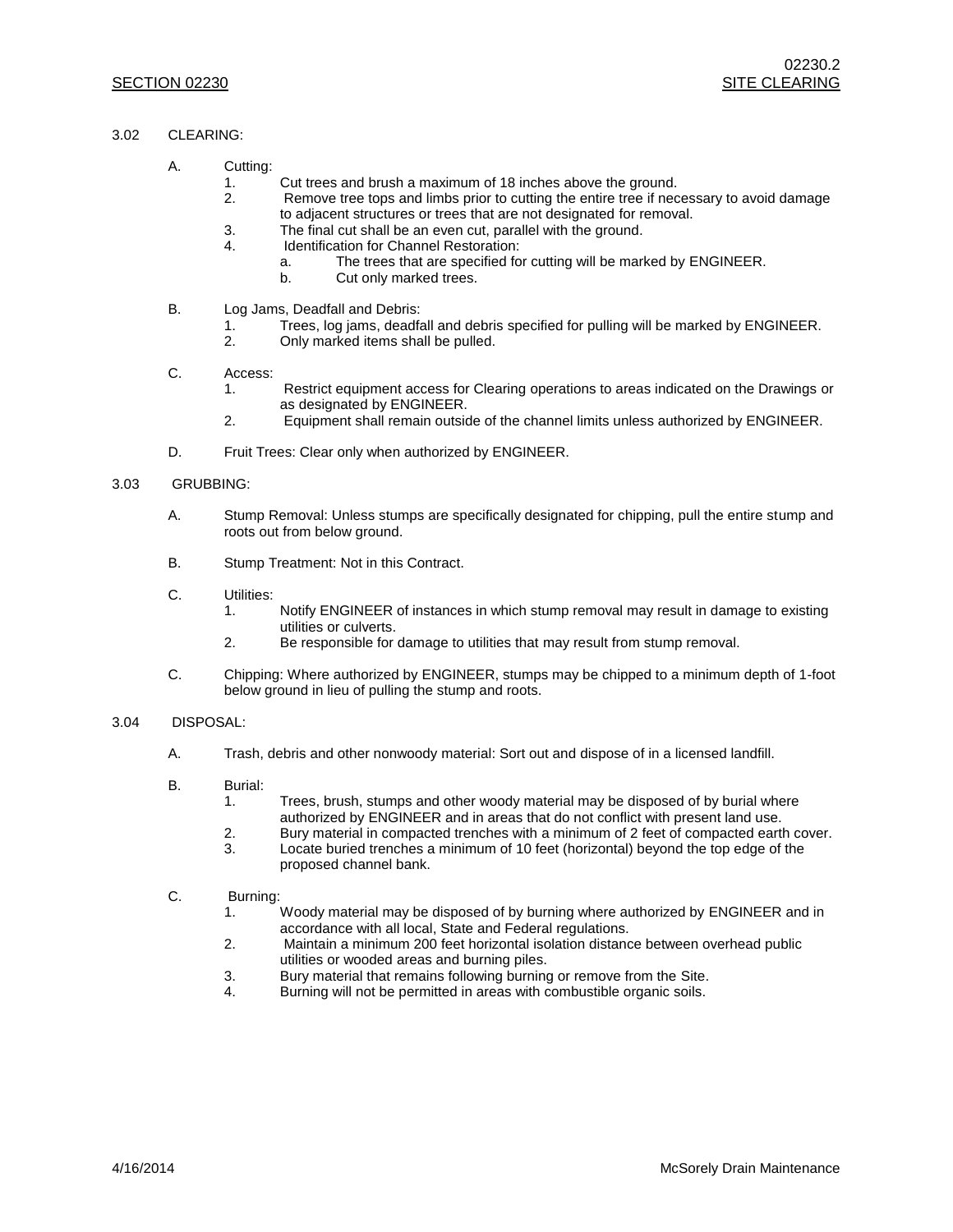- D. Debris Piles:
	- 1. Woody material may be placed in debris piles as authorized by ENGINEER and in locations that do not conflict with present land use.
	- 2. Neatly windrow debris piles beyond the spoil piles or place in debris piles at intervals of not less than 100 feet.
	- 3. Maintain a minimum clearance of 200 feet (horizontal) between debris piles and overhead public utilities.
	- 4. Floodplains: Secure debris piles to prevent movement of debris during flooding events.
- E. Removal: Material that is required to be removed from the Site shall become the property of CONTRACTOR.

### 3.05 MAINTENANCE:

A. Clear and snag trees that become unstable (lean) or fall into drain between completion of the work and final completion.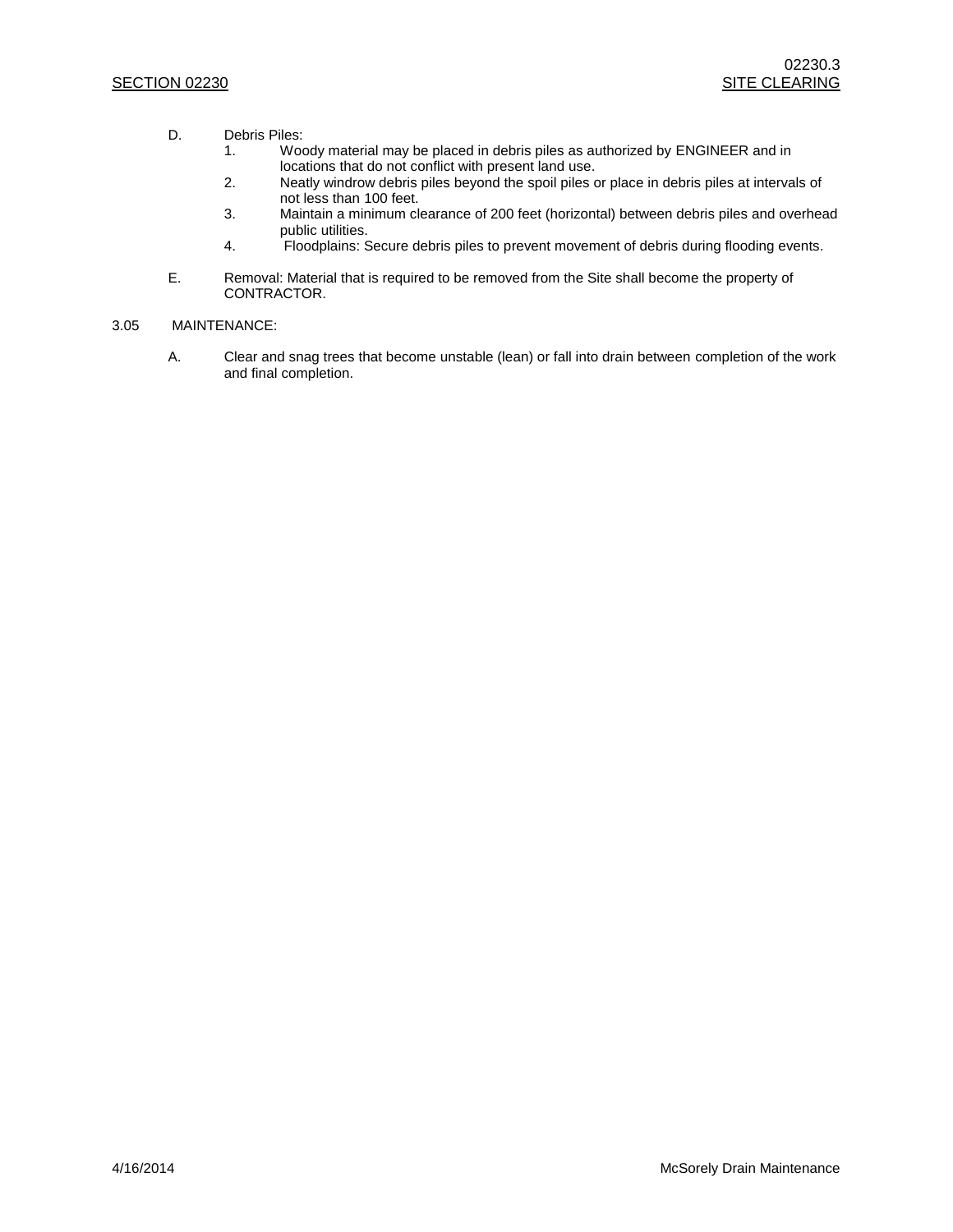### PART 1 - GENERAL

- 1.01 DESCRIPTION:
	- A. The work includes excavation and realignment of open channel drains.
- 1.02 DEFINITIONS:
	- A. Earth: Materials which can be excavated with equal facility by equipment used for normal earth excavation. Examples include, but are not limited to:
		- 1. Common materials such as sand, clay, loam, gravel, silt, and stones less than 1/2 cubic yard in volume.
		- 2. Organic materials such as muck, peat, and marl.
		- 3. Rock-like material that is fragile, friable, or fragmented.
	- B. Rock: Igneous, metamorphic and sedimentary rock and hardpan requiring continuous drilling, blasting or use of ripper:
		- 1. Solid ledge rock.
		- 2. Solid boulders more than 1/2 cubic yard in volume.<br>3 Hardpan consists of cemented soil layers but does
		- Hardpan consists of cemented soil layers but does not include uncemented clay layers.
	- C. Other:
		- 1. Natural items, such as trees, stumps, logs, brush, shrubs, and other vegetation.
		- 2. Man-made items, including but not limited to:
			- a. Surface items, such as bituminous and concrete paving, curb, headwalls, and the like.
			- b. Underground items, such as pipes, culverts, manholes, catch basins, foundations, walls, chambers, refuse, and the like.

#### PART 2 - PRODUCTS

Not used.

#### PART 3 – EXECUTION

#### 3.01 OPEN CHANNEL EXCAVATION:

- A. Location: Excavate existing channels from one side only with the intent to incur minimal disturbance to the opposite bank.
- B. Tolerance:
	- 1. Excavation of the open channel drain shall conform to the cross-sections and horizontal and vertical alignment indicated on the Drawings.
	- 2. The completed cross-section shall not be more than 0.2-foot above or 0.5-foot below the plan elevation without the prior approval of ENGINEER.

#### C. Rock Excavation:

- 1. CONTRACTOR shall notify ENGINEER immediately when rock is encountered during excavation.
- 2. Rock excavation and removal methods shall be approved by ENGINEER prior to initiating the work.
- 3. Rock excavation shall be paid under separate change order unless a specific item appears in the Bid Form.